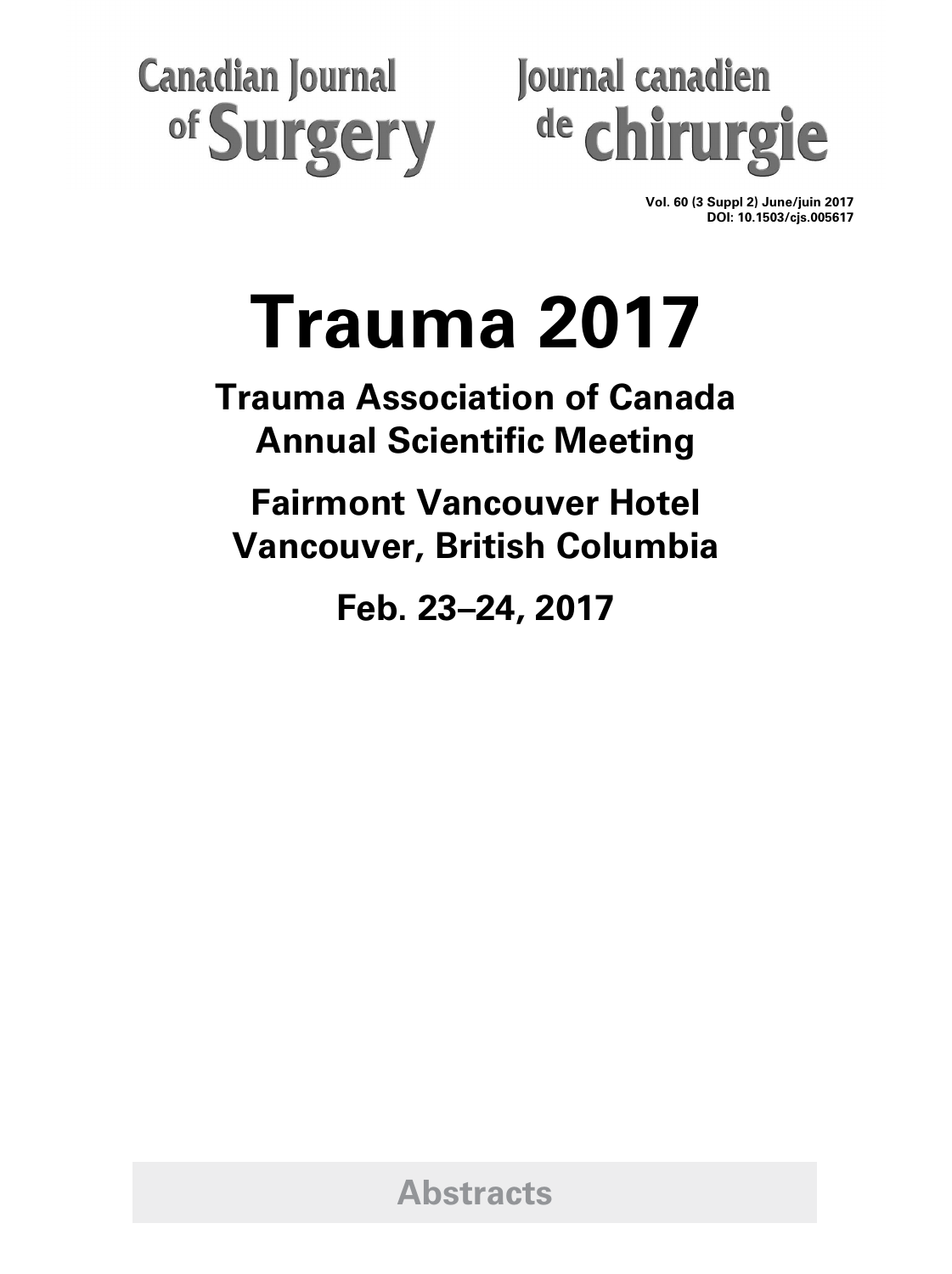**Process mapping as a framework for performance improvement in emergency general surgery.** *Kristin DeGirolamo1, Karan D'souza2, Jacques Zhang2, Barb Drake2, Markus*  Zurberg<sup>2</sup>, Morad Hameed<sup>2</sup>, Emilie Joos<sup>1</sup>. From the <sup>1</sup>Univer**sity of British Columbia, Vancouver, BC; and 2Trauma Services, Vancouver General Hospital, Vancouver, BC.**

**Background:** Emergency general surgery conditions are often thought of as being too acute and unpredictable for the development of standardized approaches to quality improvement (QI). However, process mapping, a concept that has been applied extensively in manufacturing, has been used to understand opportunities for improvement in complex health care processes. This study uses process mapping to deconstruct the surgical care of patients presenting to emergency general surgery (EGS) services with acute small bowel obstruction (SBO). **Methods:** The American College of Surgeons Emergency General Surgery Quality Improvement Program (EQIP) pilot database was used to identify patients presenting to a single, large teaching hospital over a 1-year period (Mar. 1, 2015, to Mar. 1, 2016) for the nonoperative or operative management of SBO. The EQIP database and chart and electronic health records were used to create process maps for each patient. These maps were evaluated to identify important process issues and areas for improvement. **Results:** Eighty-seven patients with SBO (34 operative, 53 nonoperative) were identified. Three were excluded for not being admitting to general surgery. Operative SBO had a complication rate of 32%. The processes of care from the time of presentation to the time of follow-up were highly elaborate and variable in terms of duration; however, the sequences of care were found to be consistent. Data visualization strategies were used to identify bottlenecks in care and demonstrated substantial variability in terms of operating room access. **Conclusion:** Complication rates in the operative care of SBO are high and represent an important QI opportunity in general surgery. Process mapping can identify common themes, even in acute care, and suggest specific performance improvement measures. At our centre, we are directing plan–do–study–act (PDSA) cycles and developing standardized orders and approaches based on process map inputs.

**Remote transatlantic mentored telemedical support during trauma resuscitation and prolonged field care.** *Andrew Kirkpatrick1, Itamar Netzer1, Paul McBeth1, David Hoppenstein1, Jessica Mckee2, Vivian McAlister3.* **From the 1Departments of Surgery and Critical Care Medicine, Foothills Medical Centre and University of Calgary, Calgary, Alta.; 2Innovative Trauma Care, Calgary, Alta.; and the Department of Surgery, Western University, London, Ont.**

**Background:** Informatic technologies (IT) are increasingly being deployed with first responders in austere and extreme environments, potentially facilitating remotely telementored (RTM) medical care. As both the utility and potential scope of such RTM care is unknown, we conducted an evaluation of concept during a simulated medical catastrophe requiring resuscitation and prolonged field care (PFC) between Canada and a naval facility in Israel. **Methods:** Two surgeons in Calgary, Alta., provided virtual RTM guidance to a military emergency medical technician (EMT) onboard a naval vessel in Haifa, Israel, to

oversee and mentor a simulator catastrophic injury. The surgeons were connected via off-the-shelf GoToMeeting software to the resuscitation bay of the Israeli facility, which permitted multiple separate video feeds and audiovisual participants. An advanced-skills EMT wore a heads-up video cam and had 2-way communication with the remote mentors. **Results:** The remote mentors were able to easily view the resuscitation and to guide the EMT to sequentially conduct a step-by-step resuscitation according to the Advanced Trauma Life Support Guidelines. The head-mounted webcam was much easier to use than stationary cameras to document the actual technical procedures performed. The remote mentors were successfully able to observe. Further, during the PFC stage the remote mentors successfully deduced the cause of an acute respiratory failure remotely. Nonetheless, the EMT felt constrained in time and scope by the RTM examination. **Conclusion:** The investigators concluded that a head-mounted webcam was more desirable than a stationary camera. It is likely that telementoring will be enhanced by tele-ultrasound. A shared checklist would be desirable at the beginning of an RTM procedure, in which common jargon should be determined ahead of time. Finally, a set of rules should be drafted for when and how to seek telementoring in the field, involving being situationally aware.

# **Resilient despite experiences of childhood trauma.** *Monica Hinton.* **From the Department of National Defence, Ottawa, Ont.**

**Background:** In Canada, the number of those who have experienced childhood sexual abuse is substantial. Research suggests that exposure to this type of childhood trauma is associated with a range of adverse consequences. Studies also report how a range of factors influence determinants of resilience despite childhood sexual abuse. The purpose of my qualitative grounded theory research was to uncover what participants believed fostered their resilience despite trauma. **Methods:** Participants were recruited through a university-wide distribution email, through word of mouth, via flyers posted at grocery stores and during my presentations at trauma conferences where I discussed my research. Ten self-identified resilient volunteers were interviewed (semistructured in-depth tape-recorded interviews), and the data were analyzed using grounded theory, which included open, axial and selective coding. **Results:** The chosen central phenomenon was the perception that participants' experiences of childhood sexual abuse were traumatic, and 3 categories of strategies used to address this phenomenon were identified. These categories included regulating the traumatic experience, enlisting important individuals/pets and spirituality. Comparisons between participants showed that many of the same strategies were used to remain resilient, including humour, self-preservation, imagination, choice and "unhealthy" strategies (e.g., addiction, self-harm, risky behaviours). The results indicate that there are degrees of resiliency. Resiliency is a process, and each participant moved beyond periods of using unhealthy strategies in regulating their experiences. **Conclusion:** If clinicians consider that their patients' behaviour may be a detour along their journey toward resiliency, they may assess, diagnose and treat differently those who have experienced childhood trauma. A clinical focus on strengths is a unique and important way of working with our patients.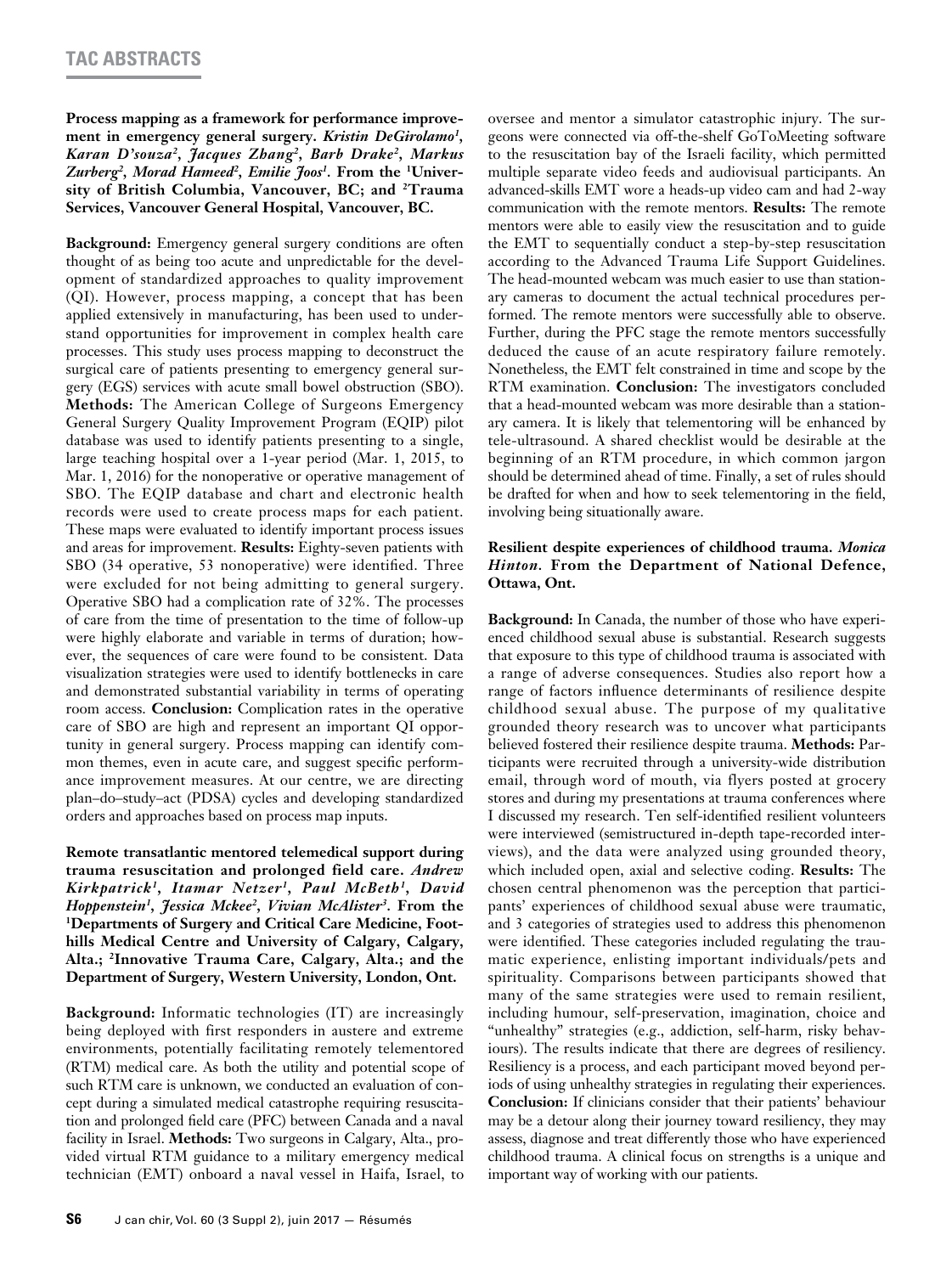**Predictors of change in functional outcome at 6 months and 12 months after severe injury: a retrospective cohort study.**  *Ting Hway Wong1, Nivedita Nadkarni2, Ming Terk Chiu3, Yi Chiong1.* **From the 1Singapore General Hospital, Singapore; 2Duke-National University of Singapore, Singapore; 3Tan Tock Seng Hospital, Singapore.**

**Background:** There is increasing focus on quality of life and long-term survival for trauma patients. Although there are several quality of life scores in use in trauma patients, there are few studies tracking the longitudinal improvement or worsening of functional outcome over time. The goal of our study was to compare the Glasgow Outcome Scale–Extended (GOSE) at 6 months and 12 months in blunt trauma survivors with an injury severity score (ISS) of more than 15. **Methods:** Using the Singapore National Trauma Registry 2011–2013, patients with 6-month GOSE and 12-month GOSE scores were analyzed. They were grouped into patients with the same score at 6 months and 12 months, an improvement in score, and a worse score at 12 months. Ordinal regression was used to identify risk factors for improved score. Patients with missing scores at either 6 months or 12 months were excluded. **Results:** A total of 478 patients were identified: 174 patients had a better GOSE score at 12 months than at 6 months, 233 patients stayed the same, and 71 patients had a worse GOSE score at 12 months than at 6 months. On univariate ordinal regression, the following variables were associated with same or better function at 12 months than at 6 months: male sex, being employed pre-injury, thoracic Abbreviated Injury Scale (AIS) score of 3 or more, anatomic polytrauma (AIS of 3 or more in 2 or more body regions), road traffic injury mechanism, and receiving transfusions of blood components other than packed cells or whole blood (other blood transfusions). Older age, low fall, Charlson comorbidity score of 2 or more, new ISS, head and neck AIS of 3 or more, and undergoing a neurosurgical procedure were predictors of worse function at 12 months compared with 6 months. ISS, revised trauma score, red cell transfusions and other surgical procedures were not significant predictors on univariate or multivariate analysis. When stepwise multivariable ordinal regression was performed, age (OR 0.99, 95% CI 0.98–0.99, *p* = 0.01), Charlson score of 2 or more (OR 0.50, 95% CI 0.28–0.90, *p* = 0.02) and undergoing a neurosurgical operation  $(0.54, 95\% \text{ CI } 0.35-0.83, p <$ 0.01) were predictors of worsening function, whereas male sex (OR 1.40, 95% CI 0.94–2.09, *p* = 0.10) and other blood transfusion (OR 2.55, 95% CI 0.72–9.05, *p* = 0.15) predicted improved function at 12 months. **Conclusion:** Patients suffering a head injury severe enough to require neurosurgery were more likely to experience a deterioration in outcome at 12 months. The decline in function for older patients and those with significant comorbidities was likely due to chronic disease. Male patients and patients who received other blood products were more likely to experience functional improvement over time, likely representing patients with highvelocity polytrauma requiring longer recovery time but with good rehabilitation potential.

#### **The physiology component of the trauma triage tool has the highest positive predictive value.** *M. Azam Majeed.* **From the University Hospital, Birmingham, UK.**

**Background:** Injuries are a major cause of morbidity and mortality in both developing and industrialized regions. Injury severity scores (ISS) are simply a way to describe and quantify the severity of traumatic injury and provide some sense of the probability of survival of the victims. The ISS is a widely accepted method of measuring the severity of traumatic injury. **Methods:** A retrospective database analysis of major trauma patients presenting to Queen Elizabeth Hospital Birmingham (QEHB) during the period January 2013 to January 2014 was performed. All major trauma patients (trauma triage tool [TTT]-positive) presenting to QEHB during this period were included. The patients who were TTT-negative were excluded. Data were coded and entered in an Excel file, and statistical analysis was done using the Statistical Package for Social Science (SPSS) version 16.0. **Results:** In total, 694 trauma patients presented during the study period. Only 597 patients met the inclusion criteria and were included in the study. The majority of our sample was male (70.7%), with a mean age of 53 years. About one-third of these patients had been involved in motor vehicle collisions. Approximately 60% of the study group had been alerted in as major trauma cases. Of the 597 trauma patients, 316 patients were identified as major trauma cases (true positive cases) and had an estimated ISS higher than 15 (positive predictive value [PPV] 0.529, 95% CI 0.49–0.57, *p* < 0.001). The TTT consists of 4 components: vital signs, anatomy, mechanism of injury and special conditions. The vital signs component had the highest PPV at 0.79 (95% CI 0.73–0.85), followed by mechanism of injury (PPV 0.618, 95% CI 0.55–0.69), anatomy (PPV 0.523, 95% CI 0.46–0.69) and special conditions (PPV 0.448, 95% CI 0.39–0.51). **Conclusion:** Within the prehospital management of seriously injured trauma patients the accuracy of the field triage is of utmost importance. Clinicians depend on the prehospital information to activate the resources. Hence the greater the PPV of the TTT, the better the trauma team remix can be planned. Our results suggest the correlation of abnormal physiologic parameters with high probability of an ISS above 15.

# **Prolonged on-scene times have a negative impact on major trauma patients' outcomes.** *M. Azam Majeed1, Decaro Vittorio2, Indervir Bharj2.* **From the 1University Hospital Birmingham, UK; and the 2National Health Service, UK.**

**Background:** Despite compelling evidence for better outcomes with a shorter prehospital time in trauma patients, there continues to be debate surrounding different approaches used on the scene. This study aims to assess the impact of on-scene time on morbidity and mortality for major trauma patients. **Methods:** A retrospective analysis for patients presenting to a major trauma centre in the UK in 2014–2015 was performed. A complete set of prehospital times was defined as call-time, time-on-scene, timeleft-scene and time-at-destination. Remaining prehospital time was defined as the sum of call-time to time-on-scene and timeleft-scene to time-at-destination. Demographic characteristics, injury severity score (ISS), length of stay (LOS), mortality and rapid sequence induction (RSI) were analyzed. **Results:** In total, 363 of 494 patients (median age 52 [range 13–101] years, 275 male, 88 female) had a complete set of prehospital times. Median on-scene time was 39 minutes (range 6 minutes to 2 hours 13 minutes), and median remaining prehospital time was 28 minutes (range 2 minutes to 2 hours 14 minutes). Median ISS was 16 (range 1–75), and median LOS was 14 days (range 2–128 days). Forty-two patients died, 53 underwent RSI and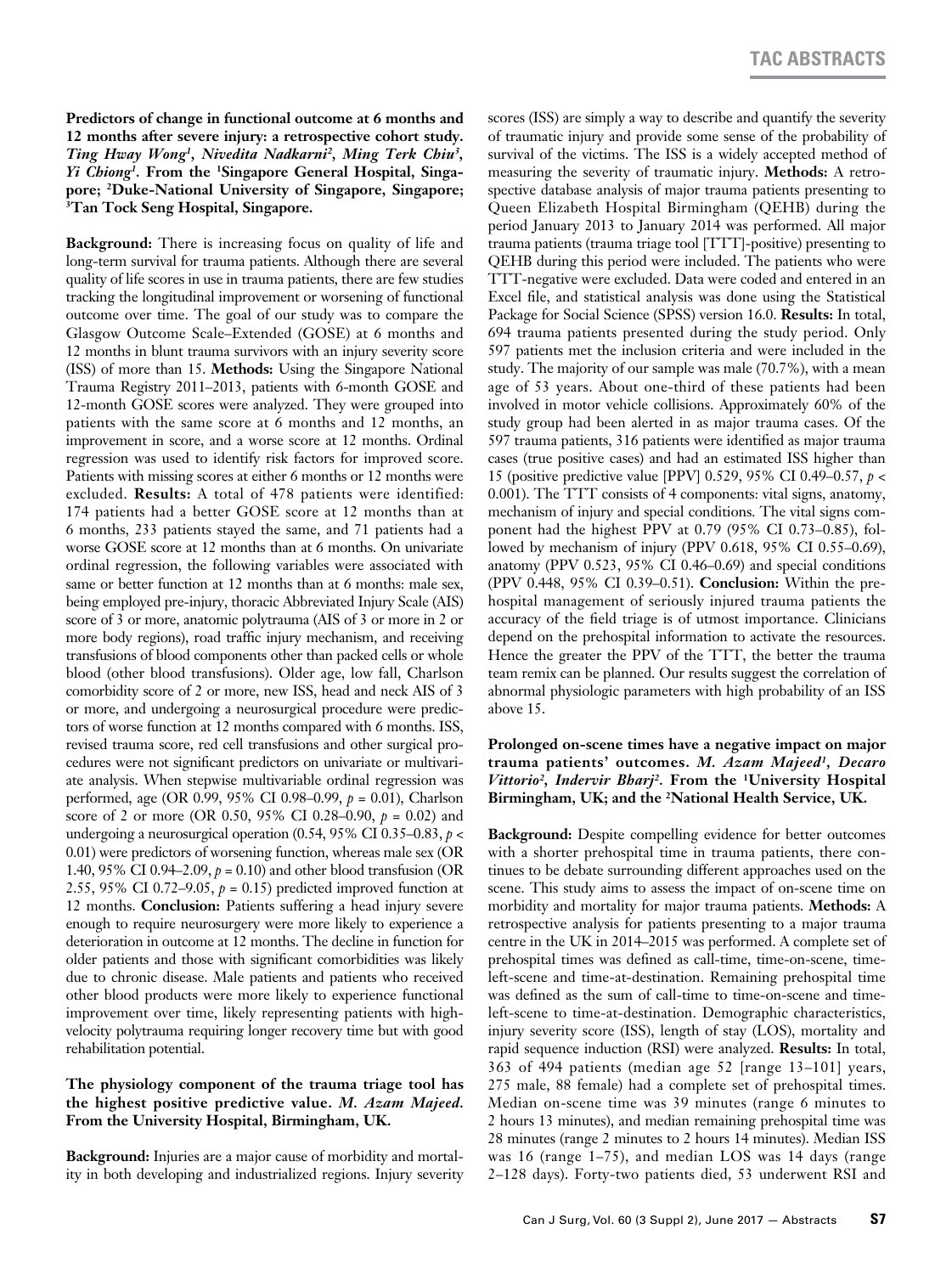14 received advanced life support. For every hour spent on the scene there was a 70% increase in LOS (95% CI 31%–123%) after correcting for age, ISS and remaining prehospital time (*p* < 0.001). The OR for mortality was 3.19 (95% CI 1.17–8.68) with every hour spent on the scene after correcting for age, ISS and remaining prehospital time  $(p = 0.023)$ . **Conclusion:** A longer on-scene time negatively affects morbidity and mortality for polytrauma patients. We advocate the "scoop and run" approach.

**A national survey of thromboprophylaxis strategies in highrisk trauma patients.** *R. Mason Curtis, Kelly Vogt, William Leeper, Amol Mujoomdar, Stewart Kribs, Neil Parry, Ian Ball.*  **From the London Health Sciences Centre and Western University, London, Ont.**

**Background:** The risk of venous thromboembolism (VTE) is high in trauma patients, and VTE prophylaxis with chemical anticoagulation has become the standard of care. Select patients are at high risk for VTE and are unable to receive chemical anticoagulation owing to their injuries. These patients have been defined by the Eastern Association for the Surgery of Trauma, who advocate the use of retrievable inferior vena cava filters (rIVCF). Contemporary use of these devices among Canadian trauma centres is unknown. **Methods:** An online survey questionnaire was distributed to 16 Canadian tertiary care trauma centre directors. This survey was hosted on the REDCap platform and analyzed with REDCap software. **Results:** The survey response rate was 88%. Fifty percent of our surveyed centres see more than 650 severe (injury severity score > 12) trauma patients annually. All responders prefer low molecular-weight heparin for VTE prophylaxis over other modalities. When chemical anticoagulation was contraindicated, a pneumatic compression device was the first-line therapy in 79% of centres, and rIVCF was the first-line therapy in 21% of centres. Sixty-five percent of responders agreed that the risk of rIVCF outweighs its benefit; however, 86% supported the need for future research in the Canadian trauma population, and 64% agreed that sufficient clinical equipoise exists to support randomization for a prospective clinical trial. **Conclusion:** The goal of our survey was to better understand current Canadian practices regarding VTE prophylaxis in this challenging patient population. This investigation of Canadian trauma directors has identified notable practice variation regarding rIVCF use for primary prophylaxis and underscores the need for further investigation of their use in trauma patients.

# **The rise and fall of bicycle helmet compliance in Montreal from 2011 to 2016.** *Jules Eustache1, David Bracco1, Tara Grenier2.* **From 1McGill University, Montreal, Que.; and 2McGill University Health Centre, Montreal, Que.**

**Background:** A helmet is a valuable protection device for cyclists. Despite numerous advertising campaigns, bicycle helmet wearing compliance remains low in Montreal. The objective of the present study was to observe the evolution of helmet use among cyclists in Montreal from 2011 to 2016. **Methods:** During the summers of 2011 (paper data collection) and 2013, 2014, and 2016 (iPhone app), bicycle helmet compliance was observed in various locations on the island of Montreal. **Results:** A total of 43 452 cyclists were logged by 37 observers in 4521 different locations on the island of Montreal. Bicycle helmet compliance increased until 2014 and then decreased in 2016. Personal cyclists' helmet compliance increased by 1.2  $\pm$  0.2% per year (*p* < 0.001 for trend), whereas shared bike users did not increase their helmet rate significantly:  $0.28 \pm 0.36\%$  per year ( $p = NS$ ). The slow increase in helmet adoption remained after correction for the suburb and postal codes. Women tended to have 8%–11% greater helmet compliance than men each year, and weekday riders were more often compliant than weekend riders. **Conclusion:** There was a slow increase in helmet compliance among cyclists in Montreal, followed by a drop in compliance in 2016. Despite many campaigns and advertising by numerous agencies, the overall compliance remains low. Shared bike riders have a very poor helmet use rate despite 70% being locals.

# **Quality improvement education in trauma: identifying the challenges and opportunities to enhance systems-based practice and learning.** *Lesley Gotlib Conn1, Avery Nathens2, Charlene Soobiah1, Homer Tien2, Barbara Haas2***. From the 1Sunnybrook Research Institute, Toronto, Ont.; and the 2Sunnybrook Health Sciences Centre, Toronto, Ont.**

**Background:** Learning about quality improvement (QI) is highly prioritized in medical education. Currently, we lack consensus on the optimal approach for delivering QI education during surgical residency. Academic trauma programs appear ideally suited for informal learning through direct exposure to QI processes (trauma registries, external benchmarking); however, whether these processes translate into educational opportunities for trainees is unknown. We sought to explore how trauma program physicians and trainees perceive informal QI learning within their daily practice. **Methods:** Ethnographic data were collected at a level I trauma centre from April 2015 to February 2016 using interviews and observational methods. Semistructured interviews were conducted with trauma program staff physicians and surgical trainees. Physician specialty areas included general surgery, anesthesiology and emergency medicine. Interview data were triangulated with field observations during monthly morbidity and mortality rounds (M&Ms) and morning handover. Transcripts were coded and analyzed iteratively and inductively using a thematic analysis approach. **Results:** Seventeen interviews and 27 observations were conducted. Routine QI participation and education were viewed as integral to the roles and responsibilities of interviewed physicians and trainees; however, as participant groups they described discrepant experiences with informal QI education. Staff physicians perceived QI teaching to be ubiquitous in their daily practice and described patient care scenarios they leveraged for teaching QI. The M&Ms were seen by staff physicians as effective for teaching decision-making around patient complications and deaths, but they were not considered the appropriate forum for learning about systems issues. Surgical trainees defined QI learning as reviewing complications and deaths, surgical decision-making and process improvements. Most trainees expected to learn about QI in M&Ms and did not identify other scenarios where they were acquiring QI knowledge or skills. Trainees found M&Ms ineffective for achieving QI learning owing to poor staff attendance and case selection. As a result, some trainees felt there was no QI learning in trauma. Trainees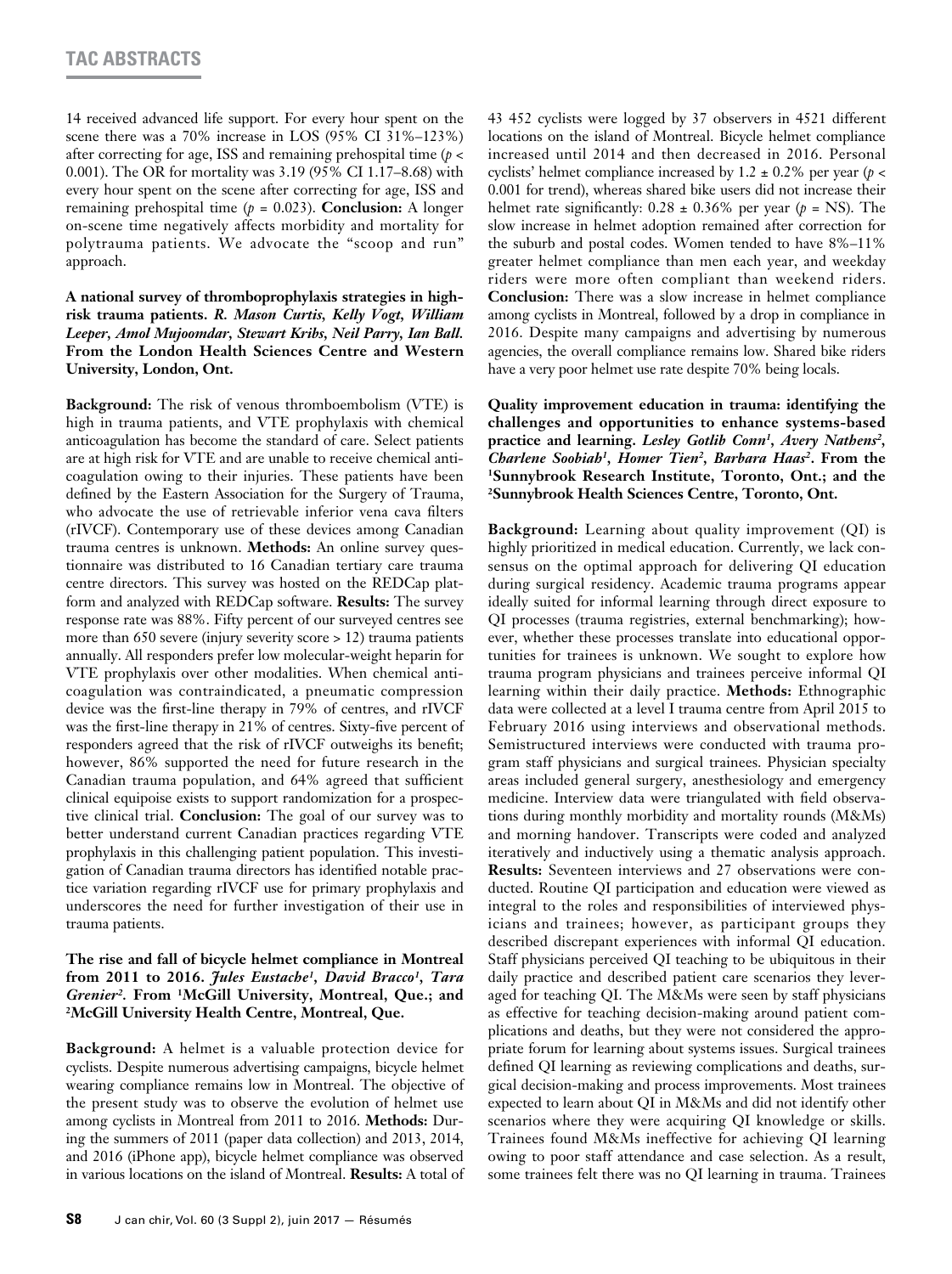also perceived themselves to be poorly positioned to contribute to QI initiatives to enhance their learning because of their transient status and the tendency for QI to happen by staff behind the scenes. **Conclusion:** Trauma surgery training programs are ideal for informal QI education and offer surgical trainees many opportunities to learn about QI through specific skills, such as handover and guideline use. However, staff physicians teach but do not emphasize QI principles in daily practice, leaving residents poorly equipped to recognize and articulate these principles. Opportunities to support informal QI education exist and should be considered to enhance trainees' knowledge and competency in systems-based practice and improvements.

# **Models of care for traumatically injured patients at British Columbia's trauma centres: variability and sustainability.**  *Benjamin Tuyp1 , Kasra Hassani2 , Joe Haegert1 , Lisa Constable1 .* **From the 1Royal Columbian Hospital, New Westminster, BC; and 2 Fraser Health, Surrey, BC.**

**Background:** Modern trauma systems utilize a network of hospitals interconnected and stratified by resource availability and staffed by experienced trauma providers in order to ensure optimal care for the injured patient. However, the model of care the manner by which patients are admitted, overseen and handed over — is an overlooked but equally significant determinant of patient outcomes. Very little is known regarding the design, variety and distribution of care models for trauma patients within a provincial trauma system. **Methods:** A questionnaire was developed in consultation with regional and provincial trauma directors in order to elucidate the models of care operating within British Columbia's (BC's) trauma network as well as their pattern of distribution and the perceived sustainability of each. Surveys were distributed to the trauma directors at BC's 10 adult trauma centres and followed-up with semistructured interviews to further clarify responses. **Results:**  Three different models of caring for admitted trauma patients exist within BC: the "admitting trauma service," the "on-call consultant" and the novel "short-stay trauma unit." Admitting trauma services were staffed by a multidisciplinary team tasked exclusively with the care of injured patients throughout their hospital stay. On-call consultants assisted with the initial hours of trauma resuscitation in the emergency department before transferring patients to a nontrauma medical or surgical service. The short-stay trauma unit site employed on-call consultants who also oversaw a subset of trauma patients admitted to the 48-hour short-stay trauma ward. All level I trauma centres (2 of 2) used the admitting trauma service model, and all level II centres (3 of 3) employed an on-call consultant. Level III centres relied on admitting trauma services (2 of 5), on-call consultants (2 of 5) and short-stay trauma units (1 of 5). Only half (5 of 10) of BC's trauma centres' medical directors believed their current model of care was sustainable in its existing form, with significant discordance depending on the type of model currently in situ. All of the admitting trauma service (4 of 4) and short-stay trauma unit (1 of 1) sites believed they were sustainable beyond 5 years' time. On the contrary, none of the on-call consultant facilities (0 of 5) believed they were sustainable. The most commonly cited barriers to program sustainability were inadequate compensation (6 of 10), limited access to hospital resources (6 of 10) and difficulty recruiting medical staff (2 of 10). **Conclusion:**

Three distinct models of care coexist within BC's trauma system. The distribution of models is not correlated with accreditation level, and many sites remain unsatisfied with the sustainability of their current model. Implementing admitting trauma service or short-stay trauma unit models appears to be the most sustainable, satisfactory means of caring for admitted trauma patients within our provincial trauma network. These models have been successfully implemented at sites of all accreditation levels I through III.

# **Cerebral arterial air embolism is associated with an intraosseous line in an adult trauma patient.** *Jennifer Chao, Nicole Mak.* **From the University of British Columbia, Vancouver, BC.**

**Background:** In trauma resuscitation, intraosseous (IO) insertion is a fast and reliable means of vascular access. Complications are uncommon and include infection, fluid extravasation and emboli. Arterial emboli in the form of fat and marrow have been welldocumented. However, arterial air emboli secondary to IO use is extremely rare and sparsely documented in the literature. We reviewed our case of cerebral arterial air emboli (CAAE) following the use of an IO line in an adult. **Methods:** This is a case of CAAE in a 53-year-old man who fell from a height of 40 feet. Initial blood pressure measured by paramedics on-scene was 69/46 mm Hg. A right tibial IO line was inserted. Upon arrival to the hospital, assessment by the trauma team revealed 2 mm nonreactive pupils, nonpurposeful left arm movement, pneumothorax associated with rib fractures and an unstable pelvic fracture. **Results:** Rapid whole-body CT revealed air in the right subarachnoid space, right superior ophthalmic vein and right cavernous sinus without skull fractures. Air was also present in the inferior vena cava (IVC) and in the right common iliac and right popliteal veins. Being too unstable for hyperbaric oxygen therapy (HBOT), the patient's pelvis was operatively stabilized, and he was managed supportively for CAAE. Repeat CT on postinjury day 0 revealed infarcted right parietal and frontal lobes and interval resolution of intracranial air. Owing to poor neurologic recovery and extensive injuries, the family eventually decided to proceed to palliation, and the patient expired. We deduce that the poor neurologic outcome of this patient is secondary to CAAE. From the pattern and distribution of venous air detected on CT, we infer that the air emboli in this patient was likely secondary to the IO. Air embolism associated with IO insertion in adults has not been previously reported. Two existing case reports are for pediatric nontrauma patients. CAAE is better described in association with central venous catheterization. Patients typically have radiological evidence of intracranial air and present with focal neurologic deficits, seizures or coma. An autopsy was not performed, but possibilities for arteriovenous shunting of air emboli in our patient include intracardiac and intrapulmonary shunts. It remains unclear whether this particular patient could have benefited from HBOT following the initial stabilization period. **Conclusion:** To our knowledge, this is the first case report of CAAE in an adult presumed to be secondary to an IO line. Air emboli secondary to IO and central lines are rare but real occurrences. Attention to proper technique during their placement and use should be acknowledged and carried out. If available and appropriate to care, HBOT should be considered for a patient with CAAE, preferably within 6 hours of presentation.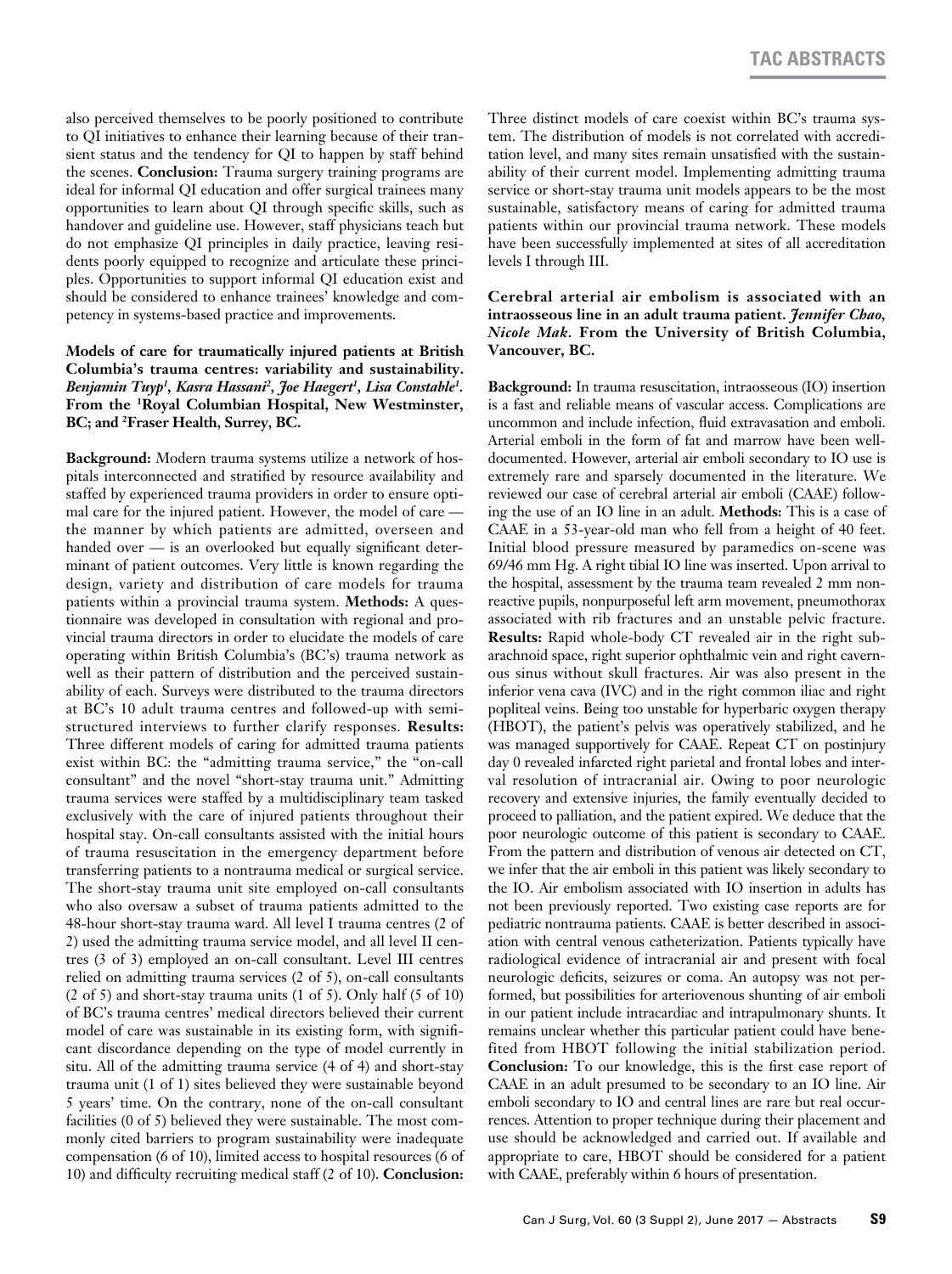**Effect of pre- and in-hospital time to operation on mortality in severe penetrating chest trauma.** *Vincent Cheng1, Kenji Inaba1, Kazuhide Matsushima1, Saskya Byerly1, Morgan Schellenberg2, Yue Jiang3, Desmond Khor1, Demetrios Demetriades1.* **From the 1Division of Trauma and Surgical Critical Care, Department of Surgery, LAC+USC Medical Center, University of Southern California, Los Angeles, Calif.; 2LAC+USC Medical Center, Los Angeles, Calif.; and 3Department of Biostatistics, University of North Carolina, Chapel Hill, NC.**

**Background:** In patients who have sustained traumatic chest injuries, delay to medical intervention has been associated with poorer clinical outcomes. The impact of prehospital and inhospital delays to operation on mortality for patients with penetrating chest injuries requiring immediate surgical intervention is unclear on a national level. **Methods:** The National Trauma Data Bank was queried for penetrating chest trauma admissions from 2007 to 2014 with Abbreviated Injury Scale scores of 3 or higher. Transferred patients and patients dead on arrival were excluded. Only patients requiring emergent operations within 30 minutes of admission were included. We used multivariate logistic regression to control for differences in patient characteristics and examined the impact on mortality of emergency medical service (EMS) response time, EMS transport time and emergency department (ED) time. **Results:** A total of 13 700 severe penetrating chest trauma admissions requiring emergent surgical intervention were identified. The EMS and ED times were recorded for 8125 admissions. Of these admissions, 7337 (90%) were male, and the median age was 29 years (interquartile range [IQR] 22–40 years). Whereas 5117 patients (63%) sustained stab injuries, 3028 patients (37%) sustained gunshot wounds. The median injury severity score was 18 (IQR 13–27). A median of 6 minutes (IQR 4–9 minutes) elapsed between EMS dispatch and arrival at the scene. EMS required a median of 18 minutes (IQR 13–26 minutes) to transport patients to the hospital. The median ED time before arrival in the operating room was 18 minutes (IQR 13–24 minutes). Multivariate binary regression showed that longer ED time was associated with higher mortality (OR 1.011, *p* = 0.036). EMS response time (OR 1.001,  $p = 0.288$ ) and EMS transport time (OR 1.000,  $p = 0.357$ ) were not significantly associated with mortality. **Conclusion:** Even after adjusting for differences in patient and injury characteristics, longer in-hospital delays before emergent operative intervention are significantly associated with increased mortality in patients sustaining severe penetrating chest trauma. However, no significant associations were established between prehospital times and mortality. These results warrant prospective validation of streamlined transitions from the ED to the operating room.

# **Accuracy of alert times in major trauma patients could save a substantial amount of money!** *M. Azam Majeed.* **From the University Hospital Birmingham, Birmingham, UK.**

**Background:** In the management of major trauma, time to treatment is of utmost importance. This time starts from the time of injury to the time patients receive specialist care. Traditionally all these suspected major trauma patients are received by a trauma team consisting of multiple specialties. Our objective was to analyze the data of expected time of arrival (ETA) and actual time of arrival in the resuscitation room and the cost

impact of unavailable human resources. **Methods:** We did a retrospective analysis of the notes from July 1, 2015, to Aug. 31, 2015, at University Hospital Birmingham. All adult major trauma patients were included in the study. **Results:** We had a total of 198 patients presenting during the study period, but only 82 were included owing to insufficient records on the trauma alert sheet. We had 39 female (20%) and 159 male (80%) patients with a mean age of 50 years. The most common single body region involved was the head (23%), followed by the chest (10%); the rest of the patients had multiple regions involved. Only 7% patients arrived within the expected time (within a 5-minute margin). The rest were delayed to a varying length ranging from 6 minutes to 65 minutes, with a mean delay of about 36 minutes. **Conclusion:** A mean delay of 36 minutes in 81 trauma patients will add up to 121 hours for each clinician and nurse. This in total will add up to 607 hours for clinicians and 363 hours for nurses while dealing with 81 major trauma patients. We see about 1000 major trauma patients per year, and this will lead to thousands of hours and thus thousands of pounds wasted that could be potentially saved.

# **Impact of whole-body computed tomography in early diagnosis and management of major trauma.** *M. Azam Majeed.* **From the University Hospital Birmingham, Birmingham, UK.**

**Background:** Major trauma describes serious and often multiple injuries that may require life-saving interventions. It is the biggest killer of people younger than 45 years in the UK. The National Audit Office report (2010) estimated that there are 20 000 cases of major trauma per year in England; 5400 people die of their injuries, with many others sustaining permanent disability. In polytrauma patients every second counts. Time is of the essence. Our objective was to determine the incidence and impact of positive whole-body computed tomography scans (WBCTs) in suspected polytrauma patients. **Methods:** We did the retrospective analysis of case notes from June 2014 to June 2015 for patients presenting at University Hospital Birmingham. All adult major trauma patients who triggered the trauma triage tool were included. **Results:** We had a total of 489 patients over this period who had WBCTs. They were predominantly male (88%). The mean age was 53 years. The mean injury severity score was 39. The most common cause was motor vehicle collisions (37%), followed by falls (20%) and assault (6%). Sixty-nine percent of patients had positive WBCTs, as multiple regions were involved. The most common region involved was the thorax, followed by the head, then the pelvis and finally the abdomen. The mean time to CT was 29 minutes. **Conclusion:** Major trauma patients require more time and resources to manage, as traditionally the whole trauma team, rather than 1 emergency department physician, receives the patients. All patients in the study had a diagnosis within 45 minutes of arrival, which led to earlier treatment (e.g., blood products, operating room) and will improve the survival outcome.

# **Correlation between physical examination and whole-body computed tomography in major trauma.** *M. Azam Majeed, Shaun Thein, Charn Gill.* **From the University Hospital Birmingham, Birmingham, UK.**

**Background:** Rapid radiological investigation is a backbone of the UK Major Trauma Network, with major trauma centres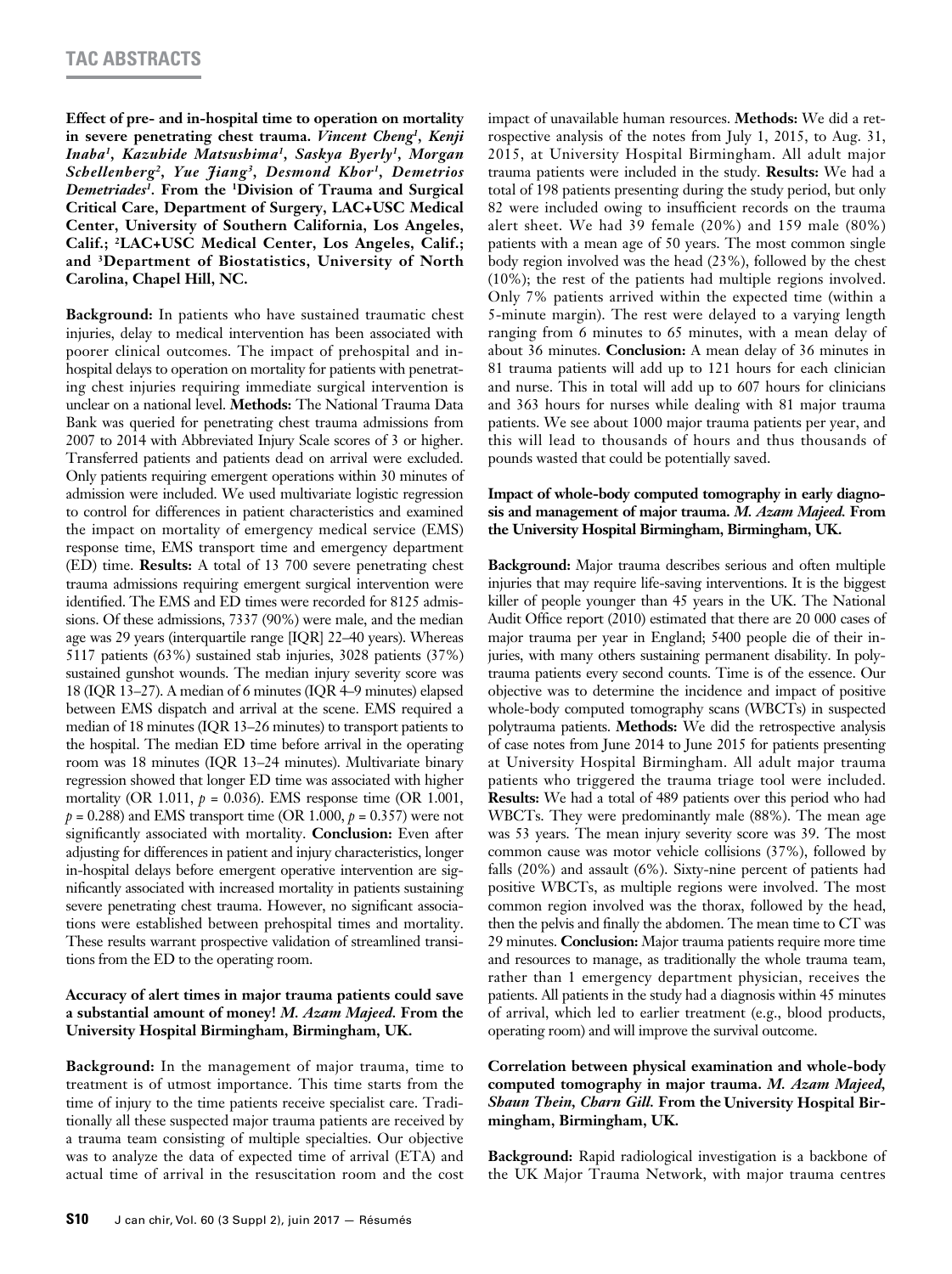(MTCs) required to have immediate (< 60 minutes, ideally 30 minutes) access to CT scanning. Patients undergo whole-body computed tomography (WBCT; trauma series) depending on the primary survey findings. We aimed to assess the sensitivity and specificity of the primary survey compared with the WBCT report in an MTC. **Methods:** Fifty patients (44 men, 6 women; mean age 40 years) were transferred by the ambulance service as a "trauma alert" to The Queen Elizabeth Hospital Birmingham, UK, between March and June 2015. One patient was excluded, as they were transferred from another hospital. Initial observations, injury mechanism, A-to-E assessment, CT scan and results were recorded. Shock was calculated according to Advanced Trauma Life Support (ATLS) guidelines. Qualification for WBCT on arrival was assessed according to local guidelines. **Results:** Fortyseven of 49 patients survived to discharge, with an average stay of 17.3 days. Thirteen (26.5%) patients were in class IV shock on arrival. Forty-four patients qualified for WBCT on arrival; of the remaining 5, 3 underwent WBCT, and 2 had partial-body CT scans owing to clinical judgment. Thirty-eight patients underwent WBCT, 7 underwent partial-body CT and 4 were not scanned (1 burn patient, 1 CT abandoned and patients taken to the operating room, 2 not specified). See Table 1 for sensitivity and specificity of body region from primary survey to WBCT. One patient underwent further imaging to include other body regions. **Conclusion:** This study demonstrates the importance of WBCT scanning in the trauma patient, given the low sensitivity of the primary survey, and would suggest all trauma patients should undergo WBCT on admission. Clinical examination is good to rule out, but not as good to rule in, major trauma.

| Table 1.       |                |                |
|----------------|----------------|----------------|
| Body region    | Sensitivity, % | Specificity, % |
| Head           | 61             | 94             |
| Thorax         | 41             | 95             |
| Abdomen/Pelvis | 40             | 85             |
| Spine          | 93             | 28             |
| Long bones     | 50             | 78             |

**The use of clinical decision rules in evaluating blunt abdominal trauma in pediatric patients: a systematic litera**ture review. Azim Kasmani<sup>1</sup>, Elizabeth Clement<sup>1</sup>, Andrea *Winthrop2.* **From the 1Department of Surgery, Queen's University, Kingston, Ont.; and the 2University of Alberta, Edmonton, Alta.**

**Background:** Blunt abdominal trauma (BAT) is a leading cause of morbidity and mortality in pediatric patients. Evaluation for intra-abdominal injury (IAI) following BAT can be challenging in children. Although computed tomography (CT) is a reliable modality to evaluate for IAI, there are valid concerns about radiation exposure, and it does not often change management in children. We systematically reviewed the literature on the use of clinical decision rules (CDRs) to evaluate for IAI in children after BAT. **Methods:** A search of peer reviewed literature was conducted using Medline, EMBASE, CINAHL and Cochrane databases. We included randomized trials and observational studies evaluating pediatric patients presenting after BAT and the use of CDRs compared with CT or operation for detection

of IAI. Trials evaluating a single method of assessment or injury to a specific organ were excluded. Citations were reviewed by 2 independent assessors for inclusion and assessment of methodologic quality. **Results:** In total 850 citations were identified, and 28 articles were retrieved for full text screening. Six citations met the inclusion criteria: 4 new CDRs and 2 CDR validation studies. Four studies were prospective and 2 were retrospective. The number of patients ranged from 147 to 12 044, and presence of IAI ranged from 6% to 20%. Sensitivities were all above 91%, and negative predictive values were all above 97%. However, studies noted that some important injuries were missed. Specificity and positive predictive value were not strong in the identified studies. Study quality scores on the Jadad scale varied from 19 to 25. Some CDRs were based only on history and physical examination, while others included laboratory values. Overall, studies showed a reduction in the need for CT to detect IAI following BAT in children. **Conclusion:** Although 4 unique CDRs exist to evaluate pediatric patients for IAI following BAT, they cannot be compared owing to differences in underlying populations. Further, there has been limited validation of their use. Optimally, prospective multi-institutional validation would be required to establish robustness before widespread implementation efforts. This could also include assessment of each CDR within a trauma database for validation and comparison of their effectiveness within the same patient population.

# **Trauma-related mortality at a Canadian level I trauma centre: a descriptive analysis.** *William Shihao Lao1 , Matt LeBreton2 , Jacinthe Lampron1 .* **From the 1 University of Ottawa, Ottawa, Ont.; and 2 The Ottawa Hospital, Ottawa, Ont.**

**Background:** Trauma-related mortality in the civilian population has traditionally been described by a trimodal distribution model. With the advent of modern trauma resuscitation, the validity of this model has come into question. The main objective of this study is to describe the epidemiology of trauma-related mortality at a Canadian level I trauma centre. The secondary objective is to determine whether or not trauma mortality, both overall and grouped into major mechanisms, still follows a trimodal pattern. **Methods:** A retrospective review of all traumarelated deaths occurring at The Ottawa Hospital from April 2011 to April 2016 was conducted. Patients were included if their death occurred in the context of a traumatic injury. We gathered and analyzed patients' demographic characteristics, injury severity score (ISS), Abbreviated Injury Scale score (AIS), mechanism of injury, resuscitation process, operative intervention and information surrounding their death. Time of death was divided between near-immediate (within 2 hours), early (2–24 hours) and late (> 24 hours). **Results:** During the study period, 3451 trauma admissions (defined as ISS > 12) were recorded. Of these, 426 (12%) resulted in death. The mean age of the deceased was 66 years, which is older than that of the overall trauma population (mean age 56 years). Male patients accounted for 68% of all traumatic deaths. The mean ISS of the deceased was 25.6. The most common location of fatal trauma was the victims' home (57%), followed by roads (25%) and workplaces/schools (11%). Of all lethal injuries, only 4% were work-related. Blunt trauma accounted for the majority of deaths (*n* = 356, 84%), with falls being the leading cause (70%), followed by motor vehicle collisions (13%), car–pedestrian collisions (10%) and assault (7%).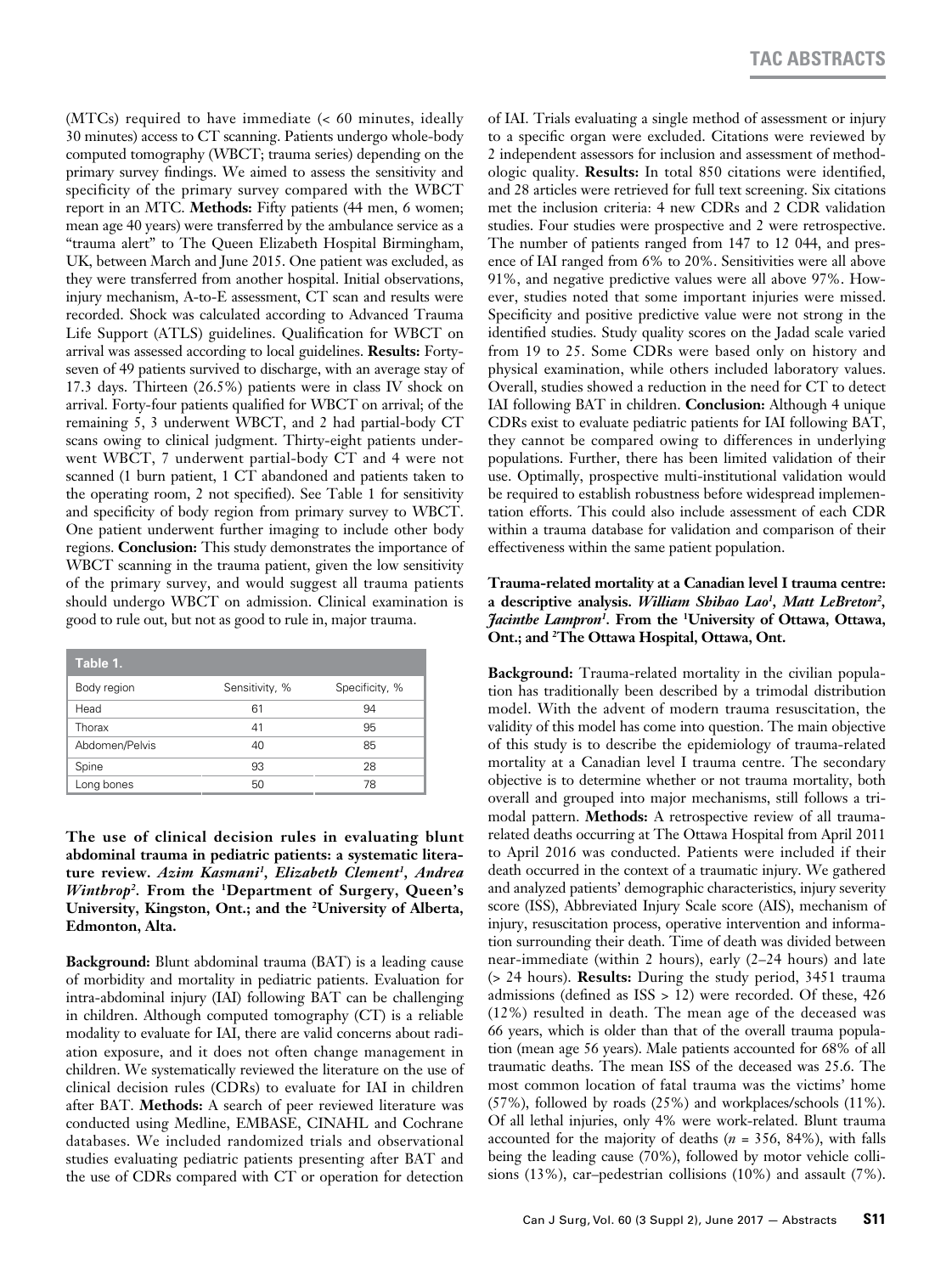Penetrating traumas were responsible for 8% of admissions (*n* = 291) and 9% of deaths (*n* = 39). Of these, 62% were due to ballistic injuries, and 38% were due to stabbings. The remainder of deaths were attributed to drowning and asphyxia (5%) and burns and blast injuries (2%). During resuscitation, 4% of the patients who died had received an emergency thoracotomy and 20% had undergone a surgical intervention in the operating room within 48 hours of presentation. The most commonly involved services were neurosurgery (67%), followed by trauma/general surgery and orthopedic surgery (both 15%). Of all patients brought to the operating room, 4% were receiving ongoing CPR, and 2% suffered an intraoperative arrest. **Conclusion:** Our preliminary data indicate that falls account for the majority of traumatic deaths in a rapidly aging population. Additional data, including timing and cause of death, continue to be collected and analyzed. With the advent of modern prehospital and critical care, we will put the validity of the decades-old trimodal distribution model of mortality to the test. Ultimately, we hope to identify casualty patterns that will guide the creation of trauma prevention and treatment policies.

**Trauma discharge summaries: an evaluation of quality and content accuracy in patients discharged home.** *Rafael Olarte1 ,*  Lesley Gotlib Conn<sup>1</sup>, Brigette Hales<sup>2</sup>, Aaron Watamaniuk<sup>2</sup>, *Tracey DasGupta2, Avery Nathens2.* **From the 1Sunnybrook Research Institute, Toronto, Ont.; and the 2Sunnybrook Health Sciences Centre, Toronto, Ont.**

**Background:** A transition from hospitalization to home represents a vulnerable period during which severely injured patients are often unable to advocate for themselves. Discharge summaries may facilitate this process by providing an explanation of patients' medical problems, the interventions provided by multiple consulting services and the ongoing care plan. We plan to evaluate the accuracy and content of trauma discharge summaries for patients discharged to home in order to assess their effectiveness as a communication tool. **Methods:** We designed a retrospective quality audit process of 200 consecutive traumadischarged patients from Sunnybrook between 2014 and 2015. A senior trauma physician determined the information deemed essential in the discharge summary. A data analyst blinded to the institutional discharge summary process extracted the data. We compared the medical records and discharge summaries, assessing the percentage of accuracy between reported injuries, incidental findings, outcomes, follow-up instructions and activity restrictions. **Results:** We selected a subgroup of 67 patients that were transitioned to home. The median age was 46 years (interquartile range [IQR] 27–59 years); 81% (*n* = 54) were male, and 19% (*n* = 13) were female. The median length of stay (LOS) was 8 days (IQR 5–12 days). All patients were transferred to the intensive care unit (ICU) during hospitalization, with a median LOS in the ICU of 3 days (IQR 1.5–5 days). Overall, the proportion of discharge summaries missing information ranged from 4% to 57%. In comparison to medical records, injuries were missing in 15 (22%) summaries, procedures in 2 (4%) and followup instructions in 7 (11%), respectively. Additionally, we found higher proportions of missing data among complications in 6 (30%) summaries, incidental findings in 5 (42%) and activity restrictions in 21 (57%), respectively. **Conclusion:** Auditing and developing a transferable template for trauma discharge summaries may result in a measurable improvement strategy to improve the communication of patient injuries and care plans among severely injured patients transitioned to home.

# **Understanding the role of preregistry data in monitoring quality of trauma care.** *Trina Stephens1, Sean Staniforth2***. From 1Queen's University, Kingston, Ont.; and 2Lions Gate Hospital, North Vancouver, BC.**

**Background:** Trauma care requires the coordinated efforts of multidisciplinary teams of health professionals. As research evolves into clinical practice, monitoring is necessary to identify quality concerns and bridge knowledge gaps. While provincial trauma registries provide a wealth of information that reflect overarching goals, practical limitations delay data entry, making it difficult to monitor local quality concerns in a timely manner. The objective of this study was to understand the role of preregistry data in trauma care. **Methods:** A review of approaches used to monitor quality of trauma care was conducted in the lower mainland region of British Columbia, Canada. Trauma team leaders and data analysts from 2 level I trauma centres and 2 level III trauma centres were interviewed in order to understand how each site identifies and tracks issues with trauma care delivery. A literature review was also conducted to compare standardized tracking methods with those identified in the regional review. **Results:**  Representatives from each centre noted deficiencies in the current standardized approach to data collection (British Columbia Trauma Registry, BCTR) that prevent timely and accurate identification of quality issues in trauma care. To circumvent these issues, each site devised alternative strategies to monitor quality concerns. Specifically, 3 strategies emerged: formal preregistry, informal preregistry and BCTR supplemented with electronic medical record (EMR) audits. Informal preregistry uses a fully customized set of fields to monitor trauma care. Data are stored on a secure sharing platform, where they can be accessed by the trauma team. Advantages include the immediate availability of data that reflect the needs of the institution. Disadvantages include the lack of reporting of data to Trauma Services BC for research and long-term storage. Formal preregistry uses standardized audit filters provided by Trauma Services BC, augmented with customized fields that reflect institution-specific goals. Advantages include the immediate availability of data and reporting and storage of standardized fields to Trauma Services BC. A disadvantage is the lack of reporting and storage of customized fields, which cannot be submitted with standardized fields. Use of the BCTR with EMR supplementation was possible where BCTR data entry is concurrent. Advantages of this approach include the reporting of all data to Trauma Services BC. Disadvantages include a lack of data specificity to institution goals and absence of clinical insight in data entry. **Conclusion:** A review of practices in 4 traumadesignated hospitals in British Columbia revealed the use of qualitymonitoring strategies beyond the scope of the BCTR, demonstrating a need for standardized preregistry data collection. Data fields should reflect regional goals, include as few items as possible for rapid data entry by a clinician and be reportable to Trauma Services BC for research and long-term storage. Specific audit filters are suggested based on the regional and literature review.

**Identifying patients who may benefit from resuscitative balloon occulsion of the aorta among trauma patients who**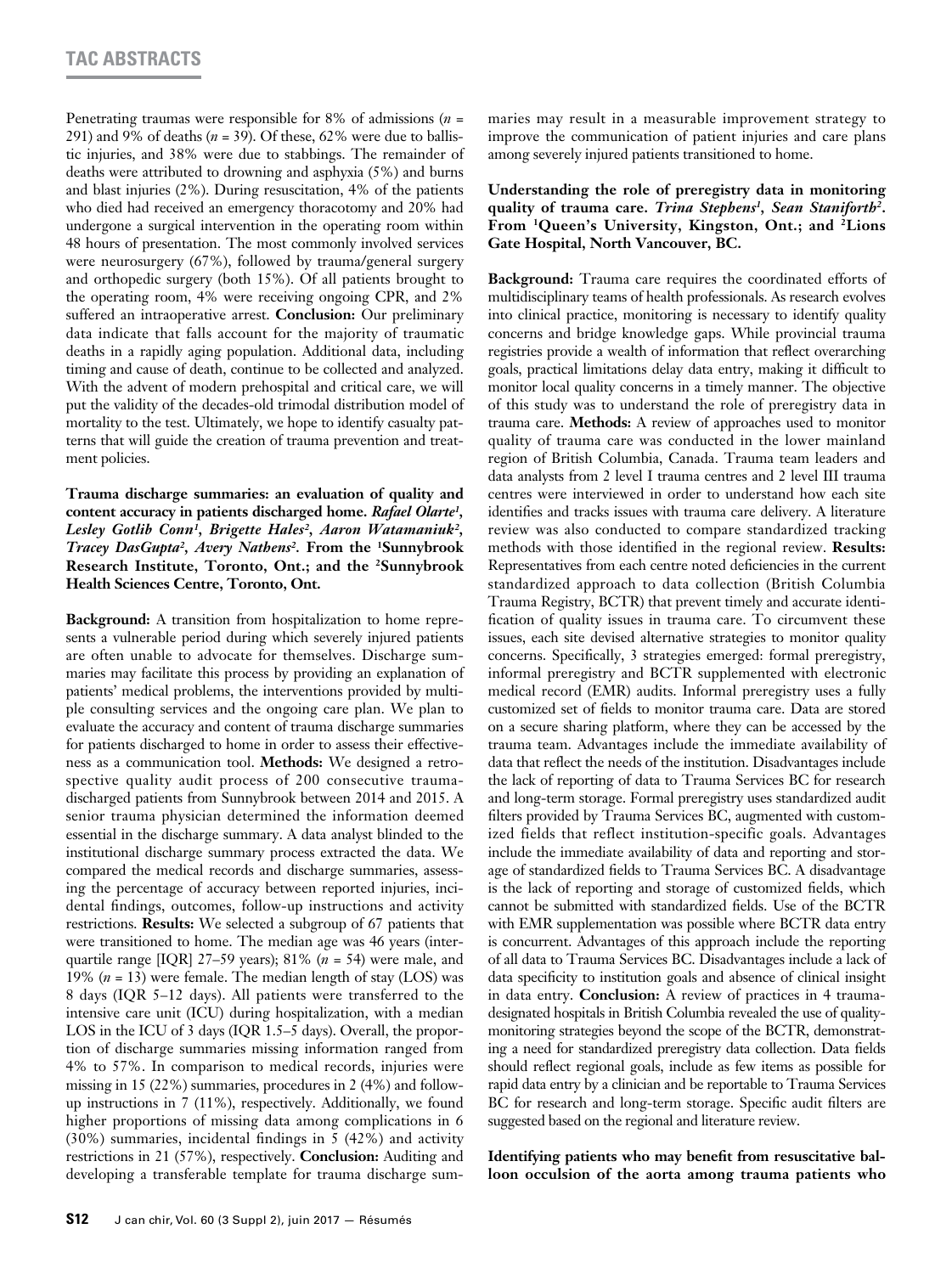#### **present to Saskatchewan emergency departments.** *Brittany Albrecht.* **From the University of Saskatchewan, Saskatoon, Sask.**

**Background:** Our study sought to determine whether or not Saskatchewan emergency departments (ED) would benefit from resuscitative endovascular balloon occlusion of the aorta (REBOA), an endovascular trauma technology used for exsanguinating torso hemorrhage. **Methods:** A retrospective chart review of all Canadian Triage and Acuity Scale (CTAS) level 1 and 2 trauma admissions was undertaken in order to determine which patients would have been eligible for/benefitted from REBOA. Key inclusion criteria were exsanguinating subdiaphragmatic hemorrhage, age < 70 years, pulseless electrical activity (PEA) less than 10 minutes and systolic BP less than 70 mm Hg. **Results:** Four of the 244 (1.64%) patients reviewed were eligible for REBOA. The mean age of participants was  $40.6 \pm 21.3$  years, and 77.9% were male. Tier 1 activation was called in 43.4% of cases. Initial CTAS levels 1, 2, 3 and 4 were 20.5%, 63.9%, 9.8% and 5.7% for all patients, respectively. Nurses modified a number of level 1 (changed to 23.8%), level 2 (changed to 67.6%), level 3 (changed to 7.8%) and level 4 (changed to 0.8%) CTAS upon arrival to the ED. Twenty-eight participants died in the ED. Participants had varied and, at times, multiple reasons for being classified as ineligible candidates for REBOA. There were 23 patients older than 70 years and 21 patients younger than 18 years. Three patients presented with PEA. Ninety-one patients presented with stable vital signs, and 3 presented with cardiac arrest due to causes other than exsanguination due to severe subdiaphragmatic trauma. **Conclusion:** In total, 1.64% of Saskatchewan traumas were eligible for REBOA. Because our study focused only on those that occurred in 2015, it is likely that more research of the same nature is necessary. Owing to year-to-year variation in trauma nature and number, in order to establish whether or not there is a need for REBOA, a larger patient number and longer timeframes are needed. A larger data set would allow a better assessment of trauma trends and technological needs.

**Prevalence of posttraumatic stress symptoms following physical injury in a Canadian pediatric emergency cohort.** *Sarah*  Curtis<sup>1</sup>, Bill Sevcik<sup>2</sup>, Cathy Falconer<sup>2</sup>, Heidi Wilkes<sup>3</sup>, Abbeir Hussein<sup>4</sup>, Lindy VanRiper<sup>3</sup>, Amanda Newton<sup>4</sup>. From the <sup>1</sup>Uni**versity of Alberta, Edmonton, Alta.; 2 Stollery Children's Hospital, Edmonton, Alta.; 3 Department Psychiatry, University of Alberta, Edmonton, Alta.; and the 4Department of Pediatrics, University of Alberta, Edmonton, Alta.**

**Background:** Physical injuries are the largest cause of morbidity and mortality among North American children and are the leading cause of emergency department (ED) visits for children older than 1 year. The prevalence of posttraumatic stress symptoms (PTSS) following isolated physical trauma in Canadian pediatric ED cohorts is unknown. Studies from other clinical settings and jurisdictions suggest that persistent PTSS are often under-reported. **Methods:** We conducted a 1-year prospective cohort study of injured children aged 8–16 years presenting to the pediatric ED of the Stollery Children's Hospital in Edmonton, Alta. Children were screened for risk of PTSS using the Screening Tool for Early Predictors of PTSD (STEPP) and the

STEPP-AUS (Modified Australian STEPP). We subsequently assessed participants by email at 1-month postinjury using a PTSS self-report measure, the Acute Stress List for Children (ASC-Kids). **Results:** A total of 250 children were enrolled in the study, with 71% (178/250) providing primary outcome data at 1 month postinjury. The mean age was 12.4 years, and 54% were male. The mean Canadian Triage and Acuity Scale level at presentation was 3 (range 1–5). Mean estimate of injury severity by caregivers, on a 5-point scale was 3. In total 9% of the children were admitted to inpatient units. Types of injuries included fractures (34%), sprains (13%), concussions (11%), soft tissue (15%) and lacerations (9%). Injuries were largely caused by sports (53%), slip/fall (10%), motor vehicle collision (6%) and playground incidents (5%). The most frequently affected body parts were the head (10%), ankle (9.6%), knee (8.5%), wrist (8.1%), face (7.8%) and forearm (7.4%). In total 4% of children sustained more than 1 injury. At baseline, 10% of children screened positive for risk of later PTSS using the STEPP screening tool, and 32% screened positive using the STEPP-AUS screening tool. The primary outcome measure was the proportion of children choosing the maximum score 3 or more times on 18 questions of the ASC-KIDS measure at 1 month postinjury. At 1 month postinjury, 17% of injured children in this cohort reported the persistence of 3 or more frequently experienced PTSS. **Conclusion:** Persistence of untreated PTSS is associated with impaired healing, poorer functional recovery and impaired quality of life. Given the general prevalence of injury and the probable harm of untreated negative psychological symptoms in the developing brain, findings have implications for clinicians and systems managing pediatric injuries.

**Dog-related injury in a pediatric emergency department.** *Sarah Curtis1, Melanie Rock1, Sylvia Checkley2, Marcella St. Louis<sup>3</sup>, Catherine Stewart<sup>1</sup>, Manasi Rajagopal<sup>1</sup>. From the <sup>1</sup>University of Alberta, Edmonton, Alta.; <sup>2</sup>University of Cal***gary, Calgary, Alta.; and the 3University of Calgary School of Veterinary Medicine, Calgary, Alta.**

**Background:** Dog bites are a significant type of injury seen in emergency departments (ED), but a neglected consideration during development of policy and practice of municipal legislation and health services. This chart review aimed to evaluate incidence and management of dog-related injuries and dog bites seen in the Stollery Children's Hospital in Edmonton, Alta., from the years 2002– 2016. **Methods:** We reviewed all medical charts for children aged 1 day to 16 years who sustained an injury from a dog. Data covered 6 broad domains: visit details, demographics and medical history of the child, dog characteristics and circumstances of injury/bite, characteristics of injury/bite, and clinical management and consultations. Descriptive statistics were used to describe categorical variables as proportions and continuous variables as means or medians. **Results:** In total, 697 charts were reviewed. The mean age of patients was 5 years, and 53% were boys. In total, 85% received care in the ED, and 13% were admitted to hospital for further management. The most common site of injury was the face (65%), followed by the upper extremities (25%), lower extremities (13%), head (6%) and neck (3%). Analgesia was given to 38% of patients, and 19% required procedural sedation for treatment of injuries. Sutures were administered to 36% of patients, and 63% were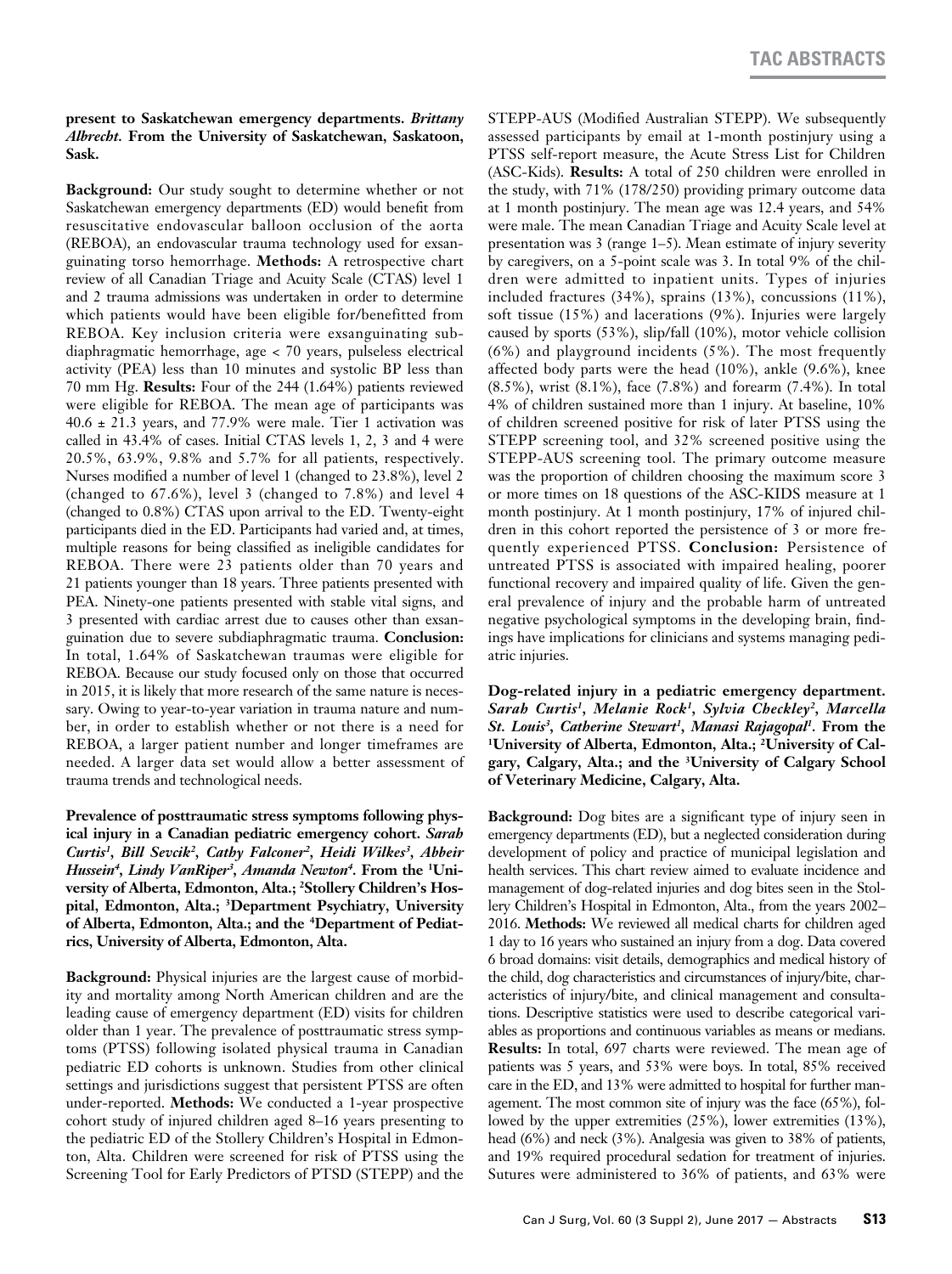treated with antibiotics; 11% of patients required advice only. In total, 58% of patients received consults within Alberta Health Services as a result of their injuries. Plastic surgery was the most frequently consulted service (46%), followed by social work (8%), infectious disease (6%), orthopedics (6%), ophthalmology (5%), radiology (5%), rehabilitation (5%), home care (3%), pediatric surgery (2%), psychiatry 1.5%, dentistry (1.2%), pediatrics (1%), otolaryngology (1%) and child life (1%). The majority of bites were from a known dog from another household (42%), followed by the family dog (32%), unknown (12%) and not documented (12%). Public health was notified about the bite in only 12% of cases. **Conclusion:** Consultations with specialists as a result of dog bites were frequent, implying considerable costs to the health care system. Rates of reporting to public health were low, suggesting that statistics on the incidence of dog bites and breeds of biting dogs are likely inaccurate. Medical charts contained little documentation of dog characteristics and incident details. Young (lower to the ground) children were at highest risk for dog bites, and faces were the most frequently bitten area.

**Canadian Forces fresh whole blood donors in Afghanistan: a descriptive study.** *Erin Mannard1, Jason Acker2, Homer Tien3, Andrew Beckett1.* **From 1McGill University, Montreal, Que.; 2Canadian Blood Services, Ottawa, Ont.; and the 3Sunnybrook Health Sciences Centre, Toronto, Ont.**

**Background:** Fresh whole blood (FWB) provides all required clotting factors and red blood cells required to resuscitate the bleeding combat casualty. From 2006 to 2009, Canadian Forces Health Services (CFHS) and Canadian Blood Services (CBS) instituted an FWB walking blood bank (WBB) at Kandahar Airfield in Afghanistan. In this descriptive study, we reviewed the CBS donor screening data to review the number of donation deferrals, type of deferrals and percent ABO/Rh error on identity discs (ID discs). **Methods:** We queried the CBS and CFHS WBB program database for the period 2006–2009 after approval by CFHS and CBS institutional review board. All data were deidentified and placed into a protected database before analysis. Demographic data, such as age, sex and previous donations, were collected. We compared ABO and Rh type with data on members' medical files. Deferral codes were noted and unencrypted by CBS specialists. Data were summarized and presented as means and percentages. **Results:** Individual donor records from 711 potential WBB donors were reviewed from 3 separate locations across Canada. Many potential FWB donors had donated blood before (37%). The percentage of women screened was 11% (76). In total, 469 (66%) potential donors were deferred from donating FWB, with 97% of deferrals being temporary, falling into both long-term (61–730 days) and short-term (1–60 days) categories. The most common cause for deferral across all 3 camps was recent vaccination (44%), followed by transmissible disease risk from new tattoo or piercing in the last 6 months (16%). Percent error on ID discs was below 1.2% There were no cases of transfusion-transmitted infections identified. **Conclusion:** This is the first study to report on the CFHS WBB program from 2006 to 2009. In total, 66% of donors were deferred initially. However, many of these deferrals were temporary and related to the timing of predeployment vaccinations and travel to malarial endemic areas. This is an important study, as identfying these 2 types of deferrals will allow for development

of CBS/CFHS WBB donor screening protocols to reduce the number of deferrals and maximize the potential WBB donor pool.

**Early crisis nontechnical skill teaching in residency leads to long-term skill retention and improved performance during crises: a prospective nonrandomized controlled study.** *Aristithes Doumouras, Paul Engels.* **From McMaster University, Hamilton, Ont.**

**Background:** Medical error is common in crises, and the majority of observed errors are nontechnical in nature. The long-term impact of teaching crisis nontechnical skills to residents has not been evaluated. The objective of this study was to determine the effect of simulation-based teaching of crisis nontechnical skills 1 year after initial teaching. **Methods:** This was a prospective study using both historical controls and a before and after methodology to evaluate the effect of a high-fidelity simulation curriculum that used crisis resource management principles to teach nontechnical skills during trauma and nontrauma crises. Postgraduate year (PGY)-2 and PGY-3 residents were invited to take part in a prospective training course over 2 years. The primary outcome was leader performance evaluated by expert raters using the previously validated 7-point Ottawa Global Rating Scale. **Results:** Overall, 23 residents performed 30 simulations over the 2 years, with the intervention group of 7 residents being assessed in both years. This study elucidated several key points in resident performance during crisis scenarios over several simulation training days. The most important insight is that meaningful nontechnical skills are not likely to develop naturally in a spontaneous fashion during junior residency and that specific nontechnical skills training improves objective performance during simulated general surgical crises over the previous year and compared with untrained historical controls. This was most evident in the trained PGY-3 scores compared with both the untrained PGY-3 controls 1.20 (95% CI 0.37–2.03, *p* = 0.005) and all the PGY-2 scores 1.09 (95% CI 0.70–1.47, *p* < 0.001). In addition, when compared with the historical PGY-3 controls, there were no significant differences between untrained PGY-2 residents and untrained PGY-3 residents, indicating the importance of specific and focused training in nontechnical skills to ensure a high level of performance. Moreover, the teaching of these skills early in residency appears to be durable up to 1 year later without specific or focused nontechnical skills training in between. Finally, the scores for residents for the second trauma scenario were significantly greater than the first trauma scenario, regardless of scenario type, suggesting learning can be achieved through focused debriefing, and the performance during penetrating trauma scenarios were worse than blunt traumas. **Conclusion:** The PGY-3 residents who had prior training had significantly improved crisis performance compared with historical PGY-3 controls and untrained PGY-2 residents. There were no significant differences between the crisis performance of PGY-2 residents and the untrained PGY-3 controls. This confirms the beneficial effect and long-term retention after crisis nontechnical skill training.

# **Heads up! Caring for concussions.** *Zahra Hussein1, Emilie Joos2.* **From the 1Vancouver General Hospital, Vancouver, BC; and the 2University of British Columbia, Vancouver, BC.**

**Background:** Since 2011, the number of patients seen at Vancouver General Hospital (VGH) for a concussion has increased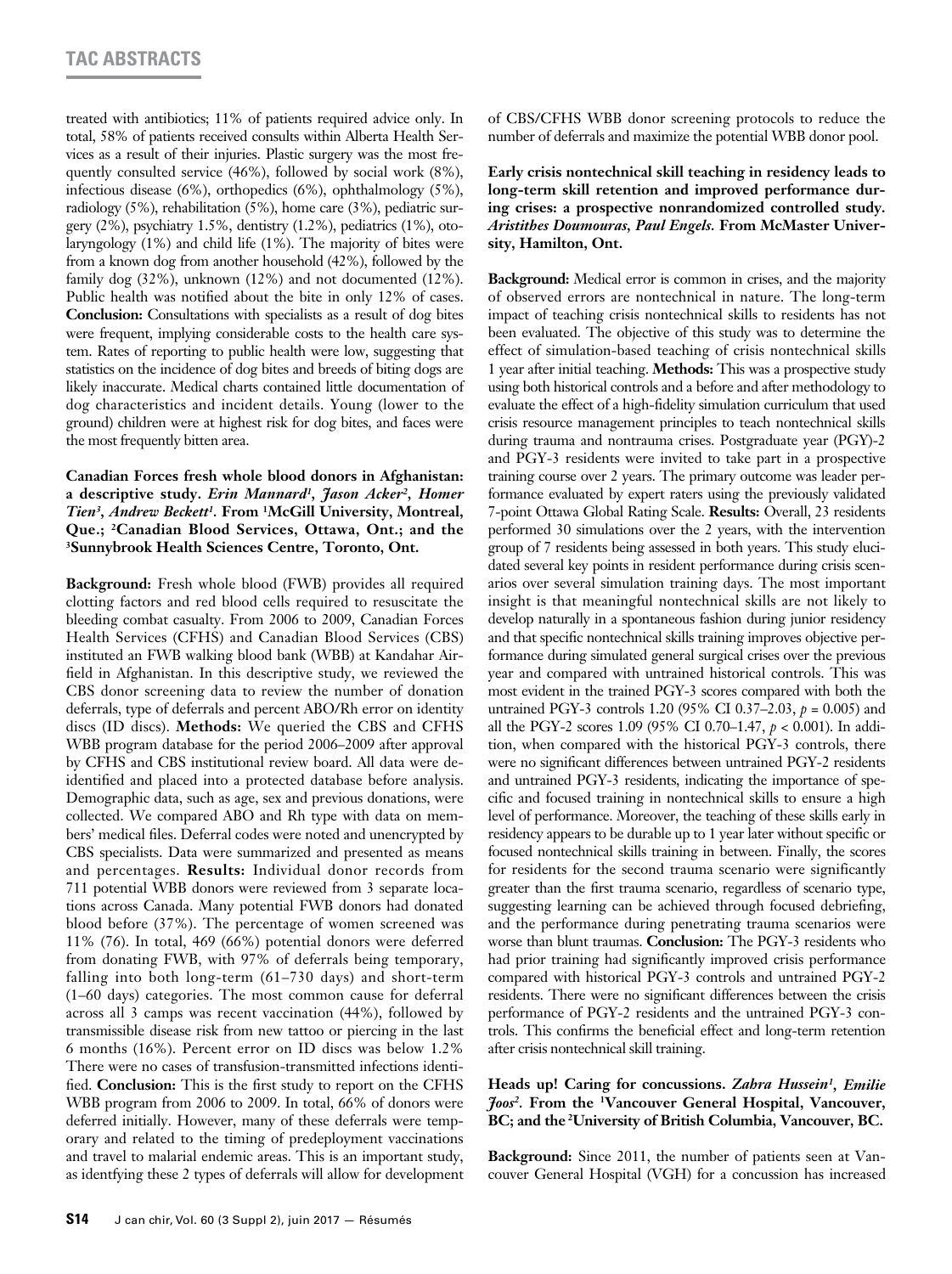every year. In 2015, VGH saw approximately 1400 individuals with concussions, and this number is expected to continue to grow. Falls, transportation- and sport-related injuries are common mechanisms for concussions, and as a level I trauma centre, VGH decided to undertake a review of how concussion care is provided at its site with the intent to develop a standard guideline. **Methods:** A steering committee was convened with representation from an emergency physician, trauma surgeon, occupational therapist, physiatrist from GF Strong and the VGH injury prevention lead. Through an iterative mapping process, the committee finalized a future state map based on the Ontario Neurotrauma Guidelines, showing how a patient with a mild traumatic brain injury should flow through the system and the actions to be taken by various health care providers. New clinical forms and patient handouts were also developed. **Results:** The future state map was turned into a standard clinical pathway that, in September 2016, was shared across departments and disciplines along with the new clinical forms and patient handouts. The primary outcome was to increase the rate at which patients with diagnosed concussions are provided with access to care based on best practice recommendations. Other intended outcomes included improving providers' knowledge of current evidence in concussion care and supports available to patients, reducing the recovery time of patients experiencing postconcussion symptoms and ensuring continuity of care as patients with concussions move through the health care system. A standard clinical pathway will also improve the consistency by which concussions are documented in patients' charts and coded in health registries, thus more accurately measuring the incidence of concussions seen at VGH. This has the potential of informing future decisions about concussion care. GF Strong is collecting data on the number of appropriately referred concussion patients from the emergency department (ED) and trauma services. Trauma services is collecting data on the number of delayed referrals made to GF Strong, and over time data will be available from the ED about the number of patients who return owing to unresolved postconcussion symptoms. Together, these data will provide evidence about the effectiveness of this initiative. **Conclusion:** Concussion rates are increasing, and without a clinical pathway and ongoing education health care providers are stymied as to how to care for these patients — particularly those at risk of prolonged postconcussion symptoms. Health regions across BC and Canada have expressed interest in applying the pathway and tools developed at VGH in their own settings. The approach undertaken for this initiative has wide applicability to address issues that involve stakeholder engagement, process mapping, developing change ideas, education and evaluation.

# **Staying on your feet.** *Zahra Hussein, Roger Mah, Rishma Dhalla.* **From the Vancouver General Hospital, Vancouver, BC.**

**Background:** Each year, roughly 200 000 BC seniors experience a fall. An estimated 10 000 of these falls result in hospitalization. Once a senior has experienced a fall, the risk of a subsequent fall significantly increases. With such staggering numbers, it is imperative to look at ways to prevent falls and the reoccurrence of falls. Preventative strategies exist that can help maintain the independence of seniors and reduce the burden placed on our acute care system. **Methods:** Richmond Public Health and

Home Health along with BC Emergency Health Services, Fire Rescue and the Vancouver General Hospital (VGH) injury prevention lead partnered to develop a protocol whereby first responders providing lift assists to seniors could refer these patients to Richmond Public Health in cases where they decline transport to the emergency department (ED). With this referral, Richmond Public Health would intervene and follow up with each senior with the goal of preventing a subsequent fall by addressing the 4 evidence-based preventative measures for falls prevention. **Results:** This initiative was slated for roll-out in November 2016. Richmond Public Health will be tracking the number of new referrals received from the first responders, the number of ED visits owing to falls, the number of seniors refusing service after being contacted and the number of seniors who attend the Seniors Falls Prevention Clinic. The first responders will be collecting information about the number of repeat calls they receive from an individual senior as well as the number of seniors who decline an offer of referral to Richmond Public Health. This information will highlight the effectiveness of this initiative and provide insight as to whether this initiative should be spread to other health regions. **Conclusion:** Seniors who fall are a significant source of ED visits and hospital admissions. Evidence-based strategies exist, but identifying seniors at risk for a fall remains a challenge. The partnerships developed as a result of this initiative aim to overcome this challenge and contribute to strengthening the relationship between first responders and the health region, increasing awareness of the Seniors Falls Prevention Clinic and increasing the public's and health care providers' knowledge about falls prevention.

## **Knowledge transfer: a clinical intervention guide to optimize and harmonize trauma care for patients with rib fractures.**  *Nathalie Rodrigue.* **From McGill University, Montreal, Que.**

**Background:** The Montreal General Hospital (MGH) Trauma Program developed an evidence-based clinical intervention guide to optimize and harmonize trauma care for patients with rib fractures. The guide consisted of 3 tools: an interprofessional algorithm, including multimodal analgesia for pain relief; a nursing management care guide; and an educational brochure for patients discharged home. **Methods:** Using the Knowledge to Action Framework and the plan–do–study–act (PDSA) method, physicians, nurses, respiratory therapists and physiotherapists were educated with the goal to improve patient outcomes by standardizing clinical care in the emergency department (ED). These included providing timely and efficacious pain control; interventions to reduce morbidity; reducing the clinician decision time to admit the patients or discharge home; discharging the patient with follow-up and clear instructions regarding analgesia, respiratory exercises and mobilization; and telephone follow-up. **Results:** Prior to implementation, the rate of trained personnel ranged from 59% of nurses and patient attendants to 90% of physiotherapists. Two systematic chart reviews revealed a 50% guideline utilization rate at 1 month (June to July), which increased to 80% (July to September). Subsequent to implementation, average guideline utilization was 71%, seen in part or in whole among 52 users. Implementation facilitators included having a dedicated and motivated implementation team, presence of students, the ability to adapt the guide following staff feedback, nurses training themselves, funds awarded from the *Institut*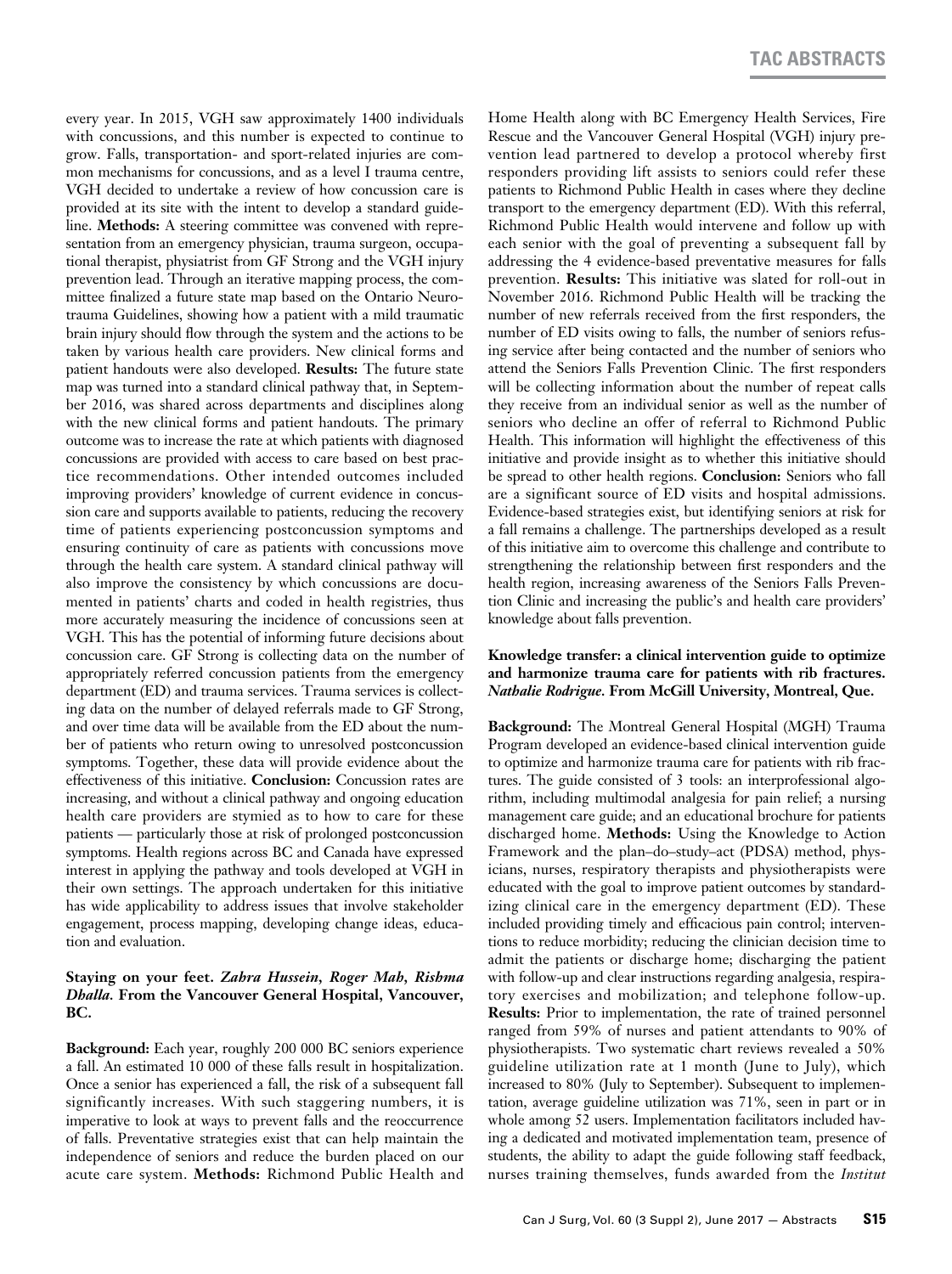*national d'excellente en santé et en services sociaux* (INESSS) and protected time for the project manager to coordinate activities 1 day a week. Challenges included training more than 200 staff, high turnover/rotation of staff, time to monitor indicators and outcomes, health care restructuring and budgetary restrictions. **Conclusion:** Facilitating the implementation of knowledge into practice is recognized by clinicians and researchers alike. Therefore, ongoing stakeholder education with an emphasis on compliance of guideline usage continues to be our major focus. Furthermore, there is an interest in implementing this guideline on the wards. Where evidence is implemented, improvements in cost and outcomes may result, including fewer repeat ED visits, lower complication rates and decreased mortality.

# **Early fixed wing activation transfers from the Northern**  Health Authority 2014–2015. Stephen Wheeler<sup>1</sup>, Jordan Oliver<sup>2</sup>. **From 1 BC Emergency Health Services, Vancouver, BC; and the 2 Northern Health Authority, Prince George, BC.**

**Background:** Early fixed wing activation (EFWA) has been operational in BC since 2010. It identifies potential major trauma patients and activates fixed wing aircraft to be ready for launch to remote areas of the province before the patient arrives at a local medical facility. Assessment at the facility then determines if the aircraft will be launched. This retrospective analysis looked at 1 year of EFWA alerts in the Northern Health Authority (NHA) to determine how many patients transferred to the local medical facility met launch criteria after assessment there. **Methods:** All EFWA activations are identified and logged by the British Columbia Ambulance Service dispatch centres. The NHA Trauma Program was supplied with a list of EFWA for the year Apr. 1, 2014, to Mar. 31, 2015. The NHA then did a review of all the charts. Patients were subgrouped into 3 geographical areas. For each region the number of patients who had secondary transfers from the primary site to a trauma centre or who died before transfer were identified. **Results:** For the selected year a total of 48 EFWA events were identified for a total of 62 patients. These were broken down geographically: 18 events and 19 patients in the northwest, 18 events with 31 patients in the northern central region, and 12 events and 12 patients in the northeast. The geographic breakdown was performed as some patients were transferred to the trauma centre in Prince George, whereas others were transferred directly out of the NHA to Vancouver. This may account for the differences among the regions in the number of patients meeting the criteria. In the northwest 12 patients met the criteria in 18 events (66.6%). In the central region 7 patients met the criteria in 18 events (39%). In the northeast 9 patients met the criteria in 12 events (75%). Overall 28 patients met the criteria on chart review. Deaths were included in patients who met the criteria. Six patients died before arrival at the hospital (met criteria). Three patients died in hospital (met criteria). Thirty patients (48%) were stable at the scene. Out of 48 EFWA events, 28 patients met the criteria (deaths and survivors) for an overall rate of 58%. There were 7 EFWA events where multiple patients had the same event number. This probably increased the number of patients who were included but who did not meet the criteria. The rate is therefore calculated as patients who met the criteria per event. **Conclusion:** Reducing time to definitive care for injured patients is the goal of all trauma systems. Launching fixed wing aircraft requires more planning and time than launching rotor aircraft and diverts resources away from other patients. Overtriage rates should be kept to a minimum. Activating aircraft earlier for launching reduces the time required to launch and will reduce trauma patients' time to definitive care. This retrospective analysis shows that dispatch can identify remote severely injured patients.

# **Early fixed wing launch of aircraft for trauma patients in remote BC.** *Stephen Wheeler, Julius Ueckermann, Rahul Chhokar.* **From the BC Emergency Health Services, Vancouver, BC.**

**Background:** Autolaunch capture of trauma patients by rotary aircraft is limited by the cruising range of the aircraft. In British Columbia, autolaunch rotor aircraft are in Richmond and Kamloops; although this covers a large proportion of the population, it is geographically only a small proportion of the province. Early fixed wing launch (EFWL) identifies potential major trauma patients and mobilizes aircraft to remote areas of the province before the patient arrives at a local medical facility, reducing time to definitive care. **Methods:** Five years ago the British Columbia Ambulance Service started an early fixed wing activation (EFWA), where aircraft would be put on standby to launch based on Medical Priority Dispatch System (MPDS) criteria or by request from the responding ground crew. The patient would then be transported to the local medical facility, where the physician would have 30 minutes to decide whether to launch the aircraft. Post hoc case analysis by BC Emergency Health Services (BCEHS) and the Northern Health Authority (NHA) showed multiple instances of delayed definitive care. **Results:** Launching a fixed wing aircraft is a much more complicated process than a rotor launch, as a runway and launching slot are required. Overtriage must be kept to a minimum, hence the previous "activation only" process, resulting in a delay of the aircraft launch until the patient was in a medical facility where they could be properly assessed. In the last 3 years BCEHS has had an emergency physician (EPOS) available by telephone within 30 seconds 24 hours a day. Using the EPOS and linking them directly to the prehospital paramedic at the scene through the air dispatch centre allows medical oversight and allows an EFWL. This process required refinement of the previous activation criteria, an algorithm outlining the process, the development of an online education program for primary responders in remote BC, education of our air dispatchers and education of the on-call emergency physicians. Potential problems with communications are expected owing to BC's geography, but by using the algorithm and the launch criteria it is expected that the on-call physician will have appropriate information to launch the aircraft. Previous experience with EFWA is that with only call taker information only 58% of events had patient transports. With on-scene paramedic assessments and EPOS consultation we expect specificity will increase, and there will be a decrease in overall transport times. **Conclusion:** It is expected that the new EFWL program will reduce the time for trauma patients in remote BC to reach definitive care. The expected time savings should be greater than just the delay to launch, as often those delays prevented launching later owing to crew timeout, weather and daylight issues. BCEHS and the NHA will be collecting case information on all EFWL patients. Going forward we will be looking at comparisons with the EFWA cohort.

**Hospital mortality after hip fracture surgery in relation to length of stay by care delivery factors.** *Katie Sheehan, Boris*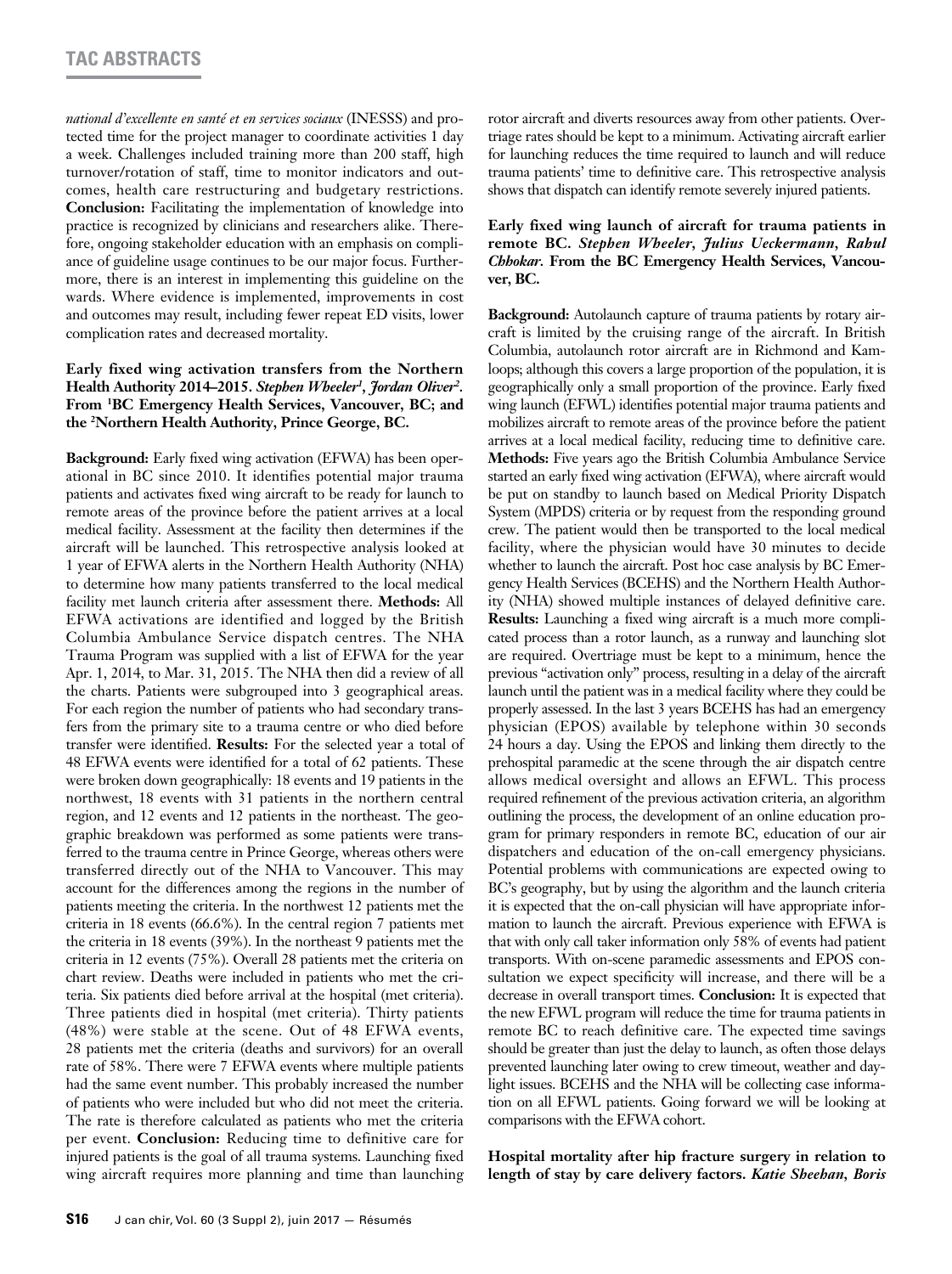# *Sobolev, Pierre Guy; The Canadian Collaborative Study on Hip Fractures.* **From the University of British Columbia, Vancouver, BC.**

**Background:** Two hypotheses were offered for the effect of shorter hospital stays on mortality after hip fracture surgery: worsening the quality of care and shifting death occurrence to postacute settings. We tested whether the risk of hospital death after hip fracture surgery differed across years when postoperative stays shortened and whether care factors moderated the association. **Methods:** We analyzed acute hospital discharge abstracts for subgroups defined by hospital type, bed capacity, surgical volume and admission time from a total of 153 917 patients aged 65 years or older who were surgically treated for a first hip fracture. The main outcome measure was risk of hospital death. **Results:** We found a decrease in the 30-day risk of hospital death from 7.0% (95% CI 6.6–7.5) in 2004 to 5.4% (95% CI 5.0–5.7) in 2012, with an adjusted odds ratio (OR) of 0.73 (95% CI 0.65–0.82). In a subgroup analysis, only large community hospitals showed the reduction of ORs by calendar year. No trend was observed in teaching and medium community hospitals. By 2012, the risk of death in large higher-volume community hospitals was 35% lower for weekend admissions (OR 0.65, 95% CI 0.45–0.4) and 39% lower for weekday admissions (OR 0.61, 95% CI 0.41–0.92) compared with 2004. In large lower-volume community hospitals, the 2012 risk was 56% lower for weekend admissions (OR 0.44, 95% CI 0.26– 0.76) compared with 2004. **Conclusion:** The risk of hospital death after hip fracture surgery decreased only in large community hospitals, despite universal shortening of hospital stays. This supports the concern of worsening the quality of hip fracture care due to shorter stays.

**Nonoperative management of blunt splenic trauma: Does splenic artery embolization increase the risk of early infectious complications?** *Michael Yang1 , Tanya Charyk Stewart1 , William Leeper<sup>2</sup>, Neil Parry<sup>2</sup>, Kelly Vogt<sup>2</sup>. From the <sup>1</sup>London* **Health Sciences Centre, London, Ont.; and 2 Western University and London Health Sciences Centre, London, Ont.**

**Background:** Recent data suggest that splenectomy for splenic trauma is an independent risk factor for early posttrauma infectious complications. No data exist to determine if the same risk is conferred with splenic artery embolization (SAE) in nonoperatively managed patients with blunt splenic injury. This study was undertaken to assess whether receiving SAE increases the risk of early infectious complications among patients who have incurred blunt splenic trauma. **Methods:** This retrospective cohort study evaluated all adult patients managed nonoperatively for blunt splenic injury over a 3-year period in a single Canadian lead trauma centre. Demographic and clinical data, splenic injury management and in-hospital infectious complications were collected from the trauma registry and electronic medical record. Patients who received SAE were compared with those who did not using both univariate and multivariate analysis to identify the risk of early infectious complications. **Results:** A total of 140 patients were included in the study: 45 (32.1%) received SAE and 95 (67.9%) were managed by observation alone (OA). Overall, the demographic and clinical characteristics were similar between the 2 groups, with the exception of abdomen injury

severity (46.7% in the SAE group had AIS  $> 3$  v. 14.7% in the OA group, *p* < 0.001), splenic injury grade (48.9% had severe injury [grade IV and V] in the SAE group v. 3.2% in the OA group,  $p < 0.001$ ) and the need for mechanical ventilation  $(8.9\%$ in the SAE group v. 27.4% in the OA group,  $p = 0.012$ ). The rate for any infectious complication (including urinary tract infection, pneumonia, blood stream infection and other nosocomial infections) was found to be 19.3%. On univariate analysis, there was no difference in the rate of early infectious complications between those who did and did not receive SAE (13.3% v. 22.1%,  $p = 0.219$ ). Even after adjusting for mechanical ventilation and grade of splenic injury, SAE did not confer an increased risk of early infectious complications (adjusted odds ratio 0.78, 95% CI 0.18–3.37,  $p = 0.741$ ). Only mechanical ventilation was associated with an increased odds of early infectious complications (adjusted odds ratio 5.83, 95% CI 2.26–14.99, *p* < 0.001). **Conclusion:** Unlike splenectomy, SAE is not associated with an increased risk of early infectious complications after blunt trauma, even in patients with severe splenic injury. This modality should continue to be preferentially considered over splenectomy in the management of appropriate patients with blunt splenic trauma.

**Feasibility of administrative data for studying complications after hip fracture surgery.** *Katie Sheehan, Boris Sobolev, Pierre Guy; The Canadian Collaborative Study on Hip Fractures.* **From the University of British Columbia, Vancouver, BC.**

**Background:** There is limited information on the occurrence of complications after hip fracture surgery. This may be due to lack of information in administrative data on complications. This study sought to determine the feasibility of applying the Agency for Healthcare Research and Quality Patient Safety Indicator 04 (AHRQ PSI-4) to identify complications after urgent hip fracture surgery from discharge abstracts. **Methods:** We obtained Canadian Institute for Health Information discharge abstracts for patients 65 years or older who were surgically treated for nonpathological first hip fracture between Jan. 1, 2004, and Dec. 31, 2012, in Canada, except for Quebec. We applied technical specifications from AHRQ PSI-4 version 5.0 to identify complications from hip fracture discharge abstracts. **Results:** Among 153 613 patients admitted with hip fracture, we identified 12 383 (8.1%) patients with at least 1 postsurgical complication. Among patients with postsurgical complications, we identified 3066 (24.8%) patient admissions to the intensive care unit. Overall, 7487 (4.9%) patients experienced pneumonia, 1664 (1.1%) experienced shock/myocardial infarction, 651 (0.4%) experienced sepsis, 1862 (1.1%) experienced deep venous thrombosis/pulmonary embolism and 1919 (1.3%) experienced gastrointestinal hemorrhage/acute ulcer. **Conclusion:**  We report the incidence of 8.1% for in-hospital complications among patients who underwent hip fracture surgery in Canada between 2004 and 2012. Others reported that death after serious but treatable complications could be considered as a quality indicator for postsurgical care. The AHRQ PSI-4 could be considered to identify these serious complications for evaluation of postsurgical care after hip fracture.

**Framework for an integrated performance reporting strategy**  for a provincial trauma system. *David Evans<sup>1</sup>*, *Ellen Randall<sup>1</sup>*,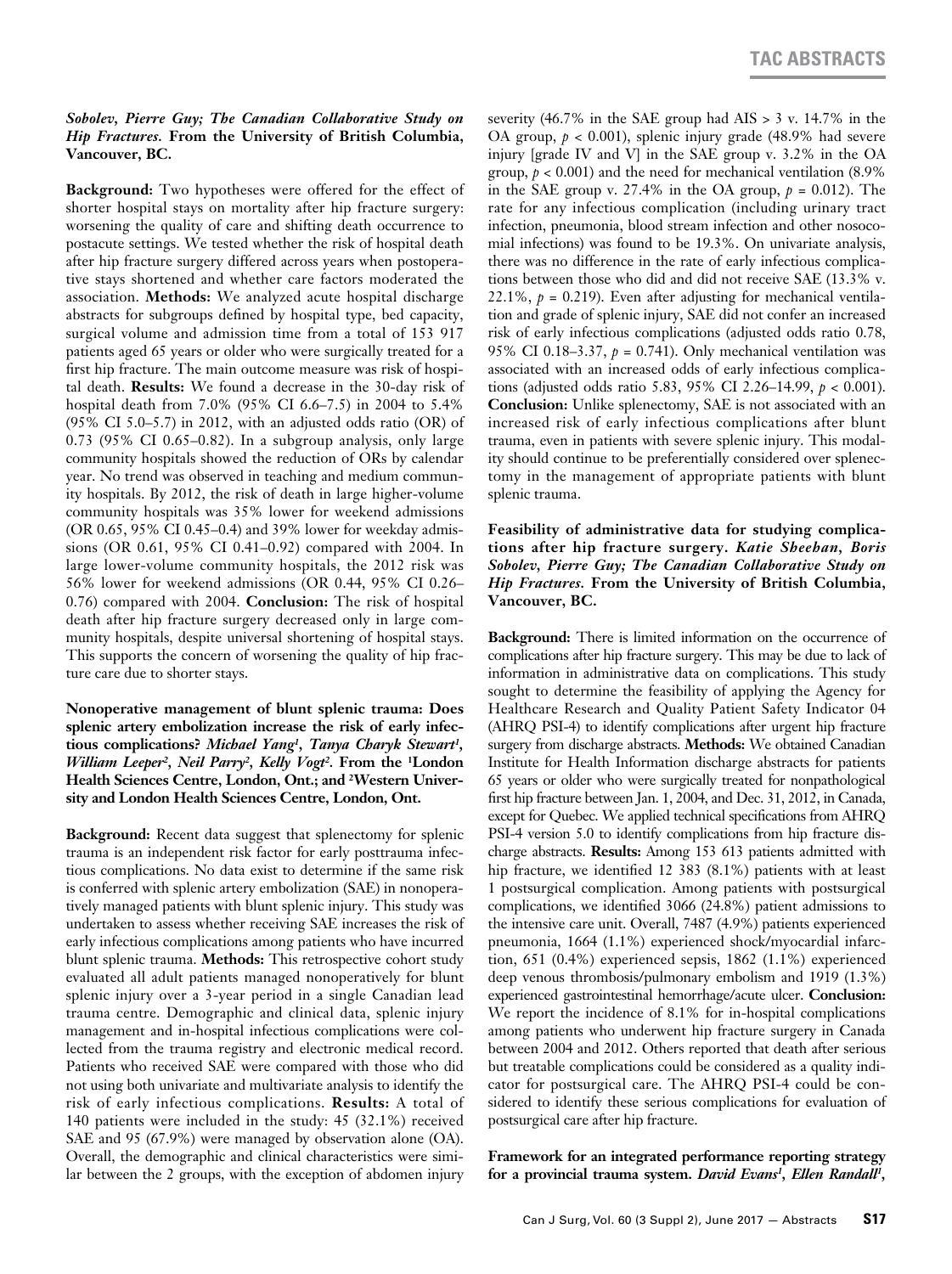*Hugh Anton2 , Dug Andrusiek3 , Mark Dalgarno1 , Boris Sobolev4 .*  **From the 1 Vancouver General Hospital, Vancouver, BC; 2 GF Strong Rehabilitation Centre, Vancouver, BC; the 3British Columbia Ambulance Service, Vancouver, BC; and the 4 University of British Columbia, Vancouver, BC.**

**Background:** British Columbia recently established Trauma Services BC (TSBC) to advance optimal performance of a provincewide system of trauma care. A performance evaluation and reporting strategy endorsed by multiagency stakeholders was needed. Our research assisted TSBC to clarify its management goals through the recommendation of whole-system performance measures that reflect the strategic priorities of governing agencies and partners, meet the needs of decision makers and target meaningful outcome objectives relatable to modifiable processes. **Methods:** Four working groups were established to specify decision makers' needs, determine preferred outcomes, describe key processes and devise a policy-relevant performance reporting framework. Key organizational relationships were delineated and a swim-lane process map of trauma management constructed to drive outputs. Decision makers across agencies then convened in a consensus-building effort to confirm the scope of the trauma system and prioritize the high-level outcomes, processes and metrics needed to drive whole-system performance. **Results:** A process–structure–outcome framework integrating patient-level trauma care with population-level injury control across multiple agencies was proposed. There was consensus that the system scope should ultimately extend beyond major trauma to include all injuries. System impact on burden of injury was the highest-level shared performance objective. Feasible metrics capturing burden included injury rates, adjusted mortality, potential years of life lost (PYLL) and direct/indirect costs associated with injury. Preventable death and disability, long-term outcomes after major trauma, appropriate access to definitive and specialized care, care quality and effectiveness of recovery care were preferred performance drivers for the system of major trauma care. The costeffectiveness of injury risk-reduction efforts, the quality of information management systems, estimations of emergency preparedness and system-driven regulatory changes impacting societal behaviours and the built environment were considered important for comprehensive whole-system performance evaluation. **Conclusion:** Whole-system performance measures must reflect both health care delivery and population health management. Measures meaningful to decision makers across organizations are essential to align performance objectives and direct system change that targets desired outcomes. Accountability in a shared governance system requires performance measures that clearly capture operational objectives that are shared by all partners. Commonly used metrics to gauge trauma system performance are largely insufficient. The innovation of new performance metrics is required.

**Early telephone follow-up for traumatic brain injury patients using the Rivermead Post-Concussion Symptoms Questionnaire.** *Ginette Thibault-Halman1, Lynne Fenerty1,*  Paula Taylor<sup>2</sup>, Nelofar Kureshi<sup>1</sup>, Simon Walling<sup>1</sup>, David B. *Clarke1.* **From the 1Division of Neurosurgery, Dalhousie University/QEII Health Sciences Centre, Halifax, NS; and the 2Nova Scotia Rehabilitation Centre, Halifax, NS.**

**Background:** Patients who experience a mild or moderate traumatic brain injury (TBI) are often discharged into the community without a formalized rehabilitation plan. As a means of assessing clinical course and providing support following discharge after TBI, we implemented a pilot quality study to examine the frequency and severity of common post-TBI symptoms, as assessed with the Rivermead Post-Concussion Symptoms Questionnaire (RPCQ). **Methods:** All adult patients from the neurosurgery service at the Halifax Infirmary were interviewed by phone 2 weeks postdischarge home by a rehab-based nurse practitioner. Those discharged to local hospitals, out of province, with chronic subdural hematomas or admitted to inpatient rehabilitation were excluded. The RPCQ components (cognitive, emotional and somatic) were analyzed. Findings from the interview and management recommendations were communicated to family practitioners and the treating neurosurgeon through a dictated case summary letter. **Results:** The RPCQ results were available for 46 patients. The mean Glasgow Coma Scale (GCS) score from the first health care facility encounter was  $13.6 \pm 2$ . Two weeks following discharge, 52% had cognitive symptoms, whereas 91% had somatic and 100% had emotional symptoms. Patients reported fatigue as the most common symptom (67%), whereas double vision was reported as the least common symptom (4%). In addition to providing reassurance, specific written recommendations were provided for 37% of patients, including management of specific symptoms, return to work and need for formal outpatient rehab assessment. **Conclusion:** All patients admitted to neurosurgery with a mild or moderate TBI had symptoms that persisted postdischarge. A telephone follow-up for TBI patients, using RPCQ as a structured evaluative tool, is a relatively lowcost intervention that provides additional support and guidance for patients and their family care practitioners. The next phase of this pilot study aims to administer the RPCQ at various intervals postdischarge to facilitate identification of patients who require further intervention, including additional services.

**Simulation-based training for burr hole surgery and surgical instrument recognition.** *David B. Clarke1, Murray*  Hong<sup>1</sup>, Nelofar Kureshi<sup>1</sup>, Lynne Fenerty<sup>1</sup>, Ginette Thibault-*Halman1, Ryan D'Arcy2.* **From the 1Division of Neurosurgery, Dalhousie University/QEII Health Sciences Centre, Halifax, NS; and the 2Faculty of Applied Sciences, Simon Fraser University, Burnaby, BC.**

**Background:** Surgical simulation training offers trainees the opportunity to practise surgical skills before entering the operating room. The objectives of this study were to determine the effect of tablet-based simulation for instrument recognition in learning appropriate instruments for a burr hole surgery and whether simulation-based learning translated to real instrument recognition with retention. **Methods:** Randomized trials of neurosurgery residents and perioperative nurses were conducted. Participants were trained using PeriopSim for instrument recognition and a burr hole procedure as well as real instruments. Group A performed simulation tasks using PeriopSim before identifying real instruments, whereas group B was asked to identify real instruments before performing the simulation tasks. Nurses' delayed recall was assessed at 7 days. A repeated-measure analysis of variance assessed change in simulation performance over time. **Results:** We recruited 16 residents and 100 nurses for these trials. All participants showed significant overall improvement in total score on simulated tasks. Group A demonstrated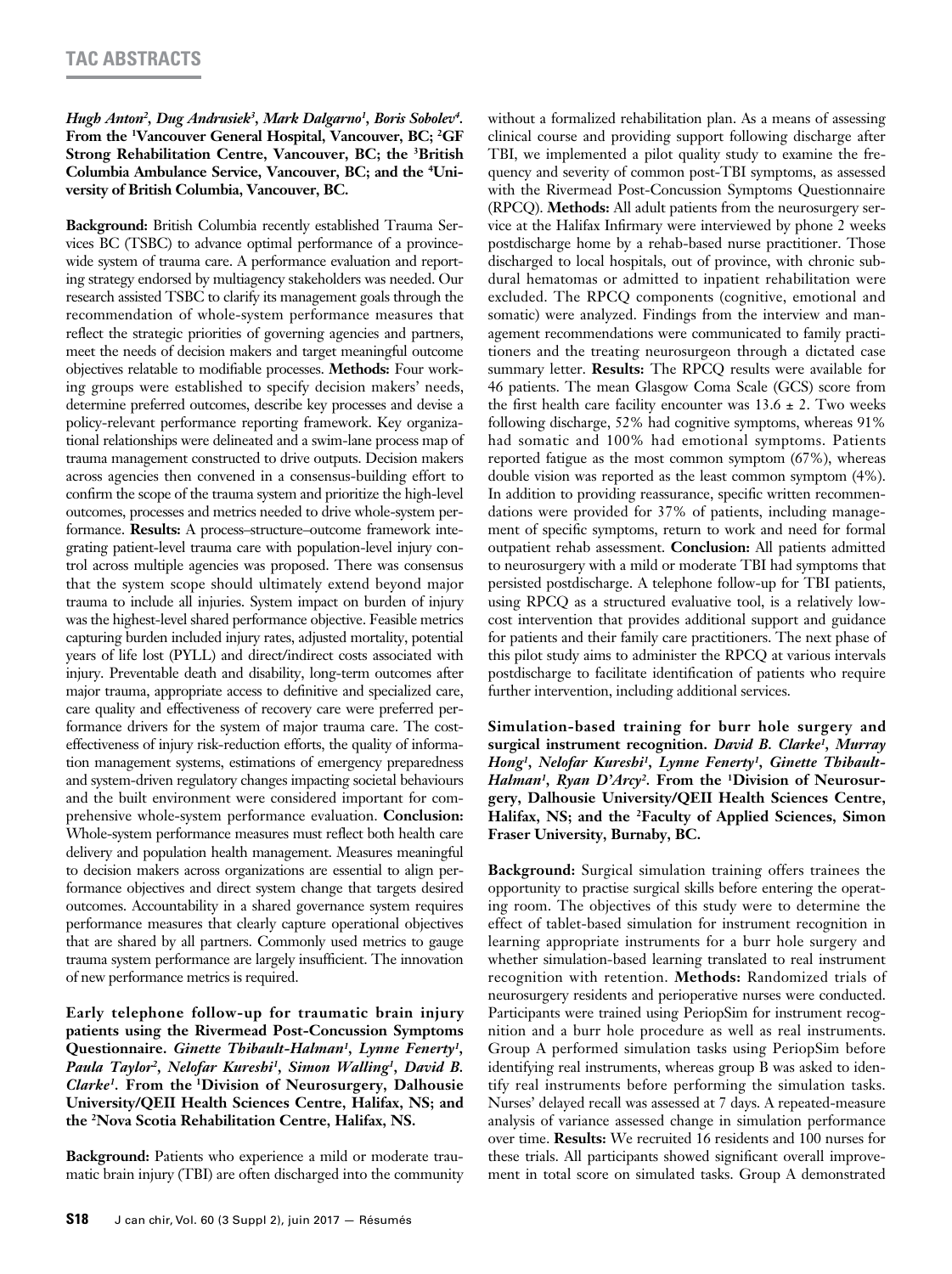significantly better accuracy identifying real instruments than group B (*p* < 0.001). Furthermore, during knowledge recall testing for nurses on day 7, group A demonstrated improved accuracy and speed in identifying real instruments compared with group B. **Conclusion:** This is the first study to assess the effect of tablet-based simulation training on instrument recognition for residents and perioperative nurses. Our results show that recognition of surgical instruments by residents and nurses improves with repeated use of the PeriopSim platform as an educational tool. Moreover, instrument knowledge acquired through simulation training results in improved identification and retained recognition of real instruments.

**Protecting children: a multidisciplinary team approach to prevent rear occupant motor vehicle crash–related injuries.** *Tanya Charyk Stewart1, Kevin McClafferty2, Michael Shkrum3, Jason Gilliland3, Jean-Louis Comeau4, Neil Parry3, Allison Pellar2, Peyton Schroeder3, Douglas D. Fraser5.* **From the 1London Health Sciences Centre, London, Ont.; 2Southwestern Collision Analysis, London, Ont.; 3Western University, London, Ont.; <sup>4</sup>Transport Canada, Ottawa, Ont.; and the 5Children's Hospital, London Health Sciences Centre, London, Ont.**

**Background:** While significant progress has been made in reducing the number of vehicle occupants killed in crashes, much of this work has focused on the front seat. As nearly 79% of rear seat occupants are children, they represent a vulnerable population. This paper describes the development of a multidisciplinary team of physicians, epidemiologists, engineers and geographers tasked with studying crash and injury data to determine the risks associated with pediatric rear seat occupants in crashes. **Methods:** Daily level I pediatric trauma centre (PTC) emergency and admission reports were reviewed to identify all pediatric patients treated following a motor vehicle crash (MVC). Injuries were scored with the Abbreviated Injury Scale 2005, and the injury severity score (ISS) was calculated. Engineers were notified of MVCs involving children in the rear seat. Those admitted to the PTC had crash investigations. When full crash investigations were not warranted, data from police crash reports were collected and entered into an integrated crash injury database. **Results:**  The team output to date included developing a process of identifying pediatric crash occupants, scoring injuries and notifying the crash investigators in a real-time manner. Our efforts have led to the development of an integrated crash and injury database that combines the biomechanical crash data and data from prehospital and police services with injury and health outcome data from the PTC. Three years after the initiation of this project, there have been 550 pediatric patients entered into our database, with 3 deaths (1%). More girls (54%) came to hospital, and the mean age was  $9.0 \pm 6.3$  years. There were 484 (88%) passengers; 71%  $(n = 343)$  were occupants in the rear seat. Nearly half of the occupants (*n* = 259; 47%) used a seat belt; 154 (28%) were in an infant/child seat, and 45 (8%) were in a booster seat. There were 106 cases (19%) in which an airbag deployed. In total, 341 (62%) involved passenger vehicles, 202 (37%) a van/truck and 6 (1%) a bus. Most crashes involved impact with a moving object (*n* = 437; 80%); 61 (11%) impacted a fixed object and 49 (9%) were rollovers. The majority of injured patients had a low severity of injury, with 80% having an ISS between 1 and 8. The mean ISS

was  $10.5 \pm 5.8$ . There were 85 crash investigations involving 149 children, with 68 injured in the rear seat. **Conclusion:** Accurate data on crashes and injury are essential for research to tackle road safety issues using a best practice, public health approach. The development of a multidisciplinary team to study real-world crash data provides insight into the risk factors (i.e., social, biomechanical and environmental) contributing to the crash and injuries to children in the rear seat. This knowledge can be translated into changes in the built environment and policies to foster strategies for injury reduction.

**Defining the gastroesophageal junction in trauma: epidemiology and management of a challenging injury.**  *Morgan Schellenberg, Kenji Inaba, Jim Bardes, Daniel O'Brien, Lydia Lam, Elizabeth Benjamin, Daniel Grabo, Demetrios Demetriades.* **From the LAC+USC Medical Center, Los Angeles, Calif.**

**Background:** Injuries to the gastroesophageal (GE) junction are infrequently encountered because of the high mortality associated with injuries to this anatomic area. Consequently, there is a paucity of literature on the patient demographic characteristics and treatment of GE junction injuries. The aim of this study was to examine the epidemiology and surgical management of these rare injuries. **Methods:** Patients presenting to a high-volume level I trauma centre between January 2008 and August 2016 with a traumatic esophageal or gastric injury based on ICD-9 and ICD-10 codes were extracted from the trauma registry. Patient charts were then reviewed, and all patients who sustained an injury to the GE junction were enrolled. Patient demographics, injury characteristics, procedures and outcomes were abstracted. Statistical analysis was performed with SPSS software. **Results:** Of the 238 patients who sustained an injury to the esophagus or stomach during the study period, 28 (11.8%) were found to have a GE junction injury. Mean age was 26 years (range 14–57 years) and 89.3% were male. Mechanism of injury was penetrating in 96.4% (*n* = 27; 81.5% gunshot wounds) and blunt in 3.6% (*n* = 1). Most patients ( $n = 18$ , 64.3%) were taken directly to the operating room (OR): 11 (61.1%) for hemodynamic instability, 7 (38.9%) for peritonitis and 1 (5.6%) for evisceration. Ten (35.7%) underwent computed tomography before transfer to the OR, of which 9 (90%) scans demonstrated GE junction injury. All patients underwent repair via laparotomy. One (3.6%) patient also required thoracotomy to facilitate repair. Six (21.4%) patients required thoracotomy for aortic cross-clamping. GE junction injuries were typically managed with primary repair (*n* = 22, 78.6%) or were stapled off and left in discontinuity (*n* = 4, 14.3%). Bougie dilators were never used. Most patients (*n* = 26, 92.9%) had associated injuries, of which injury to the liver was most common (*n* = 16, 57.1%). Patients had a mean injury severity score of 25 (range 9–75), and all required admission to the intensive care unit. Mortality was 25% (*n* = 7; 42.9% intraoperative). Most patients did not require total parenteral nutrition (*n* = 25, 89.3%) or a surgically placed feeding tube (*n* = 26, 92.9%). Of the 13 patients discharged alive who presented for clinical followup, all but  $1$  ( $n = 12, 92.3\%$ ) were eating independently by the first clinic visit (mean 26 days, range 11–38 days). **Conclusion:**  GE junction injuries are uncommon given their proximity to critical structures. They typically occur after gunshot wounds. Patients are severely injured and frequently have associated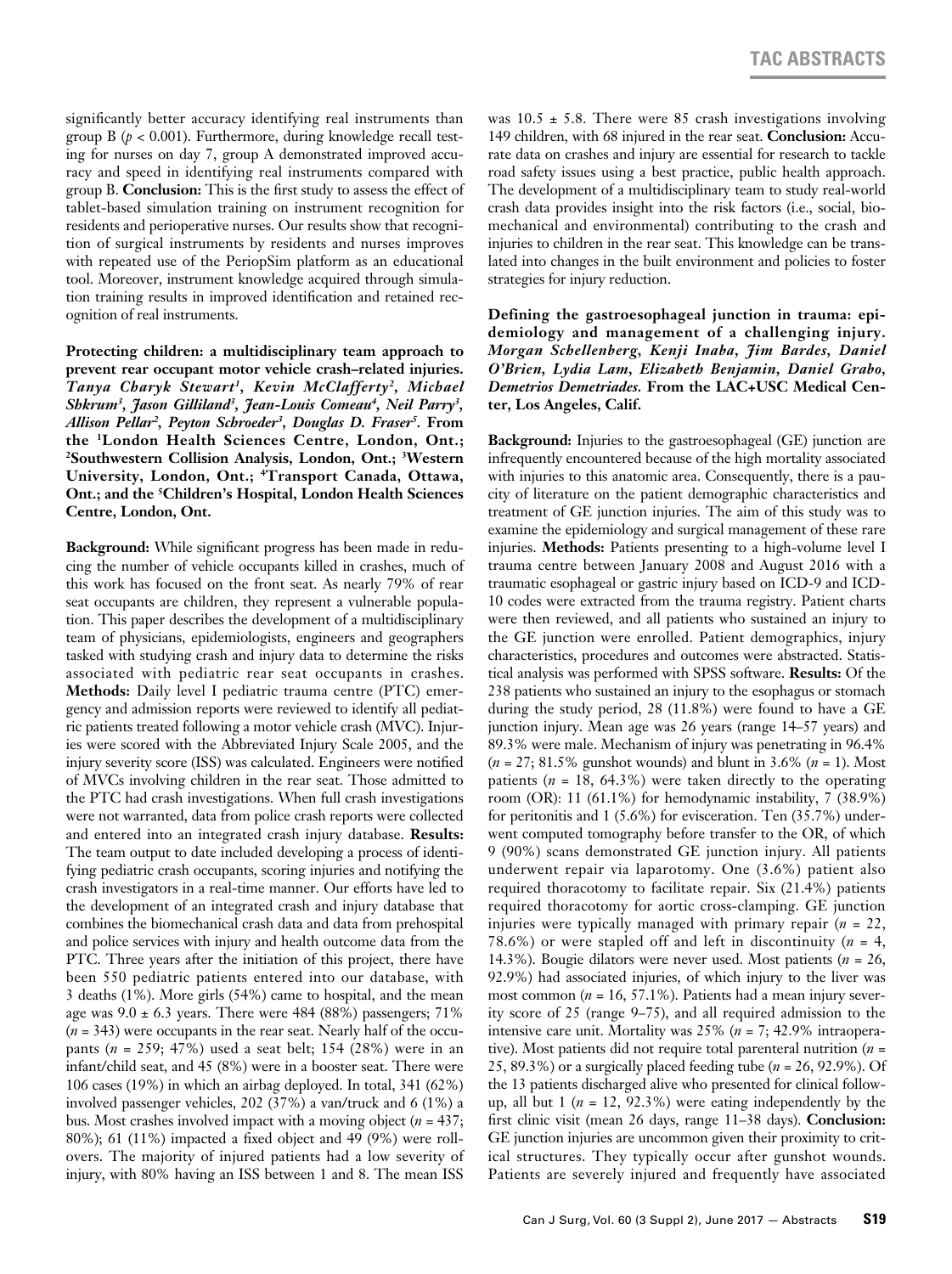intracavitary injuries, and mortality is high. Most injuries can be fixed through the abdomen alone and do not require thoracotomy for repair. Adjuncts in elective GE junction surgery, such as bougie dilators, were not used. Despite the severity of injuries, most patients were eating independently by the first clinic visit.

# **Injury prevention in medical education: a systematic literature review.** *Erika Schmitz1 , Sonshire Figueira2 , Jacinthe Lampron2 .*  **From the 1University of Ottawa, Ottawa, Ont.; and 2The Ottawa Hospital, Ottawa, Ont.**

**Background:** The cost of injury is unquestionably rising. Injury is the number one cause of death for Canadians aged 1–44 years. To reduce the global burden of injury, the need for health care professionals who have injury prevention proficiency is mounting. The aim of this study was to review the literature and chart the range of injury prevention and control curricula among medical undergraduate and residency programs. **Methods:** A systematic literature review (November 2006– 2016) was conducted using EMBASE, Medline, ERIC and CINAHL. Four reviewers independently selected studies, extracted data, checked accuracy and assessed risk of bias. Articles were included if they were peer-reviewed, published in English and reported data on injury prevention and control curricula. The PRISMA guideline was followed. We assessed quality using the Newcastle–Ottawa Scale. The study was registered with PROSPERO, #CRD42016048805. **Results:** In total 824 articles were identified with the initial search strategy. Only articles that meet the inclusion criteria will be included for this scoping review. Internal consistency reliability, generalizability, evidence for content, criterion-related (e.g., Pearson *r*) and construct validity (e.g., principal component factor analysis) will be synthesized. The systematic review will synthesize the characteristics (population, intervention type, outcome measures) described in the literature. The review will be the first step in identifying gaps in current injury prevention and control curricula for medical students and residents. **Conclusion:** A limited number of injury prevention and control curriculum studies are reported across the literature. Given that physicians play a vital role in the prevention or control of injuries, further development of medical undergraduate and residency programs to include core concepts of injury prevention would be beneficial.

**A 10-year evaluation of necrotizing pancreatitis, its treatment and its impact on hospital outcomes and cost.** *Jim Bardes, Aaron Strumwasser, Morgan Schellenberg, Kenji Inaba, Damon Clark, Kazuhide Matsushima, Daniel Grabo, Demetrios Demetriades.* **From the LAC + USC Medical Center, Los Angeles, Calif.**

**Background:** Pancreatitis remains a leading cause for hospitalization, morbidity and mortality. A wider range of treatment methods have been developed and used over the last decade for the treatment of necrotizing pancreatitis. In an era of focus on quality, more information is needed on the impact new treatment methods have on cost and outcomes. This study aims to evaluate the varying treatments for necrotizing pancreatitis and differences in morbidity and cost. **Methods:** A 10-year (2005– 2015) retrospective review of all patients admitted and treated for necrotizing pancreatitis at our academic centre was performed. Patients identified with a diagnosis of necrotizing pancreatitis were selected and analyzed based on primary treatment modality (surgery, endoscopic procedures, percutaneous drainage and nonoperative management). Data were abstracted from an emergency surgery registry that included etiology, procedures, morbidity, mortality and total hospital charges (\$USD). **Results:** We identified 208 patients during the study period. Mean age was 47 years (range 15–92 years), and 55.7% were male. Of these, 65 (31.3%) patients were treated with surgical intervention, 39 (18.8%) with endoscopic procedures, 12 (5.8%) with interventional radiology (IR) procedures and 92 (44%) with nonoperative management. Surgical intervention was associated with the highest cost (\$165  $\pm$  210K) and was significantly more costly than endoscopic  $(p = 0.001)$  or nonoperative management  $(p = 0.001)$ . Nonoperative management was second-highest in cost (\$71.2  $\pm$  117K), followed by endoscopic intervention  $($48.4 \pm 37K)$ . IR was the cheapest option,  $($44 \pm 25K)$ , demonstrating cost savings compared with surgical intervention  $(p =$ 0.05). Length of stay was longest for surgical intervention (20.2  $\pm$  24 days), followed by nonoperative management (9.6  $\pm$ 11 days), endoscopic intervention (8.9  $\pm$  6 days) and IR (7.4  $\pm$ 4 days). Surgical intervention resulted in significantly longer stay than endoscopic treatment, percutaneous drainage and nonoperative management. Infectious complications were the most common in all groups (surgical patients 29%, nonoperative 25%, endoscopic 20%, and IR 53%). Mortality was low at 3% and was distributed throughout all treatment groups. **Conclusion:**  Health care systems must strive for improvements in both quality and cost in the care of necrotizing pancreatitis. A significant shift has occurred in its management, with the increased utilization of endoscopic intervention and IR-based therapy. This shift demonstrates a significant decrease in cost and length of stay with similar morbidity. IR and endoscopic techniques should be used as a primary intervention when possible.

# **How not to fall: monkey-bar injuries.** *Ioana Bratu1, Katherine Impey2, Tara Rankin2, Bill Sevcik2, Cathy Falconer2.* **From the 1University of Alberta, Edmonton, Alta.; and 2Stollery Children's Hospital, Edmonton, Alta.**

**Background:** Children require the creativity and exercise that playgrounds offer in order to thrive developmentally and to deter childhood obesity. The Canadian Standards Association has developed safety standards in an attempt to lower the risk of fall injuries in playgrounds. Although safety standards have been successful at reducing traumatic head injuries from falls, there are no recent Canadian studies that have examined the trends and patterns of playground equipment–related injuries, more specifically monkey bars. **Methods:** A retrospective analysis of pediatric patients (< 17 years) who sustained monkey bar trauma and were treated at a children's hospital in Canada was done using existing data from the Canadian Hospitals Injury Reporting and Prevention Program (CHIRPP) database and complemented with details of a medical chart review by comparing epidemiology, injury, treatment and outcomes. **Results:** The total number of injured children who visited the Stollery Children's Hospital for monkey bar–related injuries was 201. The average age of a child with monkey bar injuries was 6.75 years. Girls were more commonly injured; the ratio of boys to girls who presented to the emergency department (ED) was 85:116. Of all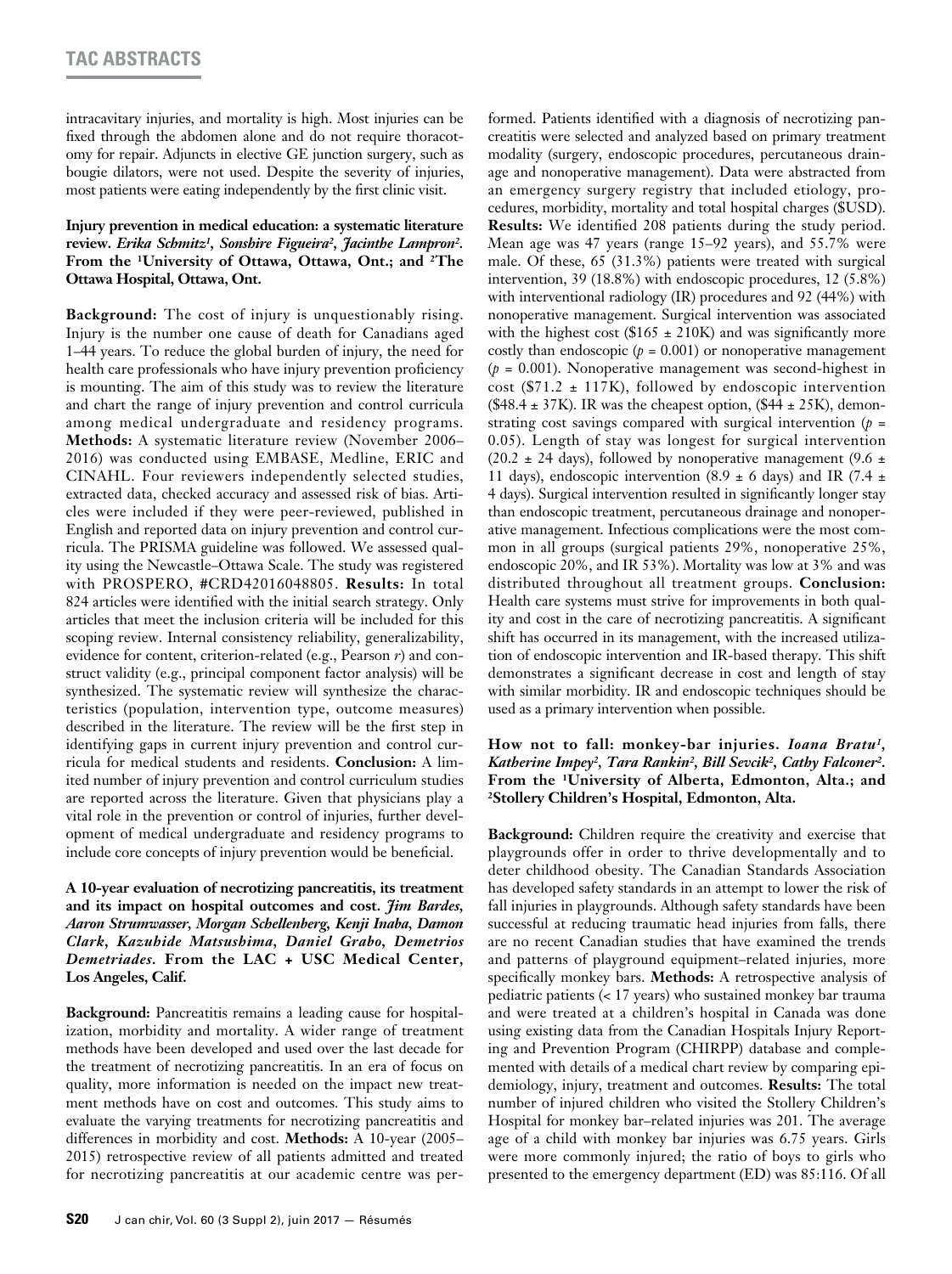monkey bar injury–related pediatric patients who visited the Stollery ED, 58% (*n* = 117) had upper-extremity fractures and 13% (*n* = 26) of all patients required surgery. Surgery was needed exclusively for upper-extremity fractures, with supracondylar fractures accounting for 77% of the injuries. While radial and ulna fractures made up 15% of the injuries requiring surgery, they accounted for 65% of all upper-extremity fractures. This suggests that although radial and ulna fractures may occur more often, they do not often require surgery. As a comparison, 56% of all supracondylar fractures required surgery. The most common type of supracondylar fracture requiring surgery was a type III (55%), followed by type II (35%). There were no type I supracondylar fractures that required surgery, and there were 2 cases that did not specify the type of supracondylar fracture. Of the 201 pediatric patients, 27 required hospital admission, 26 of whom were admitted for surgery and 1 admitted for observation of a mild head trauma. **Conclusion:** Upper-extremity fractures make up a significant portion of monkey bar injuries. Current safety standards have been successful at reducing the number and severity of head injuries in children; however, they do not adequately curtail the risk of fractures in children on playgrounds. A reduction in the number of fractures occurring in Canadian playgrounds would decrease the burden on EDs and hospitals and create a safer environment for children to play.

**Impact of adding TTA criteria in a registry on TTA criteria and compliance.** *Jaimini Thakore1, Jennifer McMillan2, Dori Williams2, Joanna Szpakowski2, Deanna Fong2, Erin Shangguan2, Zonia Rurka3, Cindy Bouwsema3.* **From the 1Provincial Health Services Authority, Vancouver, BC; the 2BC Trauma Registry, Vancouver, BC; and 3Interior Health, Kelowna, BC.**

**Background:** To meet the requirements of Accreditation Canada's Trauma Distinction Program, the BC Trauma Registry (BCTR) made significant changes to its inclusion criteria in 2015. One of those changes was to include all admitted patients who met local trauma team activation (TTA) criteria to ensure that TTA compliance was measurable. **Methods:** Data on the usage of trauma team activations were collected before the criteria change; however, there was no data collection on whether cases met local TTA criteria. The BCTR made a decision at all sites in BC to include patients who met TTA criteria and who had a TTA. A new field was created to capture those patients who met TTA criteria. **Results:** Data before the change indicated that only a few cases were not being included in the denominator of the Accreditation Canada indicator. Individual site TTA criterion appeared clear when the new criteria were implemented; however, after implementation of the new BCTR inclusion criteria, it became apparent that the TTA criteria in many sites involved the discretion of clinicians. This made registry data collection difficult. The degree of impact on local TTA criteria as a result of the BCTR inclusion criteria change varied among sites in BC. With health records analysts now assessing whether a case met the site TTA criteria, new questions came up. Some trauma sites had to clarify their criteria while others had previously simplified their criteria and did not have issues with clarity. There was also a general need to improve the documentation of TTA in patient records. This discovery resulted in sites reviewing their data regularly. With engagement of clinical leaders at sites and health records analysts focusing on

details and clarifying the local requirements, the number of patients with missed TTAs decreased over time. **Conclusion:** By using TTA criteria met as an inclusion criterion for the registry, BCTR health records analysts had detailed discussions with the clinicians that resulted in changes in TTA criteria at 3 sites and decreased missed TTAs provincially. Health records analysts came with a different viewpoint, which encouraged clinical staff to review their criteria and have increased focus on their missed TTAs.

**Intraosseous device use in trauma patients: the Alberta experience.** *Paul Engels1, Angela Coates2, Jessica Mckee3, Chad Ball4, Sandy Widder5.* **From 1McMaster University, Hamilton, Ont.; the 2Hamilton Health Sciences Trauma Program, Hamilton, Ont.; 3Innovative Trauma Care, Calgary Alta.; the 4Departments of Surgery and Oncology, Foothills Medical Centre and University of Calgary, Calgary, Alta.; and the 5University of Alberta, Edmonton, Alta.**

**Background:** Although used primarily in the pediatric population for decades, the use of intraosseous (IO) devices in the resuscitation of severely injured adult trauma patients has become more commonplace. We therefore sought to assess the frequency of use and describe the patient type and clinical circumstances surrounding the use of IO devices in trauma patients injured in Alberta. **Methods:** The Alberta Trauma Registry was queried for patients who received an IO device during the period 2000–2010. Patients meeting these criteria underwent subsequent hospital-level chart review and data abstraction to complement data available in the registry. Characteristics were compared between patients who received an IO device and those who did not. **Results:** Out of 20 946 cases, 183 patients were identified as possibly receiving IO insertion. After exclusion of 16 patients who were brought to nonmajor trauma centres and chart-level review of all cases at major trauma centres, there remained 36 patients who actually had an IO device placement attempt. Out of 36 cases, only 4 were attempted in 2000–2006, 6 in 2007, 8 in 2008, 5 in 2009 and 13 in 2010. Of these 36 cases, 28 had the IO attempted in the field, with 24 being successful. IO was attempted in the field by STARS air ambulance  $(n = 8)$ , paramedics  $(n = 18)$  and nurses  $(n = 1)$ . CPR was performed in the field in 33% of cases. Of the 36 IOs attempted, locations of insertion were the tibia (*n* = 27), humerus  $(n = 3)$ , sternum  $(n = 4)$  and unknown  $(n = 1)$ . Of the 24 successfully placed IOs, they were used to administer crystalloid  $(n = 24)$ , blood  $(n = 8)$  and medications  $(n = 17)$ . Comparing this cohort to the non-IO cohort who presented to the major trauma centres  $(n = 20 311)$ , the IO cohort had a similar age  $(39 v. 45 years, p =$ 0.112) but higher injury severity score  $(35 \text{ v. } 23, p < 0.001)$ . There was no difference in the sex of the patients between cohorts  $(p =$ 0.273), but there was a higher incidence of penetrating trauma (11.1% v. 5.5%, *p* < 0.001) and burn (11.1% v. 1.6%, *p* < 0.001) mechanism in the IO cohort. The mortality for the IO cohort was 52.8% compared with 11.2% (*p* < 0.001). **Conclusion:** Our study demonstrates that only a minority of adult trauma patients received IO devices as part of their resuscitation. Patients who received IOs were younger, more severely injured, more likely to have been injured by penetrating or burn mechanism, and often received CPR. This study provides important information on how IOs were being used in Alberta trauma patients from 2000 to 2010; the increasing use over time suggests opportunities for further research in this area.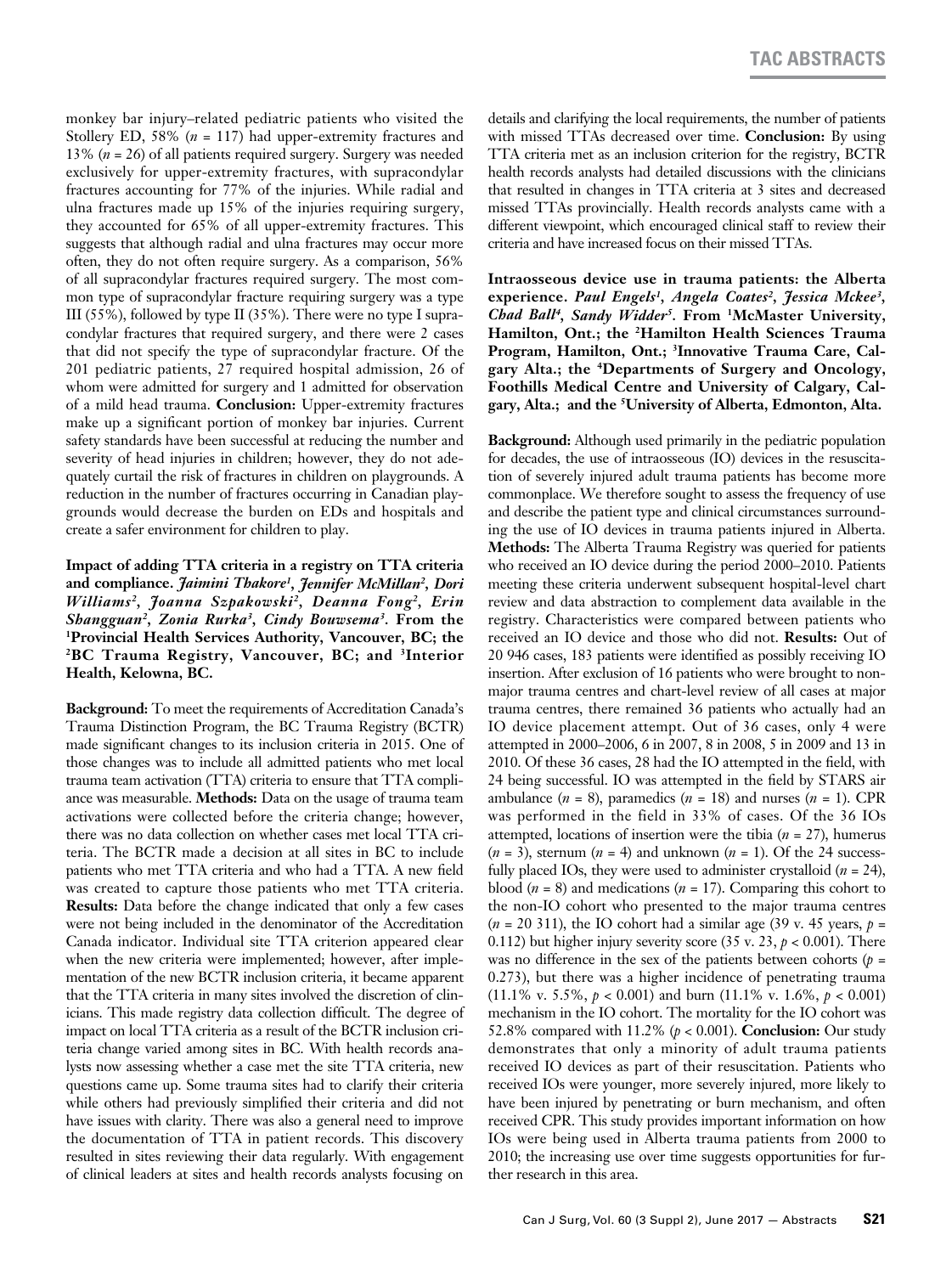**An audit of venous thromboembolism prophylaxis in trauma patients at a level I trauma centre.** *Paul Engels1, Husham Bakry1, Angela Coates2, Abdulaziz Alali1, Ahmed Bugshan1, Abdullah Alghamdi1, Ahmed AL-Jabri1.* **From 1McMaster University, Hamilton, Ont.; and the 2Hamilton Health Sciences Trauma Program, Hamilton, Ont.**

**Background:** Major trauma patients are one of the highest risk groups for venous thromboembolism (VTE). Currently there is no formal protocol for VTE prophylaxis at our hospital, although there is a thrombosis service. We hypothesized that significant variation in VTE prophylaxis regimens still exists among clinicians. The purpose of our study was to audit the clinical practice related to the administration of VTE prophylaxis in trauma patients at our centre. **Methods:** We used our trauma registry to identify all patients older than 16 years admitted to the trauma service for more than 24 hours between Jan. 1, 2012, and June 30, 2013. Trauma registry data were supplemented with chart-level review and data abstraction, which included details on the administration of VTE prophylaxis, recommendations made by the thrombosis service and potential contraindications to administration. We also identified any cases of VTE during the index admission. **Results:** We identified 633 cases from our registry that met inclusion criteria and formed our study cohort. Mean injury severity score was 16, mechanism was blunt in 93%, mean hospital length of stay was 11 days, and mortality was 8%. Any type of VTE prophylaxis was ordered on admission for 83.4% of patients, and 81.2% received it. Of these patients, 44.9% received pharmacologic VTE prophylaxis, 58.8% received mechanical VTE prophylaxis, and 3.7% received both. In total 402 patients did not receive any pharmacologic VTE prophylaxis, with potential contraindications identified in 83.6%. Potential contraindications identified were active extravasation on admission computed tomography scan (83.6%), surgical or angiographic procedure performed within the first 24 hours (30%), blood transfusion within the first 24 hours (13.9%) and thrombosis service recommendation against VTE prophylaxis (4%); no contraindication was found in 16%. Thrombosis service consultation was documented in 26% of the cohort. A total of 22 patients were diagnosed with a VTE, with 19 receiving some form of VTE prophylaxis. **Conclusion:** We previously reported preliminary results on 114 cases and are now presenting the full results from our completed study. Our study demonstrates good but less than universal application of any type of VTE prophylaxis in admitted trauma patients, and use of pharmacologic VTE prophylaxis in only half of such patients. Opportunities to improve care include improved ordering of VTE prophylaxis on admission, identifying perceived barriers to using pharmacologic VTE prophylaxis and possibly greater utilization of the thrombosis service.

# **Creation of a multi-agency provincial PIPS review committee.**  *Jaimini Thakore1, Jennifer McMillan2, Recep Gezer3, Beide Bekele1 , David Evans3 , Catherine Jones1 .* **From the 1 Provincial Health Services Authority, Vancouver, BC; 2 BC Trauma Registry, Vancouver, BC; and 3 Trauma Services BC, Vancouver, BC.**

**Background:** Trauma care in British Columbia is delivered through collaboration between acute care facilities (across 5 health authorities) and transport/triage support of BC Emergency Health Services (BCEHS). Although continuous quality improvement for trauma care is done in a variety of ways at site and regional levels, there is a gap for system-level performance and quality reviews from a provincial standpoint. In response, Trauma Services BC created the Performance Improvement and Patient Safety (PIPS) program. **Methods:** Collaborating with regional health authorities, BCEHS and other provincial partners, the provincial PIPS program sought to develop a standardized framework to monitor key performance and quality indicators and make necessary recommendations for optimal trauma care delivery in BC. This work was built on existing processes and ensured that issues that affected sites, regions and the province could be reviewed. **Results:** The PIPS program initially sought to focus on monitoring trauma deaths across the province. Through committed engagement of regional and provincial partners, the PIPS program established a process for reviewing system-related trauma mortality and will establish a process for reviewing adverse outcomes provincially. Health authorities and BCEHS were engaged and agreed to a provincial review committee protected under section 51 of the *BC Evidence Act*. Based on findings from the reviews, a provincial PIPS committee will make recommendations to enhance efficiency and performance while also supporting ongoing and reactive performance needs of Trauma Services BC (TSBC) partners across the province. Leveraging the BC Patient Safety and Learning System (BCPSLS) to ensure privacy and confidentiality, the committee will receive cases referred by regional trauma programs and its provincial partners for system-level considerations. On completion of the review, the committee will propose recommendations that, when approved, will be assigned to partners for implementation. These recommendations will be regularly monitored and reported provincially to promote learning and evaluate impact in performance. **Conclusion:** After the implementation of this framework in September 2016, TSBC looks forward to using the output of the PIPS framework to drive change, system-level improvements and evidence-based decision-making in trauma management and care delivery across BC. We anticipate to have several recommendations over the next 6–8 months.

# **Unplanned emergency department/urgent care centre visit or hospital readmission within 30 days of discharge from a pediatric trauma centre.** *Sherry MacGillivray, Linda-Mae Grey, Jonathan Guilfoyle, Steven Lopushinshky.* **From Alberta Health Services, Calgary, Alta.**

**Background:** Unplanned emergency department/urgent care centre (ED/UCC) visits or hospital readmission rates within 30 days of discharge following a major trauma are potential quality indicators for trauma programs. These rates may reflect issues such as missed injuries, premature discharge, inadequate teaching or suboptimal follow-up. The objective of this quality initiative is to review the rate of unplanned return visits at a level I pediatric trauma centre and determine its utility as a quality indicator. **Methods:** Using the Alberta Children's Hospital (ACH) Trauma Database, patients with an injury severity score of 12 or higher admitted between 2012 and 2015 were identified. A manual search of Netcare and Clinibase was performed to identify those patients who presented to an Alberta ED/UCC within 30 days of discharge from ACH. Each chart was abstracted to capture specific clinical details. Out-of-province patients were excluded from the analysis. **Results:** During the 4-year study period, an unplanned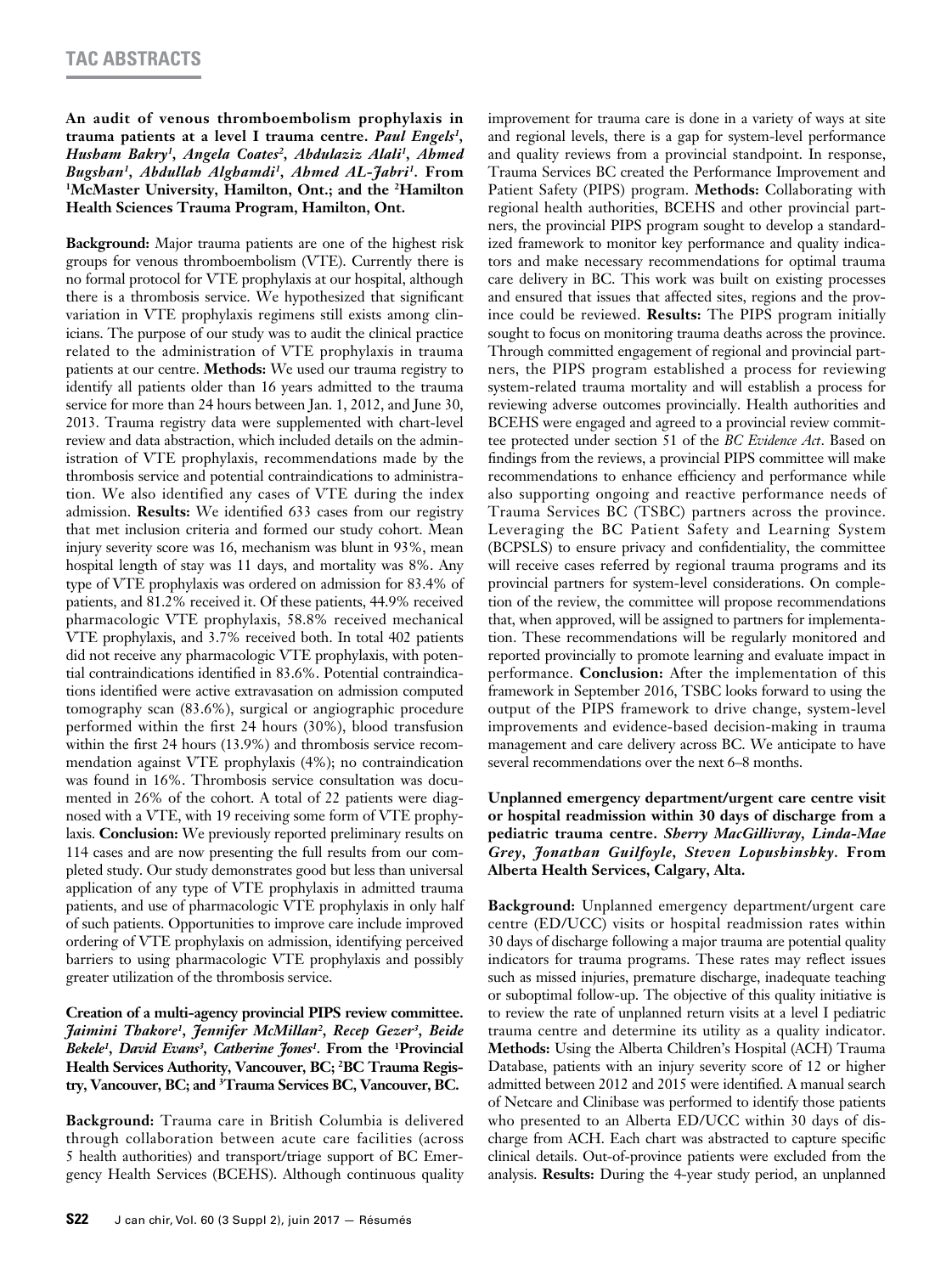return rate of 11% (37 of 335 major trauma admissions) was identified. Of these visits 4 (1%) returned with complaints unrelated to their recent trauma, 25 (7%) were treated and released, and 8 (2%) required admission that was related to their recent injury. For those patients who were treated and released at an ED/UCC the most common complaint was postconcussive symptoms (*n* = 12, 48%), such as vomiting, dizziness, headache, poor feeding and sleeplessness. The majority were treated with oral ondansetron and ibuprofen. Three (12%) patients returned with abdominal pain and vomiting postabdominal trauma; typically laboratories were repeated, oral analgesia and ondansetron were given. Six (24%) patients returned for wound concerns or dressing/stoma supplies. The remainder of the patients (4, 16%) returned with mild symptoms, such as respiratory complaints, leg pain and an allergy to antibiotics. Of the 8 unplanned readmissions, 2 patients presented with missed injuries. One required a halo for a C-spine fracture, the other received oral anticoagulants for a carotid dissection. Three of these 8 patients required operative procedures (tracheostomy, ventriculoperitoneal shunt and orthopedic pinning); 2 were treated conservatively with intravenous therapy and medications for infection or concussive symptoms; and 1 was readmitted with persistent abdominal pain where further investigations identified a hepatic sarcoma. There were no deaths identified. **Conclusion:** This quality initiative showed that unplanned ED/UCC visits were infrequent and typically related to transient symptoms and complications from their initial injury. The 2% readmission rate was felt to be relatively low and was mostly considered nonpreventable. However, we have identified opportunity for initiatives looking at discharge instructions, patient education and outpatient follow-up management. The ACH Trauma Program feels it is important to include return visits as a quality indicator in our trauma quality management process.

# **Application of change management techniques during fast implementation in trauma code activations within the pediatric emergency department.** *Lianne McLean, Suzanne Beno, Tania Principi, Jason Fischer.* **From the The Hospital for Sick Children, Toronto, Ont.**

**Background:** Focused assessment with sonography in trauma (FAST) is used in adult traumas to assess for the presence of free fluid in the abdomen and thorax. Efforts are underway to research the applicability of FAST in pediatric trauma activations. The aim of this study was to increase the utilization of FAST during traumas in our pediatric emergency department. **Methods:** This is a prospective cohort quality improvement study done in a pediatric tertiary care level I trauma centre. Education was undertaken to train pediatric emergency faculty, fellows and pediatric surgery fellows in FAST as well as implementation of a staged iterative process, simulation cases, feedback and competency assessments. Surveys were distributed to trauma team members after all traumas to assess for perceived barriers and integration into the trauma assessment. **Results:** From October 2014 to March 2016, 101 FAST scans were assessed. Over the course of the study the utilization of FAST increased from 43% of total traumas (60% of those surveyed) in the first month to 82% of surveyed activations subsequently. Staff who had completed competency assessments increased, with FAST completion consistently less than 5 minutes. Hindrance and distraction scores were low from the onset of the study and remained constant at less than 3.5/10 throughout

the study period. **Conclusion:** Perceptions and total number of scans improved over the course of this study, with hindrance and distraction measures staying constant. This study supports a multidisciplinary staged implementation of FAST into trauma activations, demonstrating the possibilities of iterative change in integrating new modalities in trauma care.

# **Understanding clinical variation in hip fracture care in New Brunswick.** *Susan Benjamin, Allison Chisholm, Ian Watson, Tushar Pishe.* **From the NB Trauma Program, Fredericton, NB.**

**Background:** The mandate of the New Brunswick Trauma Program (NBTP) includes supporting excellence in trauma care. Excellence includes consideration of clinical consistency across sites of care. Data from the NB Trauma Registry (NBTR) were used to understand if there was clinical care consistency among persons aged 65 years and older with isolated hip fractures, a common injury cared for at the province's level I, II and III designated trauma centres. **Methods:** The NBTR includes data for all patients aged 65 years and older admitted with isolated hip fracture to the province's level I, II or III designated trauma centres having had a Canadian Triage and Acuity Scale score of 1, 2 or 3 on arrival in the emergency department. The study reviewed cases between Apr. 1, 2014, and Mar. 31, 2015. Demographic data, length of stay (LOS) and discharge disposition were stratified by age and by admission facility. **Results:** In total, 445 isolated hip fractures were identified in the registry over the study period. The average patient age was 83 years, with an average and median LOS of 21.5 days and 10.0 days, respectively. Further stratification noted variances in LOS and crude mortality across sites. Discharge disposition also varied among centres, with up to 68.5% of patients from one facility being sent to a second acute care facility, meaning the true LOS could be only partially evaluated. Predictably, we also noted progressively higher median LOS and crude mortality as age increased. Crude mortality also differed depending on the admission facility, although the number of cases and other confounding factors prevent comparison between sites. Further study is required to examine variation in local care practices ranging from time to operating room to availability of in-hospital rehabilitation resources. Existing barriers to discharge must also be evaluated. **Conclusion:** With an aging demographic in New Brunswick, understanding the burden of injury presented by isolated hip fractures is increasingly important. Our results demonstrate variability in LOS, discharge disposition and crude mortality. Further study is required to understand the true burden of this injury to both the patient and the health care system. A root cause analysis of these variability patterns has the potential to result in significant patient benefit and health care dollar savings.

**The evolutionary practice of spinal protection in New Brunswick's adult trauma patients.** *Eric Beairsto1, Dana Curwen1, Brian Attfield1, Shelley Woodford2, Susan Benjamin2, Tushar Pishe2, Ian Watson2.* **From 1Ambulance New Brunswick, Moncton, NB; and the 2NB Trauma Program, Fredericton, NB.**

**Background:** With growing evidence to support a change in practice, we sought to develop provincial consensus, and plan,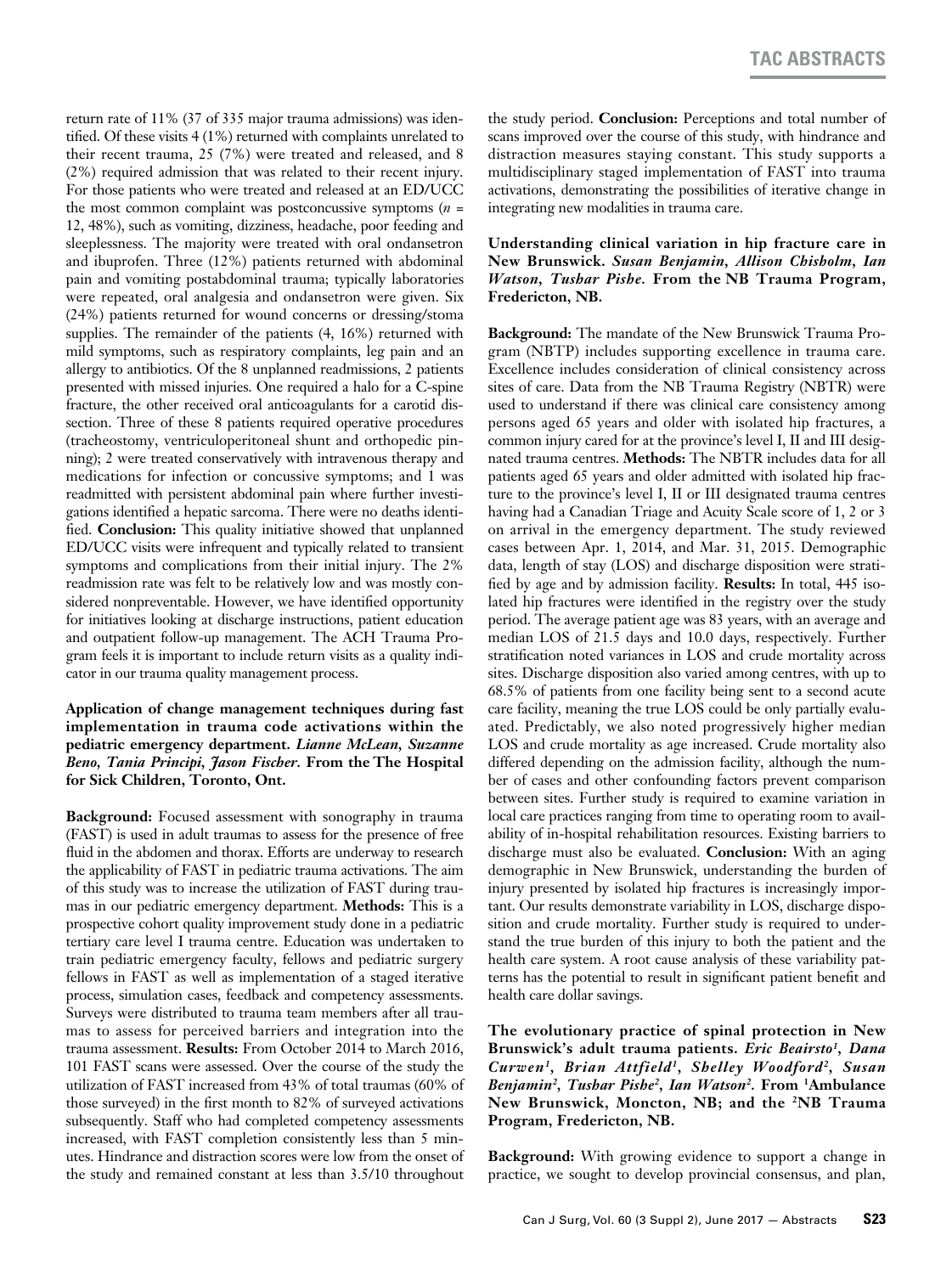implement and evaluate a change in the way trauma patients receive spinal immobilization in New Brunswick. This change, implemented in December 2015, removed the long spine board, straps and head blocks from the practice of more than 1000 paramedics across New Brunswick, with concurrent introduction of scoop stretchers and supporting education in both prehospital and emergency department (ED) settings. **Methods:** Following development and approval of a consensus statement that recommended significant changes to spinal protection practices, supporting education for paramedics, ED and diagnostic imaging staff was planned, delivered and evaluated. Data from Ambulance New Brunswick and the NB Trauma Registry (NBTR) were used to evaluate the effectiveness of implementation and detection of potential patient risk. We also surveyed prehospital and ED staff to evaluate awareness, acceptance and potential changes in risk perception. **Results:** Data from January to June 2015 (preimplementation) were compared with data from January to June 2016 (postimplementation). There were 1189 qualifying patients in the preimplementation cohort, 93.7% of whom received full spinal protection. There were 977 qualifying patients in the postimplementation cohort, of whom only 1.8% received full spinal immobilization. The NBTR allows review of all trauma patients with an initial Canadian Triage and Acuity Scale score of 1, 2 or 3 who arrived at any of the province's level I, II or III designated trauma centres. This review included case-level analysis of all patients who arrived by ambulance and for whom a clinical quality filter was identified by a trauma nurse. There were 4 cases where isolated femur fractures were not immobilized with a traction splint and where the absence of a spine board may have contributed to inadequate fracture immobilization. There were no other clinical quality filters applied that could reasonably be attributed to the absence of historical spinal immobilization practices. Finally, there were 147 survey responses. Universally strong support was present for the change in practice. However, up to 34% of respondent groups suggested that they may have a lower perception of patient risk when presented with a patient in a cervical collar but not on a long spine board, head blocks and straps. **Conclusion:** Our results demonstrate that paramedics and ED staff have readily and immediately embraced this significant change in prehospital clinical practice. Early collaboration, coordinated implementation and rigorous evaluation methods helped ensure successful implementation. Additional educational support for paramedics and nurses may be warranted to address decreased perception of patient risk when spinal protection changes are made.

**High-risk medications in geriatric trauma patients: What are the effects, and how well do we mitigate them?** *Erica Lester1, Sandy Widder2, Vanessa Fawcett1, Mark Dykstra1, Bonnie Tsang1, Chantalle Grant1.* **From the 1University of Alberta, Edmonton, Alta.; and the 2University of Alberta Hospital, Edmonton, Alta.**

**Background:** Polypharmacy is a known risk factor for trauma in the elderly. The Beers Criteria for Potentially Inappropriate Medication Use in Older Adults outlines medications for which the risks of use outweigh the benefits. This study assesses the nature of polypharmacy, reports on its modification during hospital admission, and measures the impact of Beers Criteria medications (BCMs) on outcomes in geriatric trauma patients in the Edmonton Zone. **Methods:** A retrospective study of geriatric (age > 65 years) major trauma (injury severity score [ISS] > 12) patients admitted to a level I trauma centre over 2 years was conducted. Basic descriptive statistics were used to explore the change in medication prescriptions pre- and postadmission. Multivariable regression was used to assess the impact of admission medications on length of stay (LOS) and 30-day mortality. **Results:** The mean age of patients included in this study was  $76.0 \pm 8.2$  years, and mean ISS was  $22.2 \pm 7.5$ . The mean number of admission medications was  $4.71 \pm 3.82$ , and the mean number of BCMs per patient was  $1.25 \pm 1.37$ . The change in BCMs prescribed from admission to discharge ranged from –3 to 5, and the overall number of BCMs prescribed preinjury did not significantly change after hospital discharge. Neither the specialty service discharging the patient nor the location to which the patient was discharged was associated with a significant change in the number of BCMs prescribed. The adjusted odds ratio for 30-day mortality for each additional BCM prescribed was 1.79 (95% CI 1.08–2.95, *p* < 0.001) versus 1.25 (95% CI 1.02–1.53, *p* < 0.002) for each additional medication of any type. The adjusted incidence rate ratio for LOS for each additional BCM was 1.15 (95% CI 1.03–1.30, *p* < 0.010) versus 1.05 (95% CI 1.01–1.10, *p* < 0.002) for all medications. **Conclusion:** The number of high-risk medications prescribed to the elderly was not significantly altered during trauma admissions in the Edmonton Zone. Each BCM increased the hospital LOS by 15%, and was associated with an increased odds of 30-day mortality. Further work is needed to ensure that medical professionals caring for elderly trauma patients are aware of the Beers criteria, and that quality medication reviews are conducted during hospital admission.

**A descriptive study of Canadian pediatric trauma systems and pediatric emergency physician trauma team leader maintenance of competency.** *Kate Fathi1, Garth Meckler2, Karen Black2.* **From the 1The Hospital for Sick Children, Toronto, Ont.; and the 2BC Children's Hospital, Vancouver, BC.**

**Background:** The current organization of Canadian pediatric trauma systems and the methods used to maintain trauma competency have not been described. This study aims to describe trauma systems in Canadian pediatric emergency departments (EDs), the initial requirements and certification of pediatric emergency medicine (PEM) physicians as pediatric trauma team leaders (TTLs) within the Canadian pediatric trauma centres, and continuing medical education requirements and opportunities for pediatric trauma physicians. **Methods:** This is a descriptive study of Canadian pediatric trauma centres within the Pediatric Emergency Research Canada network. Online questionnaires regarding institutional and demographic data were completed by trauma coordinators. Pediatric ED division heads or medical directors were interviewed in person or by telephone, exploring the initial and ongoing maintenance of competence requirements at each site. Standard descriptive statistics were used to analyze trauma systems and competency. A qualitative framework was used to analyze interviews. **Results:** The survey response rate from 13 PEM centres was 69% for online questionnaires and 100% for interviews. A total of 70% of pediatric trauma centres are accredited by the Trauma Association of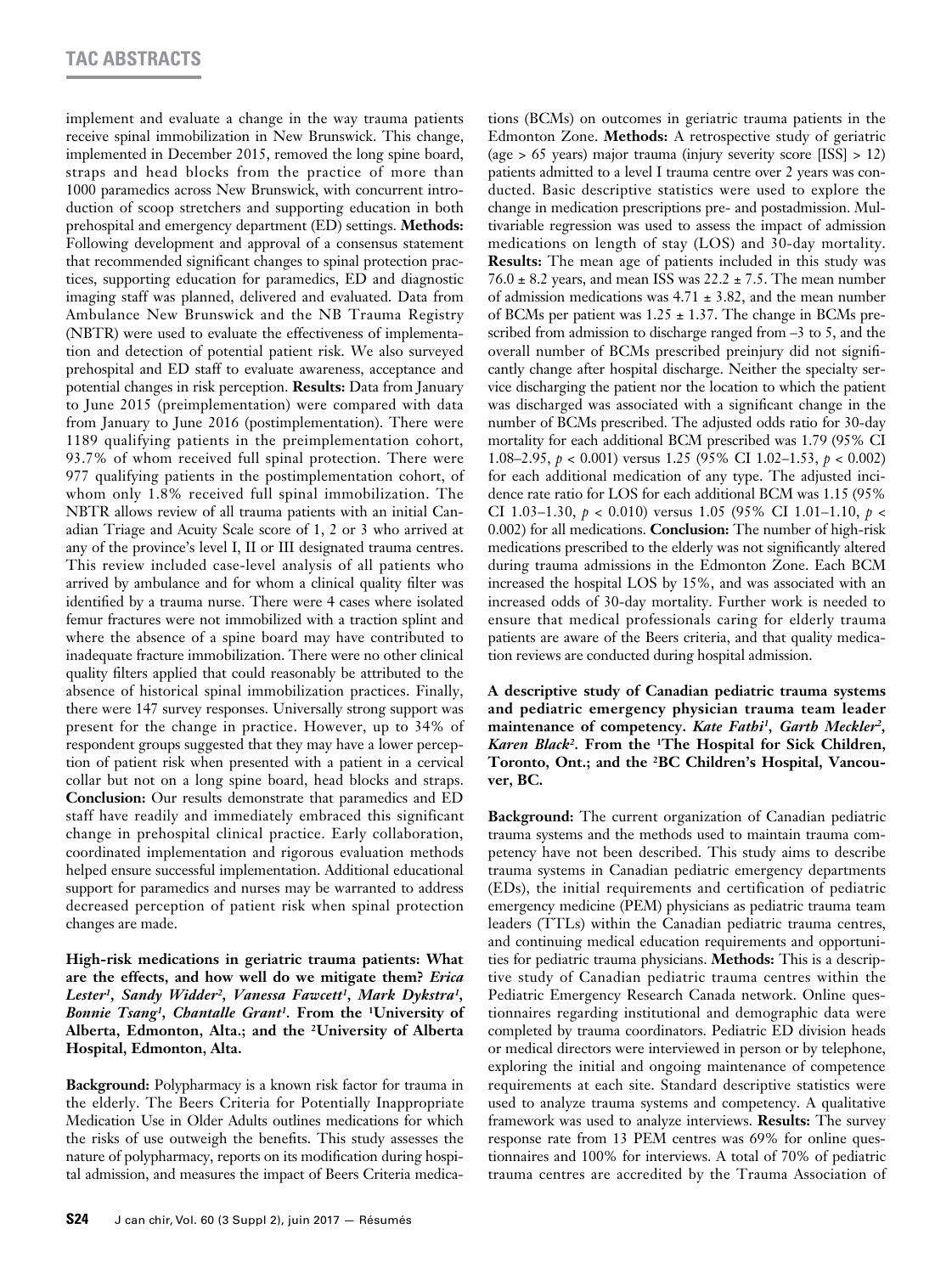Canada or Accreditation Canada. A total of 88% of sites distinguish between major and minor trauma, although definitions are inconsistent across centres. A total of 92% of centres have trauma activation protocols, and 66% have a tiered trauma activation. All but 2 centres have a designated trauma team. The reported average volume of major trauma patients per year is 70 (range 29–123). TTL staffing is diverse, with 61.5% having an on-call TTL physician and 38.5% having an on-shift PEM TTL. Of the sites with an on-call TTL, 25% have surgery as TTL, 25% have the designated TTL from a mixture of specialty services, and 50% have the TTL split according to trauma activation tier. Most sites (80%) require Advanced Trauma Life Support (ATLS) certification for PEM physicians acting as TTL, but only 30% require maintenance of certification. The reported maintenance of competency requirements are limited for PEM physicians participating in trauma: 16.7% of sites require trauma maintenance of competency, 7.7% of sites report a formal TTL assessment process, 0% of sites track cases or procedures performed per physician, and 0% of sites report a formal feedback process with regards to trauma performance. **Conclusion:** Across Canadian pediatric EDs there is no unified approach to trauma; however, most centres are accredited and have distinct teams and activation criteria. Overall there is inconsistent trauma maintenance of competency, which may be particularly important given the relatively low volume of major trauma. In Canada, we have the opportunity to standardize pediatric trauma and share best practices.

**Patterns of injury in private aviation accidents.** *Oriane*  Longerstaey<sup>1</sup>, Kenji Inaba<sup>2</sup>, Gustavo Recinos<sup>2</sup>, Alberto Aiolfi<sup>2</sup>, *Elizabeth Benjamin2, Lydia Lam3, Kazuhide Matsushima2, Aaron Strumwasser2, Demetrios Demetriades3.* **From the 1Keck School of Medicine of USC/LAC+USC Medical Center, Los Angeles, Calif.; the 2Division of Trauma and Surgical Critical Care, USC/LAC+USC Medical Center, Los Angeles, Calif.; and the 3LAC+USC Medical Center, Los Angeles, Calif.**

**Background:** The National Transportation Safety Board documents nearly 1500 private aviation accidents a year in the United States. Although these data demonstrate that the majority of these accidents do not result in fatalities, the burden of injuries in survivors remains undefined, and this was the focus of the following study. **Methods:** Patients involved in aviation accidents that were neither commercial nor military were retrospectively identified from the National Trauma Data Bank (NTDB) from January 2007 to December 2014. Clinical demographics and outcomes were abstracted. **Results:** During the study period, a total of 2 989 627 patients were registered in the NTDB. The most common mechanism of injury was motor vehicle collisions, affecting 1 148 281 (38.4%) patients. In comparison, private aviation made up only 1335 (0.04%) of these injuries. Median age was 54 years (interquartile range [IQR] 2–88 years), with 87.0% of the population being male. On presentation, 13.6% had a Glasgow Coma Scale (GCS) score of 8 or lower, 7.2% were hypotensive, and the median injury severity score (ISS) was 13 (IQR 6–22), with 20.7% patients having an ISS above 25. Lower extremities were the most common body region injured (53.3%), followed by the spine (50.2%), face (49.2%), head (44.8%), thorax (44.2%), upper extremities

(43.1%), abdomen (19.9%) and neck (4.1%). Overall mortality was 6.4%, with most deaths occurring within the first 24 hours (72.1%). Among patients who died, the most prevalent injuries were rib/sternal fractures (51.2%), intracranial bleeds (39.7%), and hemo/pneumothoraxes (39.5%). As for operative burden, 31.7% of patients had major orthopedic procedures, 11.1% had spinal procedures, 7.5% had vascular procedures, 3.8% underwent laparotomies, 0.9% had craniectomies/craniotomies and 0.8% had a thoracotomy. After logistic regression was performed, having a GCS score of 8 or lower, being hypotensive and having a thoracic vascular injury were all independent predictors of mortality. **Conclusion:** Private aviation accidents are rare and associated with low mortality, but are a significant burden of injury. Patients who survive experience high rates of lowerextremity, spine and facial injuries; and the need for surgical interventions, particularly orthopedic procedures, is common.

**Comparison of tranexamic acid plasma concentrations when administered via intraosseous and intravenous routes.** *Soren Boysen1, Jessica Pang2, Nigel Caulkett2, Cameron Knight2, John Mikler2, Hugh Semple2.* **From the 1University of Calgary, Faculty of Veterinary Medicine, Calgary, Alta.; and the 2University of Calgary, Calgary, Alta.**

**Background:** There is a lack of information regarding intraosseous (IO) administration of tranexamic acid (TXA). The hypothesis of this study is that a single bolus IO injection of TXA will have a similar pharmacokinetic profile to TXA administered at the same dose intravenously (IV). **Methods:** Swine were divided into 2 groups: IV  $(n = 8)$  and IO  $(n = 8)$ . Each animal received 30 mg/kg of TXA. Blood was collected for pharmacokinetic analysis over a 3-hour period. Maximum TXA plasma concentration and time, distribution half-life, half-life, area under the curve, plasma clearance and volume of distribution were calculated. One- and 2-way analysis of variance for repeated measures (time, group) with Tukey and Bonferonni post hoc tests were used to compare TXA plasma concentrations within and between groups. **Results:** Plasma concentrations of TXA were significantly higher  $(p < 0.0001)$  in the IV group during the TXA infusion. Peak plasma concentrations occurred 4 minutes after initiation of the bolus in the IV group  $(9.36 \pm 3.20 \text{ ng/µL})$  and 5 minutes after initiation of the bolus in the IO group  $(4.46 \pm 1)$ 0.49 ng/µL). Plasma concentrations were very similar from the completion of injection onward. There were no significant differences between the 2 administration routes for any other pharmacokinetic variables measured. **Conclusion:** The results of this study support pharmacokinetic bioequivalence of IO and IV administration of TXA.

**Effect of postintubation hypotension on outcomes in major trauma patients.** *Robert Green1, Michael Butler2, Mete Erdogan1.* **From 1Trauma Nova Scotia, Halifax, NS; and 2Dalhousie University, Halifax, NS.**

**Background:** Previous studies have shown that the development of postintubation hypotension (PIH) is common and associated with poor outcomes in critically ill patients who require emergency endotracheal intubation (ETI). However, PIH has not been evaluated previously in the trauma population. The aim of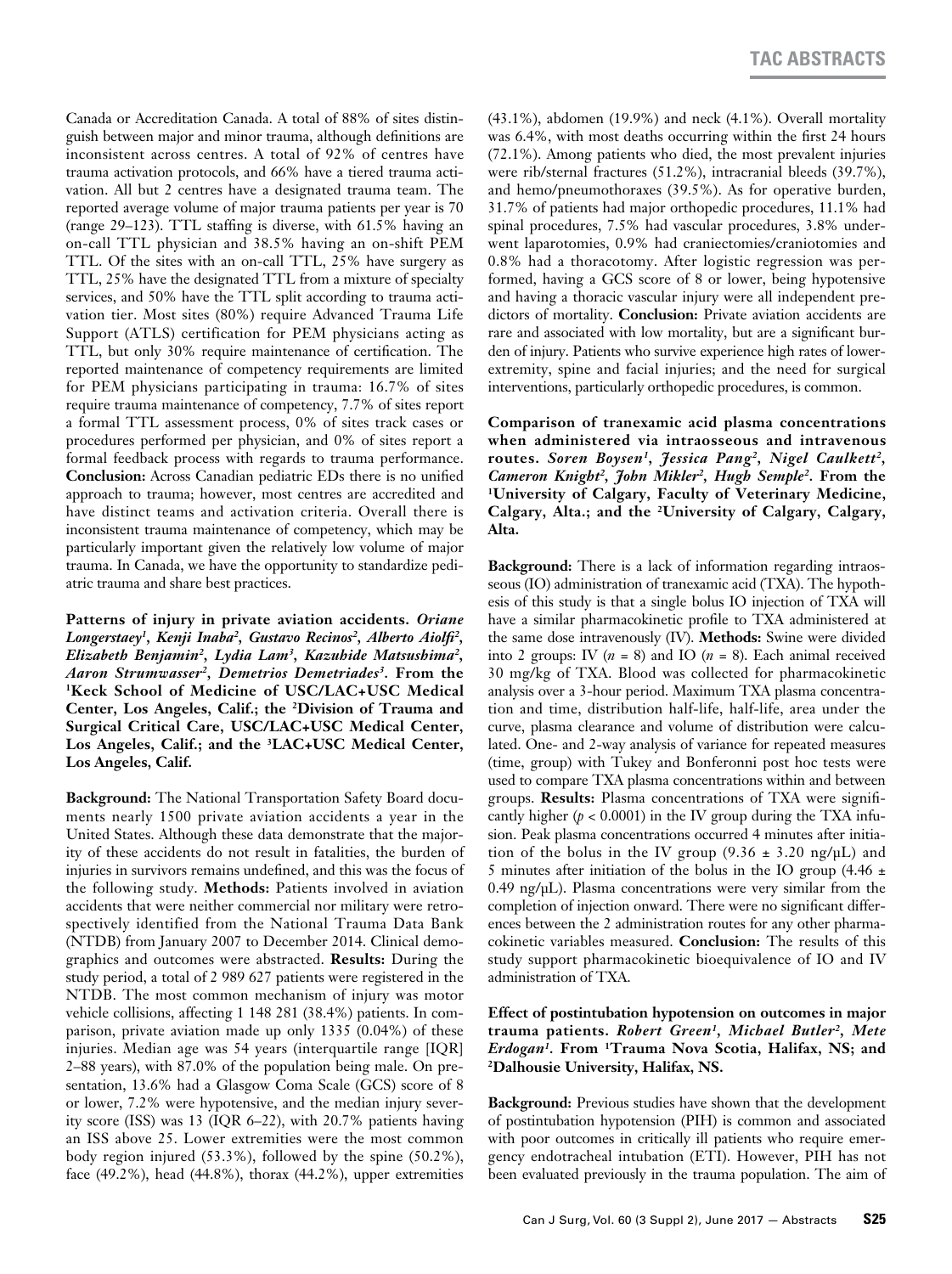this study was to determine the incidence of PIH in trauma patients and to evaluate the association between PIH and patient outcomes. **Methods:** This study was a retrospective case series of adult (age  $\geq 16$  years) trauma patients requiring intubation after referral to a provincial trauma team located at a level I centre in Halifax, NS, between 2000 and 2015. Data were collected from a provincial trauma registry and the patient charts. We evaluated PIH incidence and created a logistic regression model to determine the likelihood of mortality in PIH and non-PIH groups after controlling for potential confounding variables. **Results:** Overall, 477 patients arrived unintubated and required ETI by the trauma team during the study period, of which 444 patients met eligibility criteria and were included in the analysis. The incidence of PIH was 36.3% (161 of 444) in our study population. The PIH and non-PIH groups were similar with respect to sex, provider level and volume of fluid administered within 15 minutes of intubation. Patients in the PIH group were older  $(44.8 \pm 1)$ 20.8 years v.  $39.0 \pm 18.2$  years,  $p = 0.003$ ) and more likely to have an injury severity score of 12 or higher  $(84.8\% \text{ v. } 75.4\%, p =$ 0.021). In-hospital mortality in the PIH group was 29.8% (48 of 161) compared with 15.9% (45 of 283) in the non-PIH group (*p* = 0.001). Death in the emergency department occurred in 7.5% (12 of 161) of patients in the PIH group versus 1.4% (4 of 283) in the non-PIH group  $(p = 0.002)$ . Fewer patients in the PIH than in the non-PIH group required hospital admission (86.3% v. 93.3%, *p* = 0.017) and ICU admission (76.4% v. 86.6, *p* = 0.009). After controlling for possible confounding factors, development of PIH was associated with increased mortality in trauma patients (odds ratio [OR] 1.83, 95% CI 1.01–3.31, *p* = 0.047). **Conclusion:** In our study, development of PIH was common (36.3%) and associated with increased mortality (OR 1.83). Clinicians should attempt to minimize hemodynamic instability during ETI in patients with traumatic injuries. Further investigation of PIH in the trauma population is warranted.

# **Injuries related to distraction by mobile devices while driving: a systematic review.** *Natasa Zatezalo1 , Mete Erdogan2 , Robert Green2 .* **From 1 Dalhousie University Medical School, Halifax, NS; and 2Trauma Nova Scotia, Halifax, NS.**

**Background:** Globally, distracted driving is a growing public health concern owing to increased risk of involvement in a motor vehicle collision (MVC). While the use of mobile devices (i.e., cellular phones, smartphones) by drivers has increased dramatically in the 21st century, the proportion of MVC injuries caused by mobile device use is unclear. The objective of this study was to determine the proportion of MVC injuries related to distracted driving involving use of a mobile device. **Methods:** We systematically searched the grey literature and 5 databases (PubMed, EMBASE, CINAHL, TRIS, Web of Science) from inception to September 2016 to identify reports of MVC injuries (regardless of severity) attributed to mobile device use. Descriptive statistics were used to evaluate injury characteristics and prevalence. We calculated a rate of distracted driving–related trauma, defined as ratio of drivers injured or killed in mobile device–related MVCs to total number of drivers injured or killed in MVCs. **Results:** A total of 4231 articles were screened, of which 12 met all eligibility criteria. Studies were published between 1998 and 2014. Most were performed in the United States (*n* = 5) and Australia (*n* = 3). Studies varied in the methods used for determining that driver

distraction by a mobile device was involved in an MVC. Overall, the median rate of distracted driving–related trauma was 2.4% (range 0.04%–44.7%). The severity of injuries reported ranged from minor to fatal; 2 studies also included possible injury. Studies reporting higher rates of distracted driving–related trauma tended to have been performed more recently. Among studies that stratified distraction-related injuries by age group, most injuries were seen in drivers aged 20–30 years. The association between mobile device use and road traffic injury was evaluated in 3 studies. Two of these studies found that the likelihood of serious or fatal injury was significantly increased by mobile phone use. The third study reported that the risk of being injured or killed in a crash for drivers using a hand-held phone was only significantly increased in drivers aged 25–29 years when compared with drivers involved in MVCs without any distraction. **Conclusion:** Previous investigations have determined that road traffic injuries and fatalities were attributed to driver distraction by mobile devices in 2.4% of MVC cases (range 0.04%–44.7%). However, studies included in this review were subject to significant methodological limitations in the collection of reliable data on distraction-related MVCs. Thus, we believe that further investigation is required to determine an accurate rate of distracted driving–related trauma.

# **Medical student–performed ultrasonography in trauma. Postcourse survey and performance results in patients undergoing DPL.** *Matt Kaminsky.* **From Cook County Trauma Unit, Chicago, Ill.**

**Background:** Nonradiologist-performed ultrasonography continues to evolve with more junior residents and student sonographers. We hypothesize that a limited ultrasound course would be well received by medical students with new skills to generate reasonable ultrasound images and ability to detect clinically relevant free intra-abdominal fluid at time of diagnostic peritoneal lavage (DPL). A postcourse survey was performed to explore the students' perception of skill acquisition and opinions on the utility of the course at their level of training. **Methods:** Third- and fourthyear medical students were given an abbreviated 1-hour video and hands-on ultrasound course. Students were assessed for image acquisition of the hepatorenal and splenorenal fossa to detect 0, 200, 400, 600, 800 and 1000 mL of DPL fluid infiltrated in stages. A postcourse survey was performed to explore the students' perception of skill acquisition and opinions on the utility of the course at their level of training. **Results:** Between June 2013 and August 2014 more than 90 medical students rotating in the trauma department underwent the directed training course. Twenty patients requiring DPL were paired with a medical student for assessment of ultrasound skill acquisition. Students evaluated were able to generate an adequate image of the hepatorenal fossa at a rate of 90%, with the performance rate dropping to 67% for the splenorenal fossa. The mean volume of DPL fluid to correctly generate an initial positive interpretation by the medical student was  $625 \pm 205$  mL for the hepatorenal fossa and 833 ± 197 mL for the splenorenal fossa. A sensitivity of 86.5% (95% CI 74.2%–94.4%) and specificity of 93.1% (95% CI 83.3%–98.1%) was determined for the hepatorenal fossa. For the splenorenal fossa the students achieved a sensitivity of 61.1% (95% CI 35.8%–82.6%) and specificity of 91.9% (95% CI 82.2%–97.3%). Students uniformly felt they had acquired a new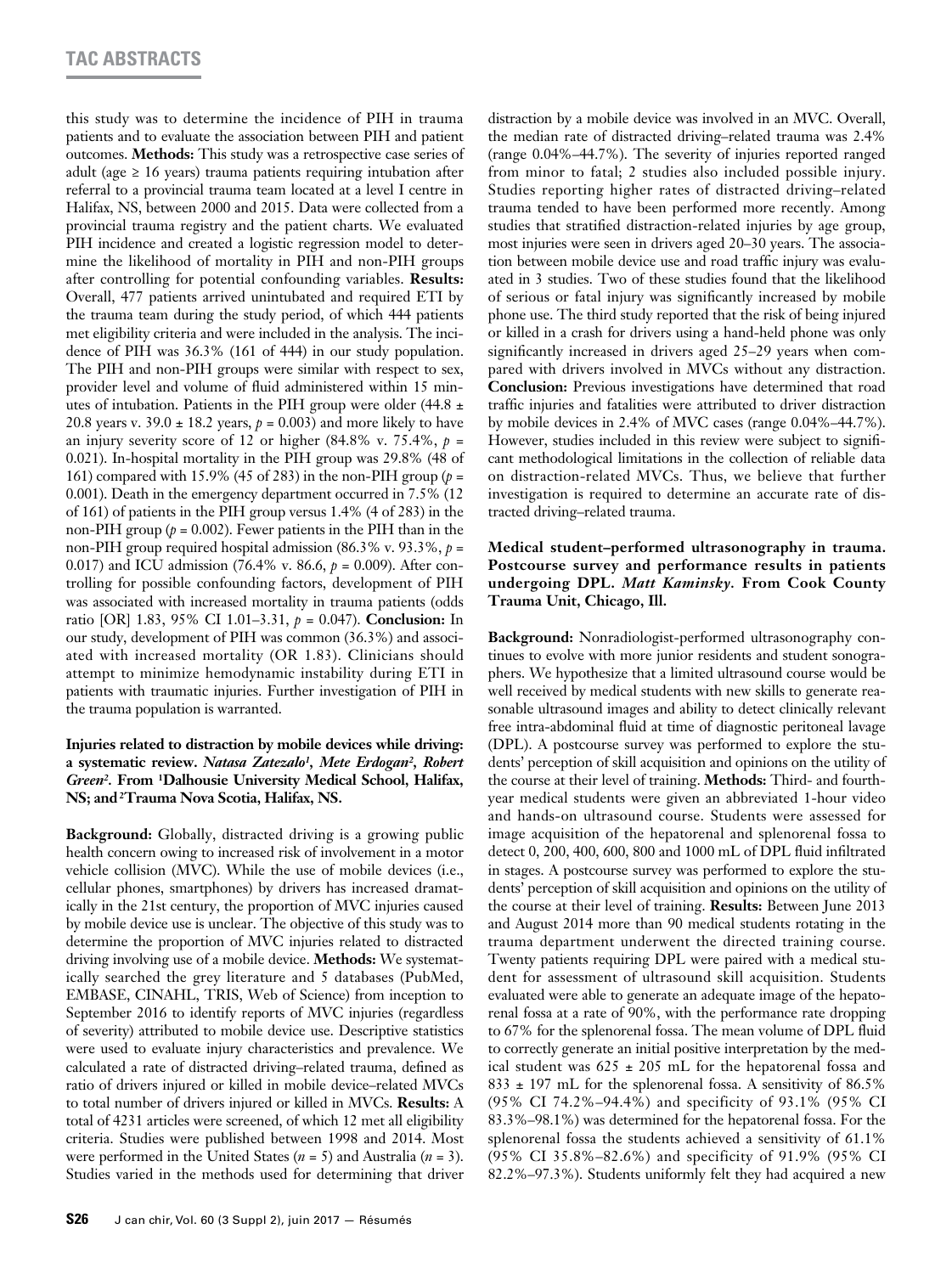skill set that would be easily applicable to their future career/ residency. **Conclusion:** After limited but directed focused assessment with sonography for trauma (FAST) ultrasound training course, students were able to generate adequate images of the hepatorenal and splenorenal fossa, with good sensitivity and specificity at detecting free fluid, particularly for the hepatorenal fossa. Short directed training courses in ultrasound are feasible, practical and well received by students, with clinically relevant performance achievable. Our postcourse survey revealed significant confidence at skill acquisition.

# **BC equestrian-related injuries: a review of the last 5 years.** *Rachel Lim1, Kasra Hassani1, Joe Haegert2, Jaimini Thakore2, Karli Gamble2.* **From 1Fraser Health, Surrey, BC; and 2Provincial Health Services Authority, Vancouver, BC.**

**Background:** Horseback riding is a popular yet dangerous sport. It has been estimated to have a hospital admission rate of 0.49/1000 hours of activity, making it more dangerous than motorcycle riding, skiing, automobile racing, football and rugby. The patterns of injury and demographics of patients with equestrian-related injuries vary widely among regions, emphasizing the need for local studies. Furthermore, equestrian injuries in British Columbia have not been studied for almost 2 decades, prompting a revisit. **Methods:** This is a retrospective study using secondary data from the BC Trauma Registry (BCTR) and the Discharge Abstract Database (DAD). The population of interest in this study was all patients with equestrian-related injuries admitted to an acute care hospital in British Columbia between Apr. 1, 2010, and Mar. 31, 2015. Data were filtered using ICD codes V80.0-V80.9 and analyzed using standard descriptive and inferential statistical methods. **Results:** From 2010 to 2015, there were a total of 1017 cases of equestrian injuries in BC, which is almost half of what had been reported from 1991 to 1996. Only 1 patient died of their injuries during this period, which is a dramatic reduction from the 15 deaths that occurred between 1991 and 1996. Injuries were more common in the 10–19 year and 40–59 year age ranges and were 3 times as common among women than men. Although 62% of injuries belonged to women in 1991–1996, this percentage has climbed to 73% in our data. Injuries were most common in the Interior Health region and least common in the Vancouver Coastal Health region. **Conclusion:** Although the rate and number of equestrian injuries have decreased compared with 2 decades ago, they have remained relatively flat in the past halfdecade. Additionally, the percentage of women who sustained an injury while horseback riding has increased. The results of this study will help in planning and implementation of awareness and injury prevention campaigns to help reduce the rate and severity of equestrian injuries in British Columbia.

# **Interesting case: gunshot wound to the cardiac septum.** *Matt Kaminsky.* **From the Cook County Trauma Unit, Chicago, Ill.**

**Background:** A 17-year-old boy presents to the trauma bay with stable vital signs and a single gunshot wound to the left thoracoabdomen midaxillary line. Anteroposterior chest x-ray and subsequent lateral film appear to reveal the bullet within the heart. Immediate focused assessment with sonography for trauma (FAST) scan was positive only for a left-sided hemothorax, and follow-up emergent cardiac ultrasound by cardiology was negative for pericardial effusion, structural abnormalities, or dysfunction. **Methods:** This is a case for poster with beautiful images. No methods are present. **Results:** Computed tomography (CT) angiogram of the chest demonstrated the bullet within the heart, possibly in the cardiac septum or within a trabecula of the right ventricle. Splenic injury with active extravasation was also noted. Prior to transfer to the operating room, a repeat transthoracic echocardiogram (TTE) with cardiology verified no pericardial effusion and stable but inexact bullet location. The missile appeared to be within the septum between the tricuspid and aortic valves, but an intraventricular location could not be ruled out. The patient underwent an exploratory laparotomy and splenectomy. A 3 cm linear serosal injury was noted along the anterior surface of the stomach, and a small entry wound was noted near the lateral edge of segment III of the liver. **Conclusion:** Owing to the lack of pericardial effusion, patient stability and the possibility that the bullet had simply migrated to the heart from a branch of the left hepatic vein, no urgency for immediate cardiac exploration was indicated. Further localization of the missile was desired for better cardiac surgical planning. A gated CT scan was performed the following morning, with elective cardiac surgery 2 days after admission. A retained missile with the septum was confirmed, removed and patched.

**Motocross versus motorcycle injury patterns: a retrospective NTDB analysis.** *Nicole Fierro1, Kenji Inaba2, Alberto Aiolfi2, Gustavo Recinos2, Elizabeth Benjamin2, Lydia Lam2, Aaron Strumwasser2, Demetrios Demetriades2.* **From the 1LAC + USC Medical Center, Los Angeles, Calif.; and the 2Division of Trauma and Surgical Critical Care, LAC+USC Medical Center, Los Angeles, Calif.**

**Background:** Whereas motorcycle crashes have been well studied, motocross-related injury patterns and outcomes are poorly understood. The purpose of this analysis was to compare motocross and motorcycle collisions. **Methods:** Data on motocross drivers and passengers were extracted from the National Trauma Databank (2007–2014). Variables extracted were demographics, comorbidities, mechanism of injuries, Abbreviated Injury Scale (AIS) score for each body area, injury severity score (ISS) and vital signs in the emergency department (ED). Outcomes included mortality, complications, ventilation days, length of stay (LOS) in the intensive care unit and hospital LOS. **Results:** A total of 5 774 836 patients were entered into the NTDB, of which 141 529 (2.4%) patients were involved in either a motocross or motorcycle collision. Of those collisions, 31 252 (22.1%) involved motocross bikes, and the remaining 110 277 (77.9%) involved motorcycles. Most of the patients were drivers (94.4%). Motocross riders were younger (23 years v. 42 years, *p* < 0.001) and less likely to be female (9.5% v. 13.4%, *p* < 0.001). Compared with motorcycle riders, helmets were used more often by motocross riders (68.9% v. 54.1%, *p* < 0.001). Motocross patients were more likely to have a severe abdominal injury (AIS ≥ 3; 31.6% v. 28.7%,  $p$  < 0.001), whereas they were less likely to have severe head or chest injuries (43.6% v. 53.8%, *p* < 0.001 and 75.0% v. 76.0%,  $p = 0.029$ , respectively). Extremity fractures were significantly higher in motocross patients (33.5% v.  $32.6\%$ ,  $p = 0.006$ ). Overall mortality for both groups was  $1.2\%$ , and was significantly lower in the motocross group (0.3% v.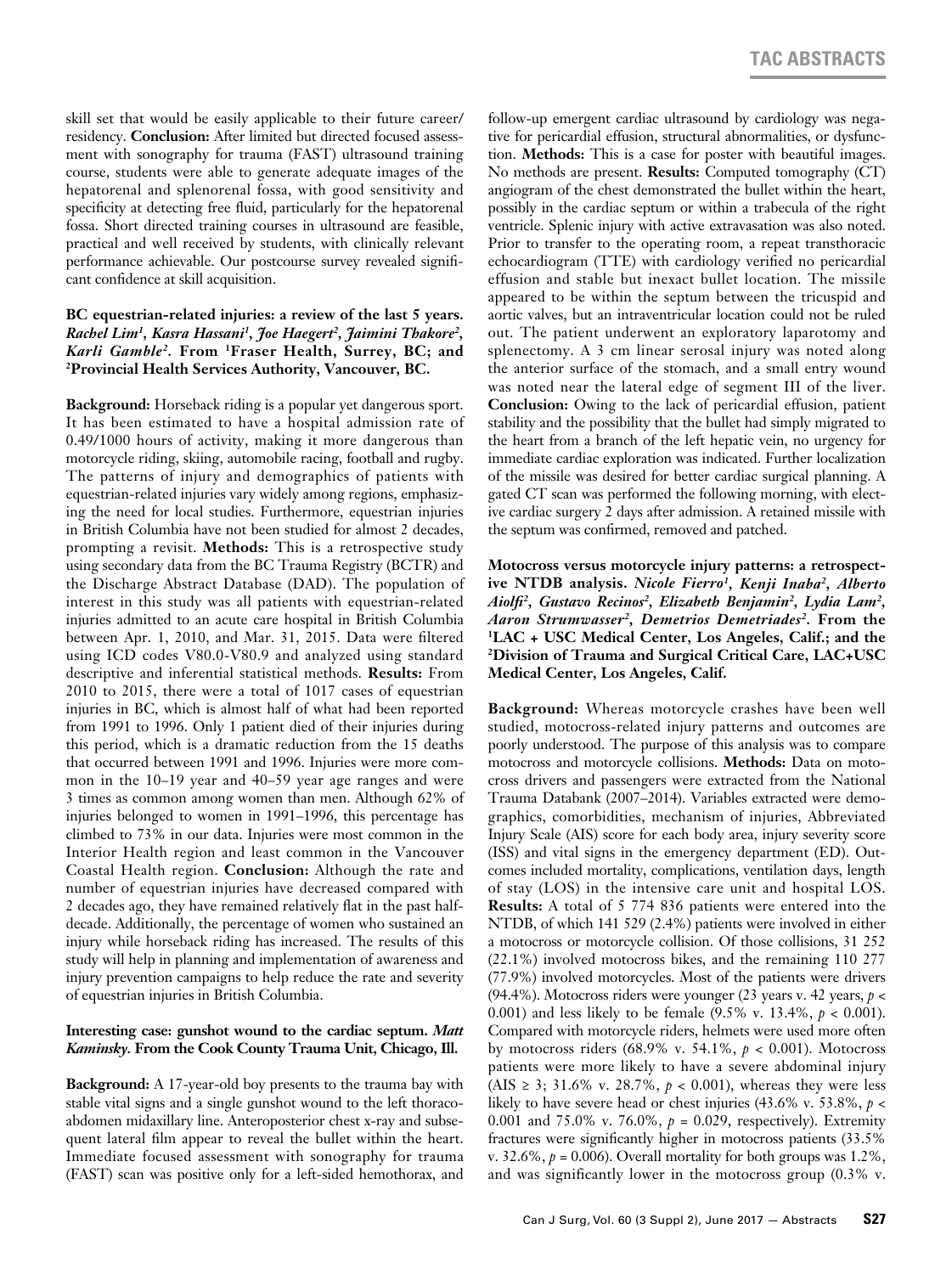1.4%, *p* < 0.001). Stepwise logistic regression analysis identified age older than 60 years, Glasgow Coma Scale score of 8 or lower, hypotension on admission, severe head injury (AIS ≥ 3), and riding a motorcycle, either as a driver or passenger, to be independent predictors of mortality. Helmet use was protective against death for all patients (OR 0.866, 95% CI 0.755–0.992, *p* = 0.039). In the subgroup analysis, being motocross drivers or passengers were independent predictors of lower mortality (OR 0.458, 95% CI 0.359–0.585, *p* < 0.001 and OR 0.127, CI 95% 0.017–0.944, *p* = 0.044, respectively). **Conclusion:** Motocross and motorcycle collisions are distinct mechanisms of injury. Motocross collisions are associated with improved outcomes compared with motorcycle collisions. Riding a motorcycle is an independent risk factor for mortality. Wearing a helmet is a protective factor against death for both motocross and motorcycle riders.

# **Prehospital time: an urban trauma quality marker?** *John Kubasiak, Chris Knapp, Andrew Dennis, Kimberly Joseph, Kimberly Nagy, Fredric Starr, Matt Kaminsky, Faran Bokhari.* **From the Cook County Hospital, Chicago, Ill.**

**Background:** The impact of prehospital emergency medical service (EMS) on urban times has recently been debated. In our urban multicentre trauma region recent investigations have used distance as a proxy for time. The opportunity to use this information as an external quality measure led our group to explore the impact of EMS prehospital time on risk-adjusted mortality at urban trauma centres in our trauma region. **Methods:** Patients in the Illinois State Trauma Registry who sustained gunshot wounds (GSW) and were transported to the emergency department (ED) via ambulance with valid prehospital transport times were included. Mortality was investigated across prehospital time, injury severity score (ISS), prehospital systolic blood pressure (SBP) and heart rate (HR). **Results:**  Between 2003 and 2013, 8005 patients met the criteria for inclusion. Overall mortality was 16.9% (*n* = 1355), 91.9% of patients were male, and 83.0% were African-American. Mortality in the ED was 9.4%, and 36.4% of patients went on to the operating room from the ED. Total prehospital median time was 28.9 minutes (range 4–654 minutes), response median time was 1.1 minute (range 0–541 minutes), scene median time was 12.34 minutes (range 1–508 minutes), and transport median time was 16.0 minutes (range 1–652 minutes). On univariate analysis no statistical difference was seen in mortality by median total prehopstial time, scene time, or transport time. On logistic regression scene time and transport time were not significant. Hypotension, HR and decreased GSW were significant predictors of mortality. **Conclusion:** In our urban trauma region prehospital EMS time was not a significant predictor of mortality. Expected outcomes, including hypotension, tachycardia or decreased GSW, were significant predictors of mortality. Based on this state registry prehospital EMS times should not be used as a quality measure for regional trauma centres.

# **Pattern of traumatic intracranial hemorrhage predicts the need for serial head imaging.** *John Kubasiak, Chris Knapp, Andrew Dennis, Fredric Starr, Kimberly Nagy, Kimberly Joseph, Matt Kaminsky, Faran Bokhari.* **From the Cook County Hospital, Chicago, Ill.**

**Background:** Patients with blunt head trauma (BHT) and intracranial hemorrhage (ICH) are at risk for continued bleeding after the initial traumatic event. Current recommendations include serial observations in monitored units and interval head computed tomography scans (hCT). These interval hCTs carry the risk of increased radiation exposure and risk of transporting seriously ill patients for imaging. We hypothesize that different patterns of ICH lead to different rates of medical and surgical interventions. **Methods:** We retrospectively reviewed all admissions between January 2011 and January 2013, collecting admission information, anticoagulation use, physical exams and laboratory results. We grouped patients into no intervention and intervention categories. Intervention was determined as new surgery, monitor, medical therapy, or additional imaging ordered. The primary outcome was type of ICH on initial imaging; the secondary outcome was the pattern of ICHs. **Results:** Subarachnoid hematoma (SAH;  $p = 0.032$ ) and intraventricular hematoma ( $p =$ 0.034) alone were significant; subdural hematoma ( $p = 0.148$ ) and epidural hematoma ( $p = 0.860$ ) were not significant for intervention. Age  $(p = 0.756)$  and injury severity score  $(p = 0.779)$  were not significant for intervention. After logistic regression, intubation on arrival (odds ratio [OR] 2.66, 95% CI 1.04–5.70) and subarachnoid hemorrhage (OR 2.30, 95% CI 1.05–5.04) were significant predictors. When examining for patterns of ICH we found the addition of SAH to any other ICH led to an increased rate of intervention (OR 2.30, 95% CI 1.07–4.93). **Conclusion:** We found that the presence of SAH with any other associated abnormality on initial hCT demonstrated an increased need for intervention. When caring for patients with ICH, application of these findings could reduce the need for serial hCT scans in patients without SAH, thus saving time, transport risks and radiation exposure. Further prospective study is underway.

# **Trauma in pregnancy: the mother of innovation.** *Nasira Lakha, Richard Simons, Heather Wong, Laurie McLauchlin.* **From Trauma Services, Vancouver General Hospital, Vancouver, BC.**

**Background:** Vancouver General Hospital (VGH) is the quaternary referral centre for trauma patients for the region and province. There is no maternal, fetal, and obstetric care at VGH, making it challenging to care for pregnant women. This care is available at neonatal centres geographically separated from VGH. The level III trauma centres have limited obstetrics and are not resourced to care for the major trauma patients. This has posed challenges in providing comprehensive trauma care at VGH. **Methods:** A retrospective analysis of pregnant trauma cases indicated the majority of pregnant trauma patients were transferred to VGH for treatment of their severe injuries. This is in alignment with prehospital destination guidelines and VGH being the quaternary trauma centre for BC. The injury severity score for these patients ranged from 1 to 30. **Results:** Over a 5-year period, a total of 25 pregnant trauma patients were treated within the 3 VGH trauma centres. Nineteen received treatment at VGH, and a gap in obstetrical care was identified. A partnership between BC's specialized women's hospital and VGH was formed, providing on-call coverage of maternal fetal medicine physicians and nurses for all pregnant major trauma admission with direct communication with the attending physician. This provided continuous coverage and provision of perinatal care and allowed for a collaborative medical management model. A clinical practice guideline and framework on the management of the pregnant major trauma patient was developed for both VGH and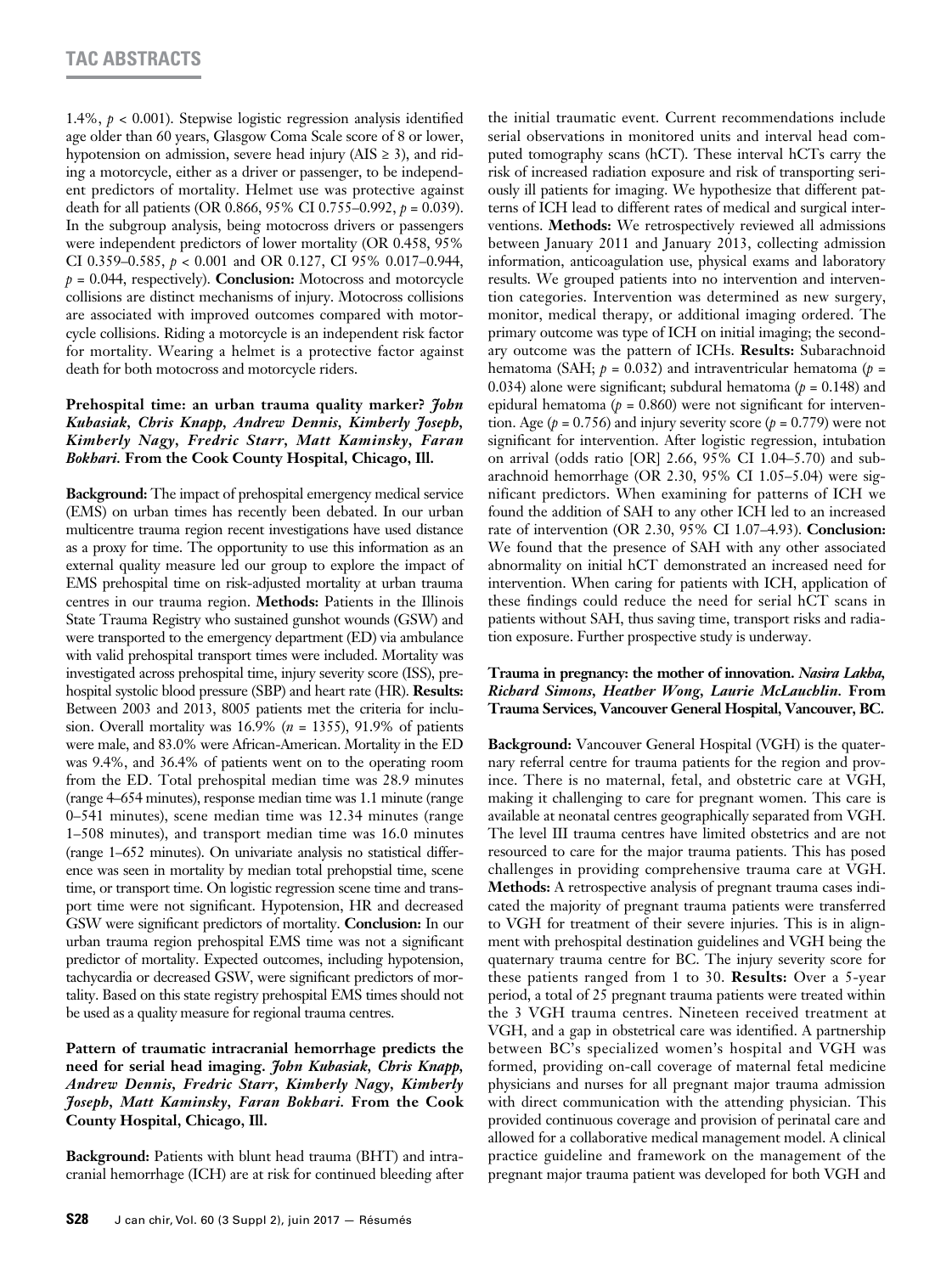prehospital use. This partnership led to the development of a Code Pink algorithm for VGH that supports an imminent delivery. **Conclusion:** The goal to improve patient care and outcomes for this special population in an environment without specialized maternal fetal care has resulted in collaborative decision-making about patient care and disposition for both trauma and other specialized services. All cases are rigorously reviewed for education and quality improvement. This has optimized the outcomes for pregnant women requiring specialized services and has resulted in an integration of protocols and implementation of a neonatal resuscitation program at VGH.

**Routine transfusion of platelets to patients on acetylsalicylic acid or clopidogrel with traumatic intracranial bleeds does not change craniotomy needs and may not be warranted.**  *Farid Muakkassa1, Robert Marley1, Ayah El-Khatib2, Courtney Docherty3 , Hannah Stephen4 , Linda Muakkassa4 , Ann Salvator1 .*  From the <sup>1</sup>Cleveland Clinic Akron General, Akron, Ohio; <sup>2</sup>Northeast Ohio Medical University, Rootstown, Ohio; **3Philadelphia College of Osteopathic Medicine, Philadelphia, Pa.; and the 4Universtiy of Akron, Akron, Ohio.**

**Background:** Patients are increasingly taking antiplatelet drugs, such as acetylsalicylic acid (ASA) and clopidogrel (CL) to prevent clotting of stents or treatment of vascular disease. After a traumatic intracranial bleed (TIB), they are often transfused with platelets in an attempt to reverse the effect of ASA/ CL and decrease neurologic complications. This study evaluates the effects of platelet transfusions in an era where blood conservation strategies are used by hospitals to decrease blood product–associated complications. **Methods:** Patients admitted between 2011 and 2015 who were on ASA/CL and who sustained a TIB were divided into 2 groups: those who received platelet transfusion (PLT) and those who did not (NOPLT). Data collected were demographics, hospital mortality, morbidity (i.e., infections, neurologic complications, transfusion complications), craniotomies, repeat head computed tomography (CT) changes and length of stay (LOS) in the intensive care unit (ICU). Multivariable logistic regression was used to compare the 2 groups. **Results:** A total of 579 TIB trauma patients were identified: 168 in the PLT group and 411 in the NOPLT group. After adjusting for covariates, including age, ASA and CL use, coronary artery disease, respiratory failure, skull fractures and hypertension, the PLT group had significantly more stays in the ICU longer than 3 days (odds ratio [OR]  $1.7, p =$ 0.03) and a trend toward increased mortality (OR 2.1,  $p = 0.08$ ) than the NOPLT group, adjusting for the combination of ASA and CL. There was no significant difference in craniotomies between the PLT  $(n = 20, 12\%)$  and the NOPLT group  $(n = 12\%)$ 41, 10%,  $p = 0.59$ ). The PLT group had a trend toward more infections than the NOPLT group  $(n = 17, 10\% \text{ v. } n = 25, 6\%,$  $p = 0.07$ . There was no difference in the results of the initial head CT before platelet transfusion and the one posttransfusion regarding the size of the bleed (decreased 42% v. unchanged 30% v. increased in severity 17%,  $p = 0.41$ ). **Conclusion:** There was no statistical difference in craniotomies or CT scan changes between the PLT and NOPLT groups. The PLT group had a trend toward higher mortality and increased rate of infections compared with the NOPLT group. Routine platelet transfusion of patients on ASA/CL

with TIB may not be warranted. Testing platelet function at presentation in the ASA/CL patients with TIBs may help select which patients may benefit from platelet transfusion.

**Routine lower-extremity deep vein thrombosis surveillance in trauma patients has too low a yield for it to be considered clinically beneficial.** *Farid Muakkassa1, Robert*  Marley<sup>1</sup>, Erinn Coe<sup>2,3</sup>, Courtney Docherty<sup>3,4</sup>, Linda Muakkassa<sup>4</sup>, *Hannah Stephen4, Danny Aiti5, Ann Salvator1.* **From the 1Cleveland Clinic Akron General, Akron, Ohio; 2Northeast Ohio Medical University, Rootstown, Ohio; 3Philadelphia College of Osteopathic Medicine, Philadelphia, Pa.; 4University of Akron, Akron, Ohio; and 5Ohio State University, Columbus, Ohio.**

**Background:** Trauma patients are at risk for deep vein thrombosis (DVT), which can range from being asymptomatic to causing morbidity or be potentially fatal with pulmonary embolisms (PE). Their detection and treatment are perceived to be important to decrease morbidity and mortality. This study sought to evaluate the effectiveness and clinical relevance of a DVT surveillance protocol in a surgical intensive care unit (SICU) at a level I trauma centre. **Methods:** Trauma patients admitted to the SICU from 2006 through 2014 had routine bilateral lower extremity Doppler studies done on day 5 of admission and then weekly until discharge from the SICU. Data were collected prospectively and included demographics, comorbidities, mortality, incidence of DVTs and PEs, inferior vena cava filters (IVCF) placed, onset of chemoprophylaxis, operative procedure, and time from admission to DVT or PE.  $χ²$ analysis was used to compare the DVT and PE groups. **Results:**  There were a total of 2572 trauma patients screened for DVT in the SICU. Doppler studies revealed the following: DVT (*n* = 54, 2.1%) and DVT/PE ( $n = 14, 0.5\%$ ). There were also diagnoses of PE  $(n = 8, 0.3\%)$  with a negative Doppler. There were 5 deaths in the DVT group and 1 death in the DVT/PE group not related to DVT/PE. There was no statistical difference in the onset of chemoprophylaxis if started more than 5 days after admission to the SICU among the 3 groups (DVT 36% v. DVT/PE 37% v. PE 50%,  $p = 0.74$ ). There were no statistically significant differences among the 3 groups for placement of IVCF (DVT 17% v. DVT/ PE 28% v. PE 37%, *p* = 0.26), intracranial bleeds (DVT 52% v. DVT/PE 28% v. PE 37%, *p* = 0.26), vertebral fractures (DVT 22% v. DVT/PE 29% v. PE 50%,  $p = 0.24$ ), lower extremity fractures (DVT 9% v. DVT/PE 21% v. PE 12%, *p* = 0.45), or splenic injury (DVT 4% v. DVT/PE 0 v. PE 12%,  $p = 0.15$ ), respectively. There was a statistically higher incidence of DVT/PE in the pelvic fracture group (DVT 2% v. DVT/PE 29% v. PE 37%, *p* = 0.001). All patients had compression devices and chemoprophylaxis with unfractionated heparin or low molecular-weight heparin initiated depending on physician preference. **Conclusion:** Although a DVT surveillance protocol may detect asymptomatic DVTs and prompt insertion of IVCF in patients with contraindications to anticoagulation, its yield is low and clinically of no benefit in altering outcomes. It is recommended that lower extremity Doppler should not be obtained routinely as part of a surveillance protocol in the SICU, but should be considered in patients with select injuries with higher incidence of DVT/PE, such as pelvic fractures.

**Feasibility of remote ischemic conditioning in posttraumatic hemorrhagic shock patients: a phase II randomized**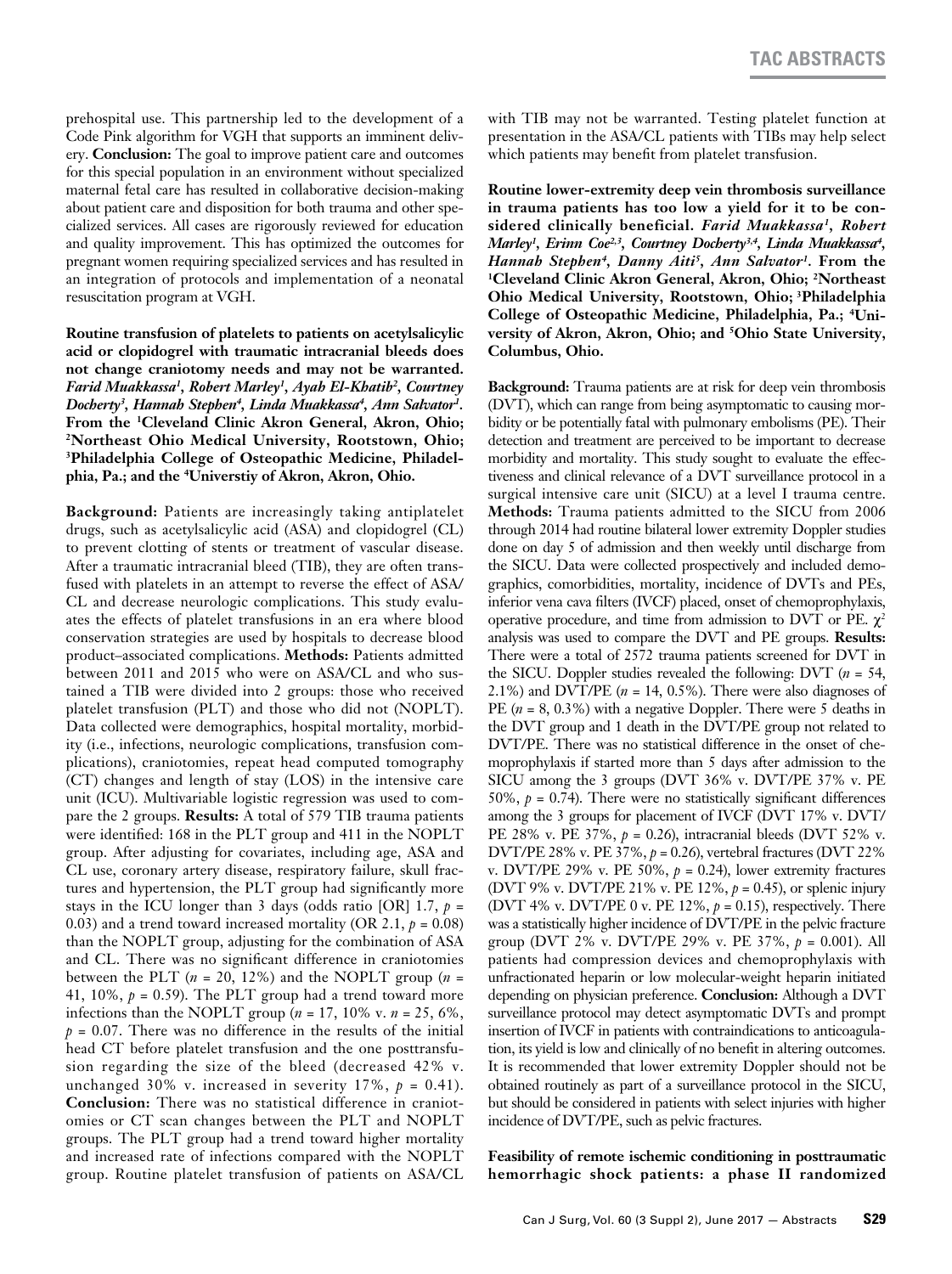# **controlled trial.** *Chung Ho Leung1 , Sandro Rizoli1 , Josh Bell1 , Shawn Rhind2, Andrew Baker1, Christopher Caldarone1, Ori Rotstein1 .* **From 1 St. Michael's Hospital, Toronto, Ont.; and 2 Defense Research and Development Canada, Toronto, Ont.**

**Background:** Resuscitated trauma patients are susceptible to late morbidity due to the development of systemic inflammation and organ dysfunction. Remote ischemic conditioning (RIC) is a noninvasive intervention comprising transient limb ischemia reperfusion that mitigates distant organ injury and inflammation in animal models of ischemia reperfusion and resuscitated hemorrhagic shock. The present phase II randomized controlled single-centre trial was designed to evaluate the feasibility of administering RIC postinjury in hemorrhagic shock patients upon arrival to the trauma centre. **Methods:** Eligible patients admitted to St. Michael's Hospital with blunt or penetrating trauma in hemorrhagic shock (systolic BP < 90 mm HG) were randomized in a 1:1 ratio to receive either sham intervention (0 mm Hg) or RIC (4 cycles of 5-minute thigh cuff inflation at 250 mm Hg followed by 5-minute deflation using a pneumatic tourniquet). Feasibility was determined by whether RIC was administered and completed within 4 hours of injury. **Results:** Forty-seven patients with a median injury severity score (ISS) of 13.5 were enrolled between May 2015 and September 2016, of whom 41 patients had completed either the sham  $(n = 23)$  or RIC  $(n = 18)$  intervention. The majority of patients received the intervention in the trauma bay  $(n = 17)$ , followed by the computed tomography room  $(n = 11)$ , operating room  $(n = 10)$ , emergency department  $(n = 2)$  and intensive care unit  $(n = 2)$ . Nine patients had the intervention interrupted due to transfer between departments, but had the full intervention completed within 4 hours of injury. Of the patients who did not complete the intervention, 1 was from the sham intervention group and 5 were from the RIC group. The reasons for incompletion were vascular surgery on the thigh (*n* = 1), death after enrolment (*n* = 1), declined consent after enrolment (*n* = 1), stopped due to discomfort  $(n = 1)$ , and deemed ineligible after enrolment (*n* = 2). No adverse events were reported that were associated with the interventions. Peripheral blood samples were obtained from patients and healthy controls at admission, 1 hour, 3 hours, and 24 hours after RIC for subsequent immunoinflammatory biomarker analyses. **Conclusion:** Administration of RIC in the trauma bay was not always feasible, as the patients were transferred before initiation or completion of the RIC cycles. However, implementation of RIC to initiate in other departments improved feasibility, and RIC was well tolerated among most patients. Subsequent analysis of blood samples from these patients will provide insight on the potential immunomodulatory effects of RIC. RIC represents a potential intervention to improve the outcome in trauma patients.

# **Techniques in crisis resource management teaching.**  *Courtney Fulton1, Bianka Saravana-Bawan1, Brigitta Riley1, Sandy Widder2, Damian Paton-Gay2.* **From 1Alberta Health Services, Edmonton, Alta.; and the 2University of Alberta Hospital, Edmonton, Alta.**

**Background:** Health care training has traditionally focused heavily on medical knowledge and clinical skills. These are, however, not the only components of successful patient management. Nontechnical skills, such as crisis resource management (CRM), have a significant impact on patient care and have been incorporated into the training of many health care disciplines. This study examines whether there is a difference in CRM skills between traditional lectures or indirect learning through team problemsolving scenarios. **Methods:** Two groups of preclinical students in health care disciplines were taught CRM through either lectures or by completing a nonclinical teamwork activity. Subsequently, both groups were tasked with a 5-minute CPR simulation. Performance was assessed for clinical skill with a basic life support checklist and for CRM with the Ottawa Global Rating Scale, a CRM-specific evaluation tool. The groups were then reassessed within 6 months with repeat simulation. **Results:**  Results of this pilot study suggest a trend toward improved performance in the team-building activity group in both clinical (26.5 v. 22.1) and CRM skills (29.3 v. 26.7). Repeat simulation testing of both instructional groups 4 months later compared with preclinical students who received no formal CRM education revealed that groups who had either the lecture or activity simulation training both scored higher on CRM skills than those without any prior CRM training (35.3 and 34.5 v. 31.8). On repeat testing, there was no significant difference between the direct instruction and indirect learning groups (35.3 v. 34.5). **Conclusion:** CRM enhances team dynamics by focusing on a shared mental model, closed loop communication and the ability to adapt roles for different scenarios. Our preliminary results suggest that education in CRM skills improves clinical performance and should therefore be included in health care training. Further, CRM instruction through indirect learning, such as through a nonclinical teamwork activity, may be superior to instruction through traditional direct instruction, but the effect may not last without repeated practice.

**The utility of repeat head imaging in patients with traumatic intracranial hemorrhage and Glasgow Coma Scale score of 15.** *Saif Al Ghafri<sup>1</sup> , Nisreen Maghraby2 , Joe Nemeth2 .* **From 1 McGill University, Montreal, Que.; and 2 McGill University Health Centre, Montreal, Que.**

**Background:** Traditionally, patients with traumatic intracranial hemorrhage (ICH) who don't require immediate intervention are observed for a minimum of 6 hours and then undergo repeat head computed tomography (CT) to guide subsequent management. This study sought to determine the frequency with which repeat brain CT in traumatic ICH patients with a Glasgow Coma Scale (GCS) score of 15 led to a clinically significant change in management, specifically surgical intervention and admission to the intensive care unit. **Methods:** A prospective pilot study was conducted on trauma patients who presented or transferred to the Montreal General Hospital emergency department between August 2015 and February 2016 and met the inclusion criteria: head trauma within 24 hours and intracranial bleeding on the initial head image, age older than 18 years, GCS score of 15 and no neurologic deficits. We excluded the patients with epidural hemorrhage, known cranial pathology or coagulation disorder. **Results:** Twenty-nine patients enrolled in the study: 16 female and 13 male patients. All the initial scans were done according to the Canadian CT head rule (CCHR) and were repeated routinely without any clinical deterioration. Twenty-seven scans showed same or better findings, and 2 scans showed worsening of the bleeding but no surgical or medical treatment needed. One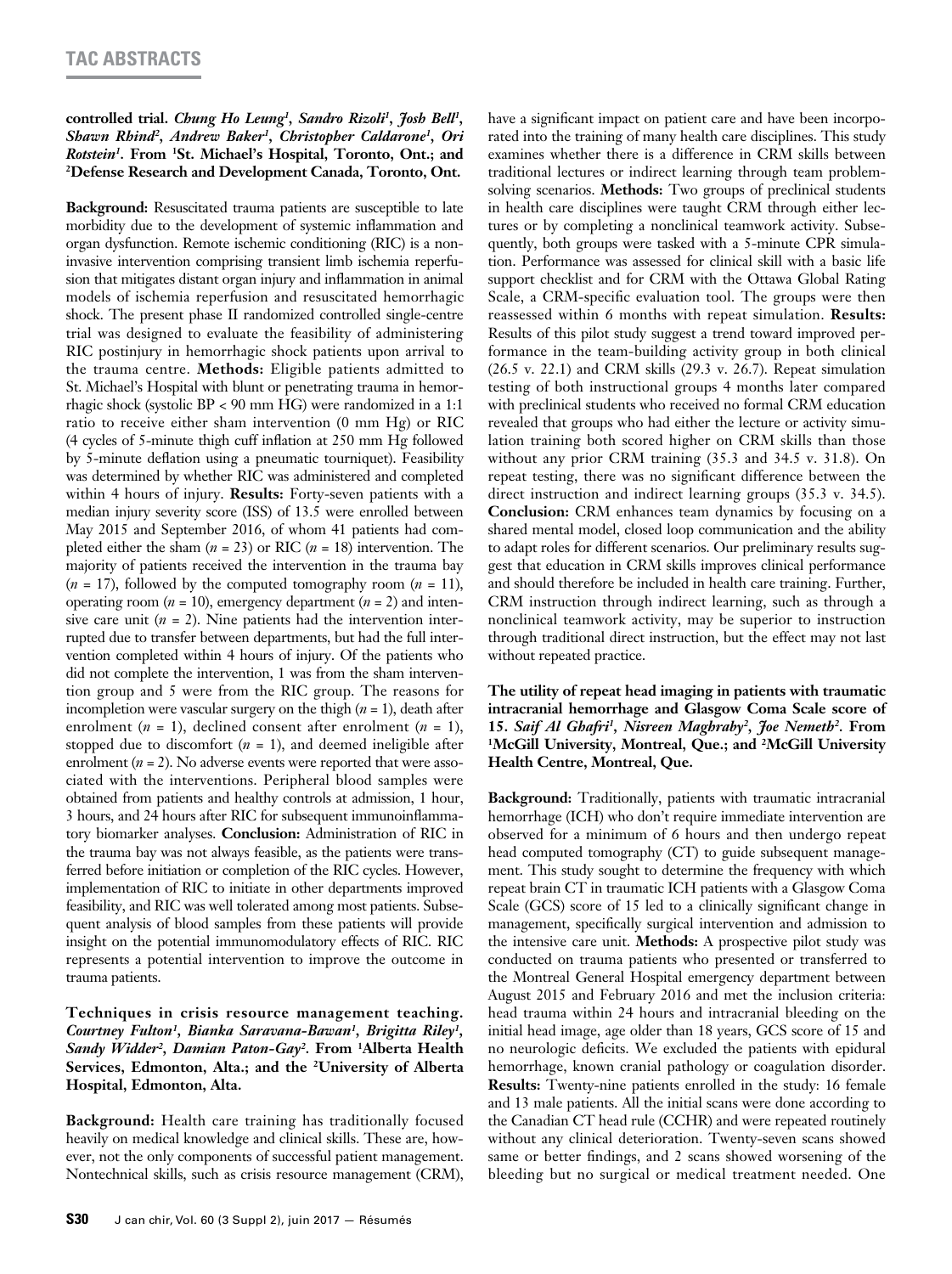patient was admitted to the critical care unit for other injuries. **Conclusion:** The repeat head CT scan in patients with traumatic ICH with a GCS score of 15 and absence of any neurologic deficits doesn't result in change of their management and saves the patients unnecessary radiation exposure. This is a pilot project that is ongoing; a larger number of patients need to be enrolled before definitive conclusions can be made.

# **Direct oral anticoagulant effect on ROTEM: a case series.**  *Syed Mahamad, Alun Ackery, Hina Chaudhry, Amanda McFarlan, Sandro Rizoli, Michelle Sholzberg.* **From St. Michael's Hospital, Toronto, Ont.**

**Background:** Direct oral anticoagulants (DOACs) are routinely used in the prevention and management of thromboembolism. Given the widespread use of DOAC therapy, detection of residual DOAC activity is becoming increasingly important to inform appropriate care of bleeding and provide urgent operative clearance. Routine static coagulation studies (activated partial thromboplastin time [aPTT] and prothrombin time [PT]) are poorly sensitive to DOACs. We examined whether dynamic rotational thromboelastometry (ROTEM) can detect DOAC presence more effectively than static assays. **Methods:** We conducted a retrospective review of patients who underwent urgent surgery or experienced spontaneous or traumatic bleeding while on DOAC therapy between 2015 and 2016 at St. Michael's Hospital, a level I trauma centre. ROTEM (EXTEM-clotting time [EXTEM-CT] in seconds), aPTT in seconds, PT in seconds, DOAC-specific drug test (anti-Xa and Hemoclot in ng/mL) results, and relevant clinical parameters were recorded. International Society of Thrombosis and Hemostasis (ISTH) definitions of major bleeding were used. **Results:** Ten DOAC patients were reviewed (1 dabigatran, 3 rivaroxaban, 6 apixaban). Nine had major bleeding. For the dabigatran patient (fatal intracranial hemorrhage [ICH] post-fall), hemoclot, aPTT, and EXTEM-CT were 20, 47.8 and 90, respectively. The prolonged EXTEM-CT and aPTT were related to traumatic coagulopathy given the low dabigatran level. For rivaroxaban patient 1 (spontaneous hemothorax), anti-Xa, PT and EXTEM-CT were 336.42, 23.9 and 181, respectively, at time 1; 196.52, 17.7 and 151, respectively, at time 2; and 183.25, 16.7 and 144, respectively, at time 3. For patient 2 (fatal spontaneous ICH), anti-Xa, PT and EXTEM-CT were 189.53, 19.2 and 157, respectively, at time1; 32.00, 12.2 and 103, respectively, at time 2; and 18.09, 11.6 and 95, respectively, at time 3. For patient 3 (thigh/abdomen stab wound), anti-Xa, PT and EXTEM-CT were unknown, 5.5 and 108, respectively, at time 1; and 170.57, 14.7 and 78, respectively, at time 2. For these patients, EXTEM-CT appeared to correlate with rivaroxaban levels. For apixaban patient 1 (ICH post-fall), the lone EXTEM-CT was within the reference range and was determined after anti-Xa normalized. Anti-Xa, PT and EXTEM-CT were 49.95, unknown and unknown, respectively, at time 1; and 22.18, 11.4 and 70, respectively, at time 2. For patient 2 (ICH postfall), EXTEM-CT shortened as apixaban levels declined. Anti-Xa, PT and EXTEM-CT were 190.88, 14.3 and 84, respectively, at time 1; unknown, 13.6 and 73, respectively, at time 2; and 107.50, 15.4 and unknown, respectively, at time 3. For patient 3 (ICH post-fall), anti-Xa, PT and EXTEM-CT were 42.62, 13.3 and 91, respectively, at time 1; and 28.52, 13.7 and 107, respectively, at time 2. The prolonged EXTEM-CT and PT at time 2 was due to traumatic coagulopathy. Anti-Xa, PT and EXTEM-CT were

105.17, 18.2 and 174, respectively, for patient 4 (ICH post-fall), and they were unknown, 11.8 and 98, respectively, at time 1; 142.91, unknown and unknown, respectively, at time 2; and 45.91, 10.7 and unknown, respectively, at time 3 for patient 5 (ICH postmotor vehicle collision [MVC]). For both patients, EXTEM-CT was assessed only once and was found to be prolonged, corresponding to high apixaban levels. For patient 6 (no bleed post-MVC), anti-Xa, PT and EXTEM-CT were 200.84, 15.4 and 113, respectively. **Conclusion:** ROTEM appears to be variably sensitive to different DOACS. EXTEM-CT appears to be more sensitive to direct Xa inhibitors (rivaroxaban, apixaban) than to dabigatran in this small patient sample. EXTEM-CT appears to have similar sensitivity to PT for rivaroxaban and apixaban. Further research is necessary to determine the role of ROTEM in this increasingly relevant clinical setting.

# **When math saves lives: probabilistic risk assessment for rare traumatic events.** *Nori Bradley, Naisan Garraway, Nasira Lakha, Heather Wong, Richard Simons.* **From the Vancouver General Hospital Trauma Services, Vancouver, BC.**

**Background:** Trauma care depends on teamwork and system coordination to optimize treatment. Rare but serious traumatic events are high-risk for errors given the unfamiliarity of the team/system in managing such events. Probabilistic risk assessment (PRA) quantifies risk in rare events to identify weaknesses in a system and more effectively target interventions. Our objective is to introduce PRA as a safety tool that can be applied to multiple trauma scenarios in multiple settings. **Methods:** A trauma in pregnancy example will illustrate the methodology and Boolean principles of a PRA to calculate probability of event failures and subsequent effects of change interventions. Risk of institutional clinical practice guideline event failures can be calculated using data from local audits, available literature, and/or expert consensus. **Results:** Probability of failed management during acute stabilization/assessment of a pregnant trauma patient can be high. Assumptions for points of system failures in rare events may not reflect true probabilities of actual failure in your institution. Quantification of failure risks allows change interventions to be appropriately targeted to maximize reduction in overall system failure. Specific examples will show how clinical interventions or changes in system design can reduce high-probability failure risks, thus significantly impacting likelihood of system failure. **Conclusion:** PRA provides a methodology to identify and target areas at highest probability of failure during high-risk but rare events. It allows for optimization of your system within local logistical and financial constraints. It also provides before and after quantification of your change interventions.

**What attributes define excellence in a trauma team — a qualitative study.** *Farah Kassam1, Alexander Cheong2, David Evans3, Ash Singhal2.* **From the 1University of British Columbia, Vancouver, BC; the 2BC Children's Hospital, Vancouver, BC; and 3Trauma Services, Vancouver General Hospital, Vancouver, BC.**

**Background:** Hospital trauma teams consist of a diverse spectrum of health care professionals who work together to deliver quality care. While a well-performing trauma team is often believed to be self-evident, little is objectively known about the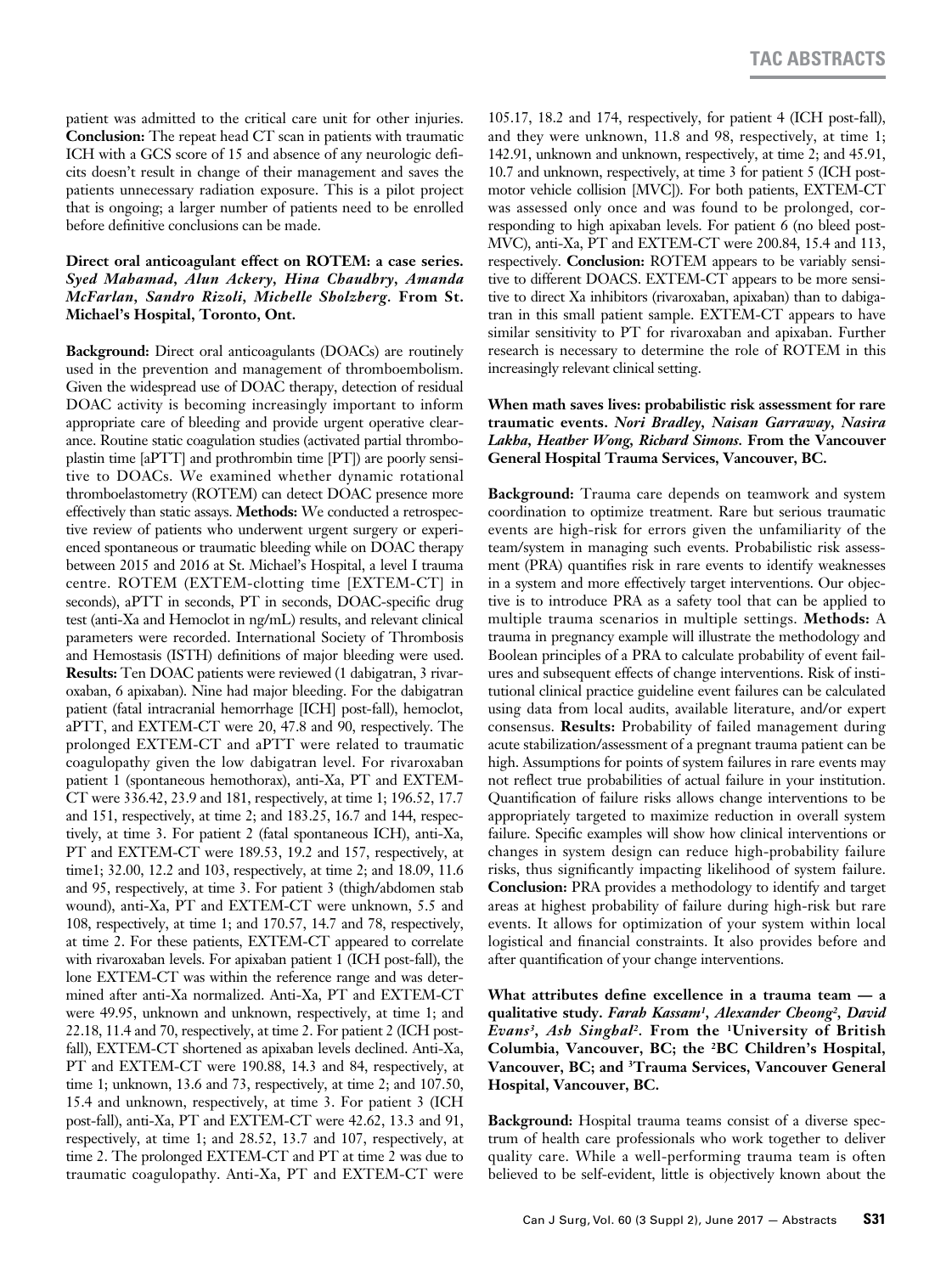personal and professional characteristics associated with quality care in a trauma setting. The purpose of this study was to determine the traits and characteristics deemed of greatest value for trauma team leaders and team members. **Methods:** Semistructured interviews were conducted with purposefully selected trauma team leaders and trauma team members at a tertiary urban Canadian trauma centre. Standard qualitative research methodology was used. Thematic saturation was achieved after 5 interviews, and 5 further interviews were conducted to ensure a breadth of trauma care disciplines were included. Interviews were recorded, transcribed and analyzed via an inductive analysis approach. **Results:**  Thematic content analysis was conducted and revealed specific themes that emerged from the transcribed interviews. A total of 6 attributes were identified to be of greatest value for trauma team leaders: communication, role clarity, experience, anticipation, management and decisiveness. The language used by health care practitioners in each interview was further analyzed for any commonalities. Although there was variability in how respondents described each attribute, it was discovered that common descriptive terms were emphasized in the interviews. For example, for communication, respondents emphasized the terms "closed-loop," "clear" and "directive." For role clarity, respondents emphasized the term "clear leadership handover." For experience, respondents emphasized "knowledge," "expertise" and "ability to prioritize." For management, "delegation of tasks" and "controlled noise and chaos" were emphasized. With respect to trauma team members, a total of 4 attributes were identified to be of greatest value: engagement, efficiency, experience and collaboration. Common terminology was also found in respondents' descriptions of attributes for trauma team members. For example, for engagement, the term "focused" was emphasized. For efficiency, "reporting back to the team leader" was emphasized. For collaboration, the term "respect" was emphasized. Identifying the attributes of greatest value and language used to describe each attribute is critical to objectively defining what characteristics make a "good" trauma team. **Conclusion:**  Our study provides a novel approach to finding a common language to define trauma quality. The results of this qualitative study provide unique insight in identifying characteristics that are critical to establishing a "good" trauma team. These findings are useful to inform trauma quality determination, education of trauma practitioners and continuing medical education assessment tools.

# **Concussion and admission diagnosis among seniors who fall: a descriptive analysis.** *Richard Louis, Susan Benjamin, Allison Chisholm, Tushar Pishe, Ian Watson.* **From the NB Trauma Program, Fredericton, NB.**

**Background:** New Brunswick has the largest proportion of seniors of any Canadian province according to the most recent data from Statistics Canada. Several studies have shown that falls are the leading cause of concussion for seniors 65 years of age and older. We sought to better understand whether screening for potential concussion is consistently completed among seniors admitted to hospital for other primary diagnoses following a fall. **Methods:** The NB Trauma Registry (NBTR) contains comprehensive injury data for all trauma patients admitted to level I, II and III trauma centres in the province, regardless of injury severity score. An initial review of this data set for admissions between Apr. 1, 2014, and Mar. 31, 2015, was completed to identify cases where seniors were admitted with injury after a fall. These cases

were further explored to confirm the presence of an admission diagnosis of concussion. **Results:** A total of 1119 cases of traumatic injuries in individuals older than 65 years were identified in the NBTR over the study period. With 975 cases of seniors admitted to hospital following a fall, 96 had a documented admission diagnosis of a traumatic head injury, 10 were documented as having a nonspecified head injury, and only 9 (1% of the total number of seniors who were hospitalised post-fall) had a documented admission diagnosis of concussion. We further stratified this data by age, sex and admission facility trauma designation. Women who were admitted to hospital had a slightly higher rate of documented concussion (1%) than men (0.7%). When stratified by age, the rate of documented concussion ranged from 0% to 1.57%. No cases were documented in seniors younger than 75 years. Finally, analysis by admission facility trauma designation noted a range in documented concussion diagnosis of 0% to 5.36%. **Conclusion:** Our review identified important subpopulations of seniors admitted after a fall where concussion was not a documented admission diagnosis despite the evidence suggesting high risk for such injuries. This absence of concussion as a documented admission diagnosis requires further investigation. Specifically, whether concussion is actively considered during the inpatient experience deserves review, particularly given the current absence of concussion as an admission diagnosis among most seniors who fall and require hospitalization.

# **A retrospective examination of current clinical practice for clearing the pediatric cervical spine at a single tertiary care centre.** *Adriana Dekirmendjian1, Bethany Easterbrook1, Karen Bailey2.* **From the 1McMaster Pediatric Surgery Research Collaborative, Hamilton, Ont.; and the 2 McMaster Children's Hospital, Hamilton, Ont.**

**Background:** Approximately 60%–80% of all pediatric vertebral injuries are to the cervical spine (C-spine), with a mortality of 13%–28%. Appropriate management and clearance of the pediatric C-spine is necessary for preventing missed injuries and devastating neurologic consequences. To ensure proper management, institutions have implemented specific C-spine clearance guidelines. This study aimed to examine current management and clearance of the pediatric C-spine and assess adherence to guidelines at a single pediatric tertiary care centre. **Methods:** A retrospective chart review was performed of all pediatric patients (≤ 18 years of age) in the local trauma registry who received trauma team activation at a single tertiary care centre between Nov. 1, 2013, and Aug. 31, 2015. Data were collected on patient demographics, C-spine clearance methods, documentation and adherence to the local C-spine clearance guidelines. Descriptive statistics were calculated to assess documentation and compliance with C-spine clearance criteria. **Results:** In total, 140 of 173 abstracted cases were included in our analysis. Of the 33 cases excluded, 32 did not involve trauma team activation upon arrival, and 1 case was incomplete in the medical record. Ninety-seven (69%) patients were boys, and the mean age was  $9.91 \pm 5.35$  years. Motor vehicle collision was listed as the most prevalent mechanism of injury, accounting for 29% of cases. Patients' mean injury severity score at admission was 8.18 + 7.89, and median length of stay in hospital was 1.28 days (range 0–143 days). In this cohort, 79% (*n* = 110) of cases were managed in accordance with C-spine clearance criteria. The primary reason for noncompliance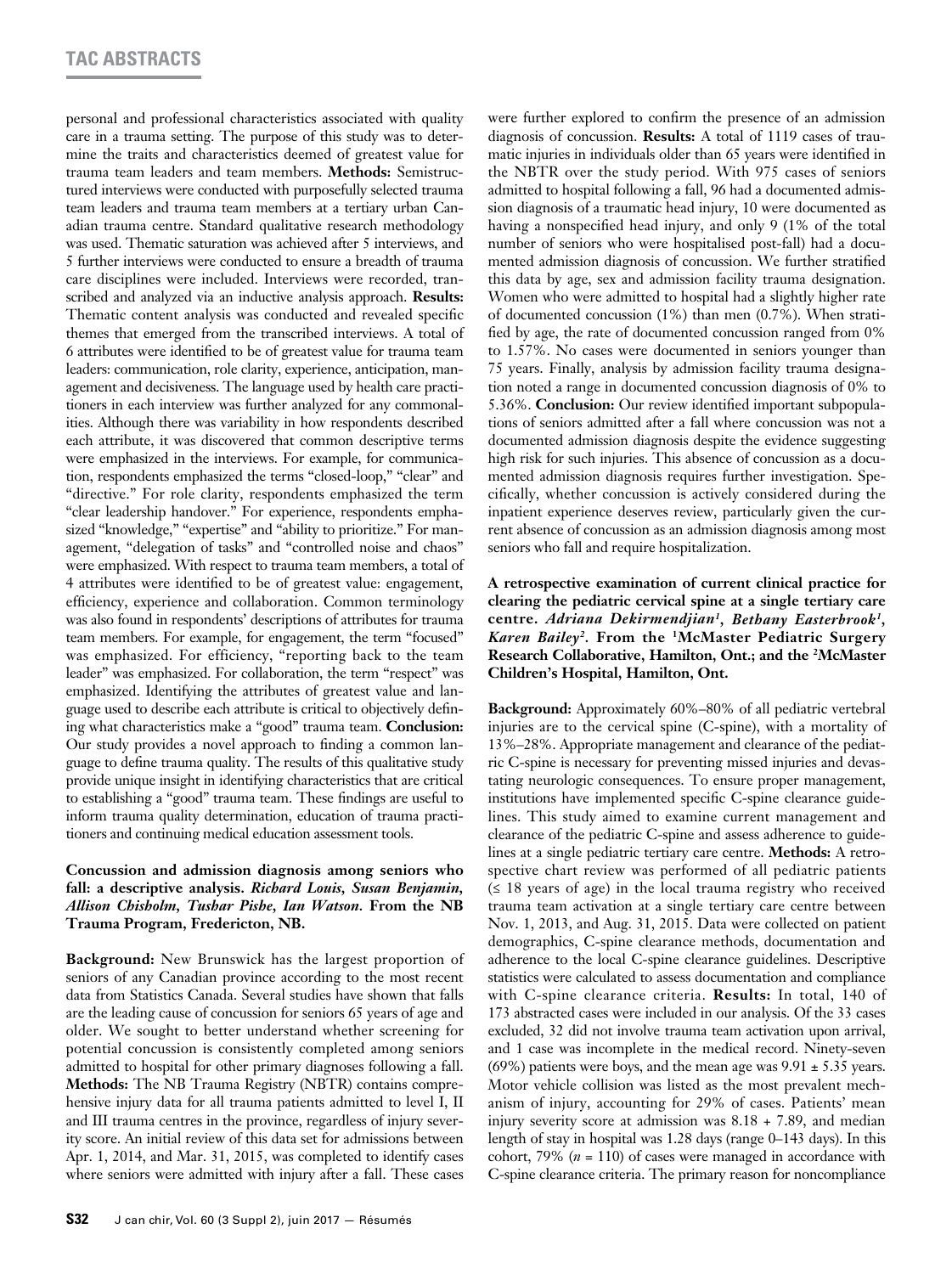was acquisition of unnecessary radiographs in 15 (11%) patients. Plain radiographs and computed tomography scans were obtained in 49% (*n* = 69) and 44% (*n* = 44) of patients, respectively. Documentation of clearance was reported in 74% (*n* = 104) of patients. Of the patients who received explicit documentation of clearance, 43% (*n* = 45), 18% (*n* = 19) and 17% (*n* = 18) of patients were cleared by the trauma team, neurosurgery and pediatric intensive care unit physicians, respectively. **Conclusion:** The majority of cases in this cohort were managed in accordance with C-spine clearance criteria; however, improvements can be made regarding guideline adherence and explicit documentation of clearance. Future directions include implementing documentation tools to increase guideline adherence and reporting of C-spine clearance.

**Clinicians' and patients' acceptability assessment of a selfmanagement intervention to prevent acute to chronic pain transition after major lower-extremity trauma.** *Melanie Berube1 , Céline Gélinas2, Geraldine Martorella3, Nancy Feeley2, José Côté4, George-Yves Laflamme1, Dominique Rouleau1, Manon Choinière4 .* **From the 1 Hôpital du Sacré-Coeur de Montréal, Montreal, Que.; 2 McGill University, Montreal, Que.; 3 Florida State University, Tallahassee, Fla.; and the 4Centre de recherche du Centre hospitalier de l'Université de Montréal, Montreal, Que.**

**Background:** Up to 86% of patients with major lower-extremity trauma develop chronic pain. People affected by chronic pain report a poorer quality of life than individuals affected by common chronic diseases. Moreover, chronic pain imposes a high socioeconomic burden. Several psychological risk factors have been identified to be involved in the development of chronic pain, which can be addressed by self-management interventions. Consequently, we have developed a pain self-management intervention tailored to patients with major lower-extremity trauma. **Methods:** The objective of this study was to assess the acceptability of a preliminary version of a self-management intervention (iPACT-E-Trauma) that aims at preventing chronic pain after major lower-extremity trauma from the perspective of both clinicians and patients. A descriptive design was used. Clinicians from 3 Canadian trauma centres assessed iPACT-E-Trauma's preliminary version acceptability through a questionnaire and a focus group. A pretest of iPACT-E-Trauma was conducted in patients to allow them to assess its acceptability. **Results:** Clinicians (*n* = 10), including nurses, orthopedic surgeons, a physician specialized in pain management, a psychiatrist and physiotherapists, and patients (*n* = 6) positively or very positively evaluated (median scores  $\geq$  2/4) the acceptability of the iPACT-E-Trauma preliminary version in terms of its efficacy, appropriateness, suitability and convenience. Clinicians identified self-monitoring activities requiring patients to document their self-management behaviours (e.g., consumption of analgesics, use of cryotherapy, deep breathing relaxation exercises, activities performed throughout the day) as the least suitable and convenient intervention components. They also questioned the capacity of patients to stay concentrated for the entire session duration early after injury and recommended the development of a web-based application to increase the feasibility of intervention delivery during patients' hospitalization. Procedures used for the documentation of selfmanagement behaviours were simplified and sessions' duration

reduced before conducting the acceptability assessment of iPACT-E-Trauma by patients. In this regard, patients indicated the need to better tailor iPACT-E-Trauma according to their pain intensity, knowledge and application of self-management behaviours as well as their recovery pace. They also confirmed that receiving the educational content through a web format would be an acceptable mode of delivery. Further improvements were made to iPACT-E-Trauma to tailor intervention content and activities according to patients' pain experience and coaching needs. A web application of the intervention's educational content, called Soulage TAVIE Post-Trauma, was also developed. **Conclusion:** This study allowed the development of a selfmanagement intervention acceptable from the perspective of clinicians and patients focused on the prevention of an acute to chronic pain transition in severely injured patients. Adaptations were made to common strategies used in the context of such an intervention to ensure their adequacy for patients with major lower-extremity trauma in the acute care phase. Next steps will be to test the feasibility and efficacy of the intervention.

**Hydrogen-enriched lactated Ringer solution enhances endogenous superoxide dismutase activity: protection against damage from reactive oxigen species.** *Joao Rezende Neto1 , Chung Ho Leung1 , Carlos Semprun2 , Mohamed Serhan Hamam3 , Sandro Rizoli1 , Ori Rotstein1 .* **From 1 St Michael's Hospital, Toronto, Ont.; 2 Sunnybrook Health Sciences Centre, Toronto, Ont.; and the 3 University of Toronto, Toronto, Ont.**

**Background:** Reactive oxygen species (ROS) provoke oxidative damage in response to hemorrhagic shock (HS). Hydrogenenriched crystalloid solutions are scavengers of ROS, and superoxide dismutase (SOD) is an endogenous antioxidant. The present study was set forth to investigate the role of hydrogenenriched lactated Ringer solution (HLR) in plasma SOD activity in HS. **Methods:** Male rats (*n* = 21) were divided into 3 resuscitation groups: group 1, sham; group 2, lactated Ringer solution; group 3, HLR (0.8 mM). Animals underwent hemorrhagic shock (mean arterial pressure [MAP] 40 mm Hg for 40 minutes) and ischemia of the middle lobe of the liver for 30 minutes and were euthanized after an additional 90 minutes. Plasma SOD activity was assessed by chemiluminescence; baseline and final samples were compared. **Results:** HS provoked significant decrease in MAP compared with the sham group  $(p < 0.05)$ ; no differences in MAP were shown after resuscitation. The 3 groups had similar plasma SOD activity at baseline. However, activity of endogenous plasma SOD was significantly higher in HLR group (group 3) in the final samples compared with all other groups (*p* < 0.05). **Conclusion:** Exogenous HLR increases endogenous plasma SOD activity in HS resuscitation. This is a potential mechanism for protection against damage from ROS.

**A noninvasive device for primary fascial closure of the "open abdomen" to prevent the "homeless bowel": a prospective randomized clinical trial.** *Joao Rezende Neto1, Ghassan Al Kefeiri1, Carlos Semprun2, Sandro Rizoli1, Ori Rotstein1.* **From 1St Michael's Hospital, Toronto, Ont.; and 2Sunnybrook Health Sciences Centre, Toronto, Ont.**

**Background:** The "open abdomen" is a widely used strategy in trauma and emergency surgery, but loss of abdominal domain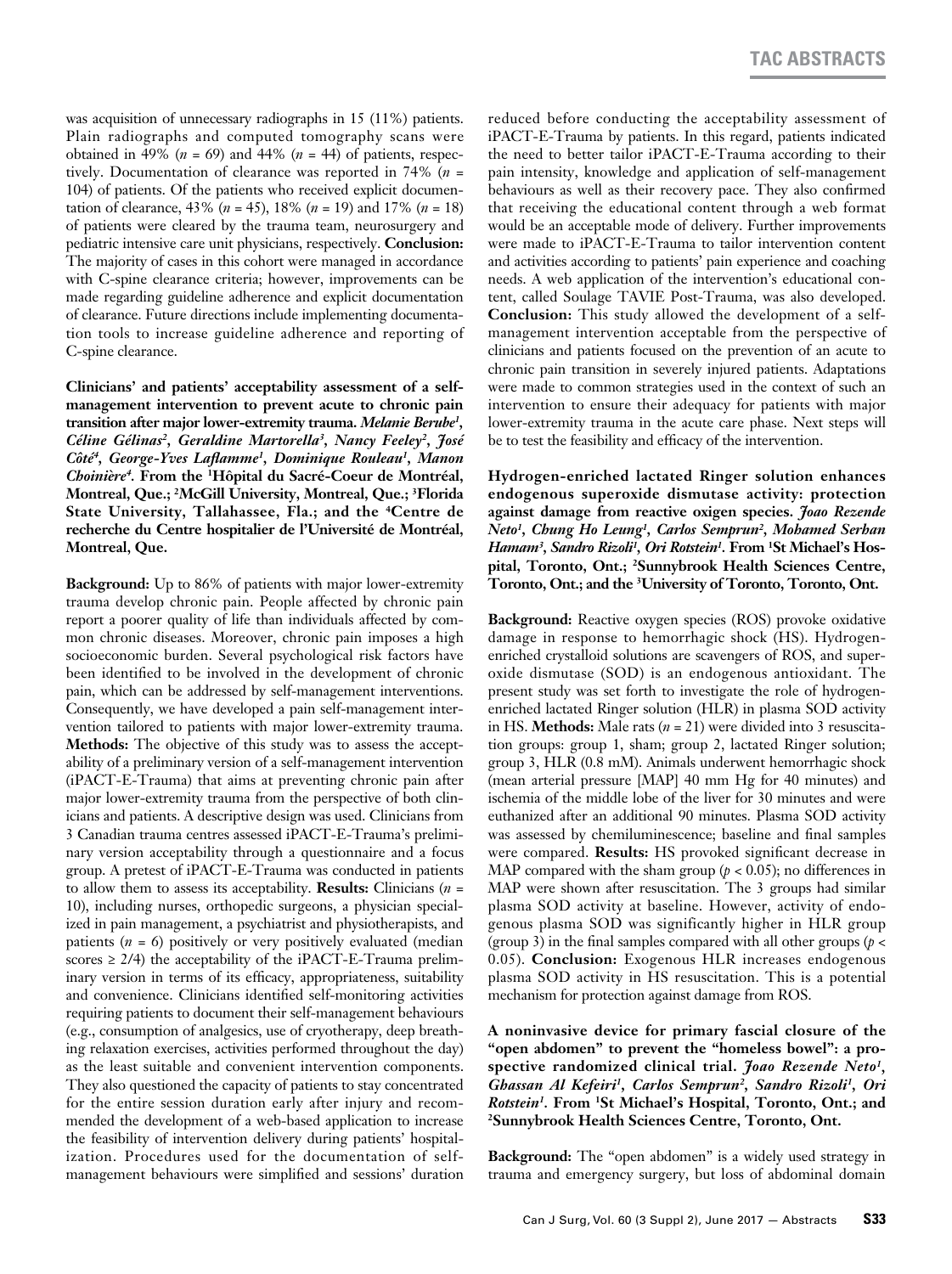and the "homeless bowel" are major complications. Temporary closure devices designed to prevent fascial retraction often compromise fascial integrity. We tested a new device applied externally to the abdominal wall without sutures to gradually produce midline traction and facilitate primary fascial closure. **Methods:**  The device used in conjunction with vacuum-assisted closure (VAC) was compared with VAC alone. **Results:** Our sample comprised 20 patients: 10 in the VAC group and 10 in the device group. There were no significant differences between the groups in body mass index, APACHE II score and lactate levels. Baseline width of the fascial defects at the widest point were  $12.3 \pm 0.7$  cm and  $14.9 \pm 0.9$  cm, and the defect areas were  $251 \pm 20.7$  cm<sup>2</sup> and  $315 \pm 37$  cm<sup>2</sup> in the VAC and the new device groups, respectively  $(p > 0.05)$ . At  $4 \pm 1$  day there was greater than 65% reduction in the maximum width and area of the fascial defects, respectively, with the new device:  $14.9 \pm 0$  cm versus  $9.8 \pm 1.6$  cm and  $315 \pm 1.6$ 37 cm<sup>2</sup> versus  $218 \pm 48$  cm<sup>2</sup> ( $p < 0.05$ ). In contrast, the VAC group had greater than 5% increase in maximum width and area of the fascial defect compared with baseline. Primary fascial closure by direct suture of the fascial edges was achieved in 8 of 10 patients in the new device group. In contrast, only 5 patients underwent fascial closure by primary suture in the VAC group. Moreover, 5 patients in that group required mesh and/or a component separation procedure. There were no complications related to the new device. **Conclusion:** The new device facilitated primary fascial closure of the "open abdomen" and effectively prevented lateralization of the muscles by encompassing the entire abdominal wall.

# **Outcomes of patients with trauma and in-hospital cardiac arrest.** *Reyaf Consunji, Fayez Bishma Irfan, Ayman El Menyar, Stephen Thomas, Hassan Al Thani, Ruben Peralta.*  **From the Hamad Medical Corporation, Doha, Qatar.**

**Background:** There is scarce information available on trauma patients with in-hospital cardiac arrest (IHCAT), despite it being a serious complication with a high mortality. This study describes the epidemiological characteristics and outcomes of IHCAT patients in Qatar. **Methods:** IHCAT patients were identified from the trauma registry of the Hamad Trauma Center, the national trauma centre of Qatar. Data were collected retrospectively from the registry for patients who sustained traumatic injuries between January 2010 and December 2015. Data collected and analyzed included epidemiologic characteristics, trauma and injury features, comorbidities and clinical outcomes. **Results:** Of 240 trauma patients with IHCAT, most were male (*n* = 214, 89%), and the with median age was 32 years (interquartile range 23–47 years). Frequently observed nationalities with IHCAT were Qatari (*n* = 38, 16%), Indian (*n* = 33, 14%), Nepalese (*n* = 30, 12.5%), Egyptian (*n* = 13, 5.4%) and Bangladeshi (*n* = 12, 5%). Most of the patients received prehospital care and were transported by ambulance  $(n = 182, 76%)$  and air ambulance  $(n = 182)$ 34, 14%). The mechanism of injury in most cases was motor vehicle crashes (*n* = 83, 34.6%), pedestrian–motor vehicle collisions (*n* = 69, 29%) and falls (*n* = 40, 16.7%). The mean injury severity score was 30  $\pm$  13. Mean length of stay was 13  $\pm$ 28.6 days. Most of the patients died  $(n = 214, 89\%)$ . Recurrent cardiac arrest (RCA)occurred in around 92 (41%) IHCAT patients; RCA number and survival rates were as follows: single cardiac arrest (*n* = 50, 6%), 2 arrests (*n* = 23, 13%) and 3 arrests

(*n* = 19, 7.6%). **Conclusion:** Trauma patients with in-hospital cardiac arrest should be differentiated from trauma patients with out-of-hospital cardiac arrest as they have a higher chance of survival (11%) and better prognosis. More studies are required to determine the outcomes and prognosis in such patients.

**Traumatic lung resection and pneumonectomy: Does extent of excision still determine outcomes?** *Katelyn Young, Kathryn Jaap, James Dove, Marie Hunsinger, Mohsen Shabahang, Joseph Blansfield, Denise Torres, Jeffrey Wild.*  **From the Geisinger Medical Center, Danville, Pa.**

**Background:** Posttraumatic pneumonectomy has historically carried an extremely high mortality secondary to shock, respiratory insufficiency and right heart failure. Recent single-institution reports, however, have suggested that advancements in prehospital care, perioperative cardiovascular surveillance and optimal fluid management have contributed to improved outcomes for pneumonectomy and lung-conserving surgical resection. The present study aims to evaluate the presentation, morbidity and mortality of patients undergoing posttraumatic pneumonectomy or lung resection using the National Trauma Data Bank (NTDB). **Methods:** This was a retrospective review of patients entered into the NTDB between 2008 and 2014. All adults (≥ 15 years) sustaining blunt or penetrating trauma who underwent pulmonary wedge resection, lobectomy or pneumonectomy were included. Patients were classified by the most extensive procedure performed. Statistical evaluation used univariate analysis and multivariate analysis, which used multiple imputations and controlled for clustering by facility. Patients undergoing wedge resection served as the reference group for all multivariate comparisons. **Results:** A total of 1813 patients were included, and penetrating trauma accounted for the majority of cases (1269, 70.0%). Wedge resection and lobectomy were used in 896 (49.4%) and 634 (35.0%) patients, respectively. Pneumonectomy was performed in the remaining 297 individuals (15.6%), with 27 of those patients initially undergoing a lung-conserving resection. Blunt trauma was responsible for a significantly higher percentage of patients in the pneumonectomy group than wedge resection and lobectomy (37.1% v. 27.1% v. 30.9%, respectively, *p* < 0.001). The injury severity score was also significantly higher for patients who underwent pneumonectomy than wedge resection and lobectomy  $(30.6 \pm 17.3 \text{ v. } 26.5 \pm 14.6 \text{ v. } 26.0 \pm 14.6 \text{, respectively})$ tively,  $p < 0.0001$ ). There were 644 inpatient deaths, and there was a stepwise increase in mortality as the extent of resection increased (wedge 29.2% v. lobectomy 31.2% v. pneumonectomy 65%,  $p < 0.0001$ ). Multivariate analysis demonstrated that pneumonectomy was associated with a significantly increased risk of death (odds ratio [OR] 4.45, 95% CI 3.17–6.62). After adjusting for hospital length of stay greater than 48 hours, lobectomy, in addition to pneumonectomy, was found to have a significantly increased risk of postoperative morbidity (OR 1.33, 95% CI 1.07–1.64 and OR 1.35, 95% CI 1.01–1.65, respectively). Only lobectomy patients, however, demonstrated an increased risk of pulmonary complications (OR 1.51, 95% CI 1.16–1.97). **Conclusion:** In recent trauma experience, lobectomy has maintained a high risk of morbidity, whereas mortality may have decreased compared with previously published reports. In contrast, pneumonectomy patients continue to demonstrate the highest injury severity and have maintained extremely high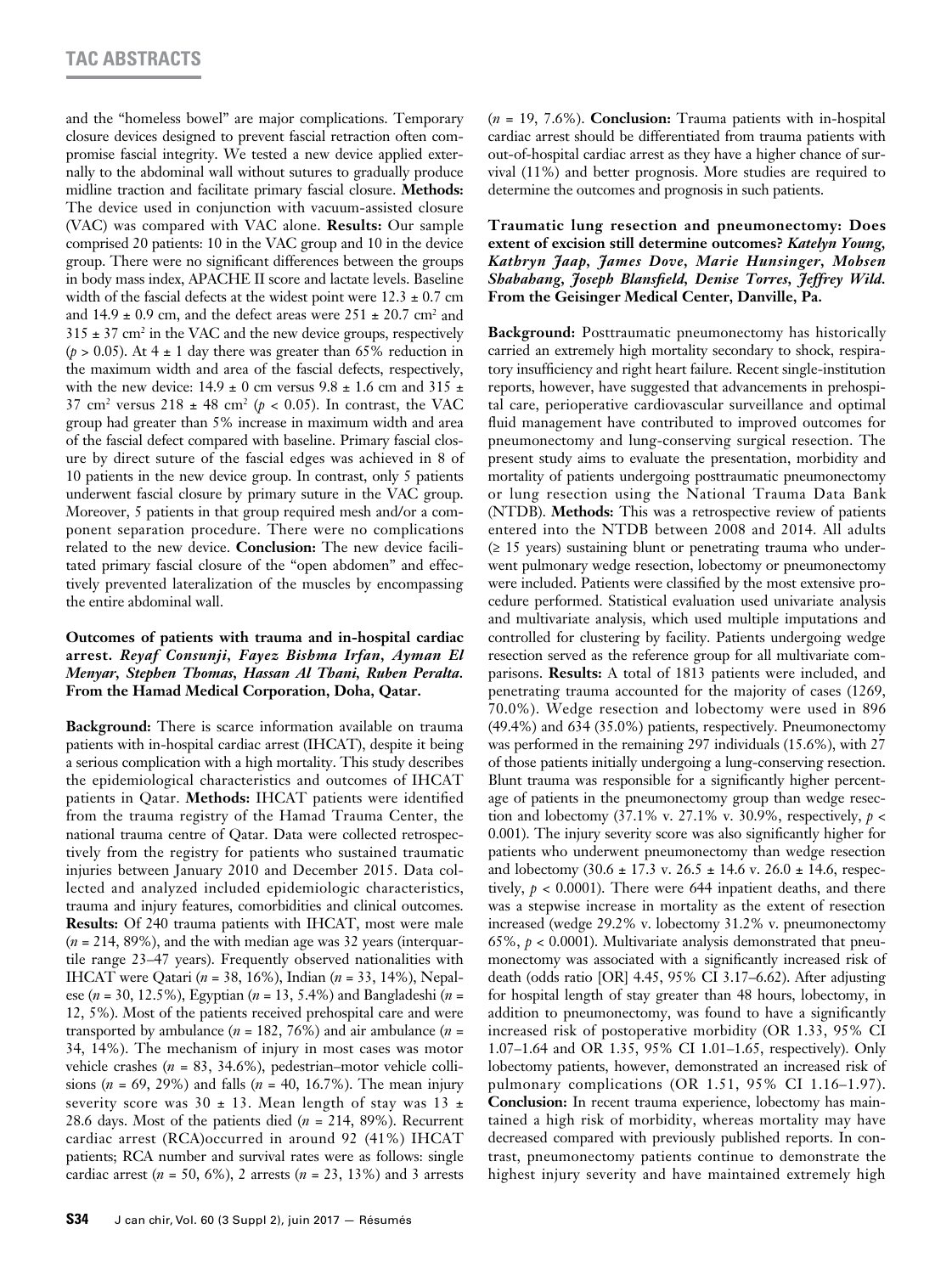morbidity and mortality. Thus, recently reported advancements in the management of individuals with critical thoracic injuries may be benefiting lobectomy patients; however, the outcomes for pneumonectomy have not yet shown improvement.

# **Accessibility of trauma patients to trauma centres in Oman.** *Hani Al-Qadhi, Sara Al-Kindi.* **From the Sultan Qaboos University Hospital, Seeb, Oman.**

**Background:** Oman is a country of rapidly developing economy and population. It has registered high numbers of motor vehicle collision (MVC)–related deaths and injuries. This study evaluated the accessibility of trauma victims to the trauma centres in different regions of Oman. **Methods:** Data were collected from the Ministry of Health and Armed Forces health services. Electronic data on locations of MVCs were obtained from The Royal Oman Police. One hotspot (i.e., location of the most MVCs in a given governorate) was identified for each governorate in Oman. Health care facilities were identified and classified into 5 classes. Distances between health facilities and hotspots were calculated with Google Maps. Resultant data were plotted using www.scribblemaps.com. **Results:** Thirty-two trauma centres were included, 4 were ranked as class 5. Muscat Governorate had 43% of the class 5 and 4 trauma centres. Musandam, Al-Wusta and Al-Buraimi lacked class 5 or 4 trauma centres. General surgery and emergency departments were available in 69% and 75%, respectively. Orthopedics were available in 59% and neurosurgery in 12% of the centres. Intensive care units were available in 11 centres; there were 4 in Muscat and none in South Al-Sharqiya. The mean distance between a hotspot and the nearest health facility was 34.69 km. In addition, the mean distance between a hotspot and the nearest class 4 or 5 trauma centre was 83.25 km. **Conclusion:** To build a trauma care infrastructure and reduce MVC-associated morbidity and mortality, certain areas in Oman need upgrading of the available trauma centres and/or new trauma centres.

**Is there consensus in trauma team activation criteria: a systematic review.** *Jaocb Pace1, Kelly Vogt1, Neil Parry1, Chad Ball2, Ian Ball1, Bourke Tillmann3.* **From the 1London Health Sciences Centre, London Ont.; the 2Departments of Surgery and Oncology, Foothills Medical Centre and University of Calgary, Calgary, Alta.; and 3Sunnybrook Health Sciences Centre, Toronto, Ont.**

**Background:** Despite evidence supporting improved outcomes for major trauma patients with trauma team activation (TTA), standard criteria to trigger TTA are not well known. We undertook this study to review the current literature evaluating TTA criteria. **Methods:** A systematic review of 3 standard databases as well as the grey literature was conducted with the assistance of a trained librarian. Studies were identified for inclusion if they described predefined TTA criteria for patients receiving trauma care in the emergency department. Studies were reviewed by 2 independent reviewers, and data were extracted on the study population, TTA criteria and measures of over-/undertriage or appropriateness of TTA reported. **Results:** The preliminary search yielded 1331 studies, of which 39 were included in the analysis. These 39 studies reported on 41 unique sets of TTA criteria. There were no criteria found to be consistent across all studies. The most commonly cited criterion was systolic blood pressure These studies used injury severity score and/or metrics

of resource utilization to define appropriateness of TTA. Among these studies, altered level of consciousness, abnormal respiratory effort, hypotension and penetrating reported over-/undertriage rates ranged from 9% to 96.5% and from 1% to 42%, respectively. Studies were judged to be of overall moderate quality. **Conclusion:** Despite a documented importance of TTA, there is no consensus in the literature with respect to the appropriate components of a set of TTA criteria. A common definition of appropriate activation is required, and future work should focus on defining universally accepted TTA criteria.

**Do higher transfusion ratios of FFP:RBC, PLT:RBC or FFP:PLT:RBC improve outcomes in trauma? A systematic review and meta-analysis.** *Luis Teodoro Da Luz, Rachel Strauss, Ayman Abdelhadi, Pablo Perez, Avery Nathens, Homer Tien, Barto Nascimento.* **From the Sunnybrook Health Sciences Centre, Toronto, Ont.**

**Background:** Bleeding and coagulopathy account for the most potentially preventable in-hospital deaths in trauma. Recently, higher ratios of fresh frozen plasma (FFP):red blood cells (RBC), platelets (PLT):RBC, or FFP:PLT:RBC have been used in bleeding trauma patients with the objective of improving bleeding and coagulopathy. We conducted a systematic review and meta-analysis on the effects of high ratios in bleeding, coagulopathy and other clinical outcomes, including mortality. **Methods:** Observational and experimental studies in humans were included. Medline, EMBASE and Cochrane databases were searched up to September 2016. Data on the effect of high transfusion ratios of FFP:RBC, PLT:RBC and FFP:PLT:RBC on exposure to allogeneic blood products, reversal of coagulopathy, adverse events and mortality were extracted. Methodological quality was assessed separately for observational (Newcastle–Ottawa) and experimental (Cochrane Collaboration Risk of Bias Tool) studies. Meta-analysis on randomized controlled trials (RCTs) was conducted. **Results:** Twenty-seven studies met the inclusion criteria: 2 RCTs and 25 cohort studies (15 prospective and 10 retrospective). Quality of cohort studies and RCTs was moderate. Overall, studies reported earlier correction of coagulopathy with high transfusion ratios, as measured by laboratory tests, specific clotting factors and viscoelastic tests. Moreover, high ratios of transfusion demonstrated a reduced exposure to allogeneic blood products and decreased massive transfusion. There was a trend for increased numbers of respiratory complications and thromboembolic events and a decrease in mortality. **Conclusion:** Higher transfusion ratios used for resuscitation of bleeding trauma patients promote decreased exposure to allogeneic blood products, improvement of standard laboratory and viscoelastic tests, and improvement of mortality. However, properly designed RCTs are still warranted to confirm these previous findings.

**Do field triage criteria correctly identify patients suitable to be transferred to a trauma centre? A systematic review and meta-analysis.** *Luis Teodoro Da Luz, Jose Estrada-Codecido, Selma Alqattan, Carlos Semprun, Avery Nathens, Homer Tien, Barto Nascimento.* **From the Sunnybrook Health Sciences Centre, Toronto, Ont.**

**Background:** Emergency medical services use the field triage criteria to identify patients who require transportation to a trauma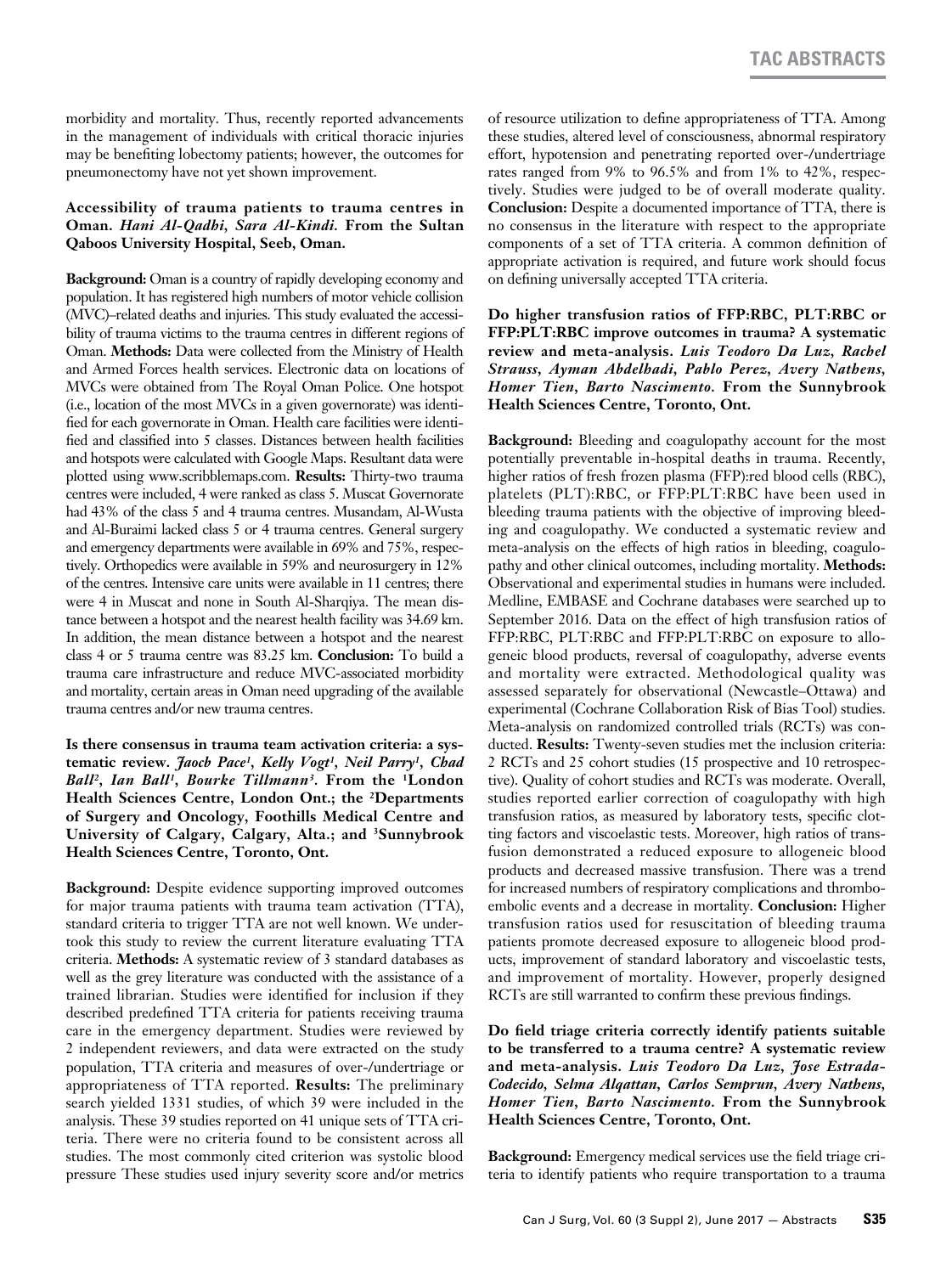centre where the provided care decreases risk of death. However, the complexity in the field assessment can affect triage decisions. We performed a systematic review of the literature on the use of field triage criteria and its ability to identify severe trauma. **Methods:** Observational and experimental studies were included. Medline, EMBASE and Cochrane were searched up to September 2016. Data on patients transferred to a trauma centre were extracted (injury severity score [ISS], blood transfusion, intensive care unit [ICU] admission, angioembolization, surgery and mortality). Methodological quality was assessed for cohort (Newcastle– Ottawa) and experimental (Cochrane Collaboration Risk of Bias Tool) studies. **Results:** Fifteen studies were included (10 retrospective,  $n = 335, 815$ , and 5 prospective,  $n = 27, 295$ ). Physiologic criteria (step 1) were used as sole intervention in 4 studies. Physiologic and anatomic criteria (step 2) were used in 1 study. Physiologic and anatomic criteria and mechanism of injury (step 3) were used in 2 studies. Steps 1, 2, 3 and 4 (special patients and considerations) were used in 8 studies. Outcomes included in the studies were death  $(n = 7)$ , ICU admission  $(n = 4)$ , need for surgery  $(n = 7)$ , blood transfusion  $(n = 2)$ , urgent angioembolization  $(n = 1)$  and ISS above 16 (*n* = 10). Overall, predictive values for detection of the related outcomes were high, but variable depending on the step used and the outcome measured. **Conclusion:** The use of the different steps in the field triage criteria have high but variable sensitivity/specificity and predictive values depending on the outcome measured. Moderate methodologic quality of the included studies warrant further research.

**Quick to be seen, quick to come back: Does first visit CTAS category predict which patients will require admission on unplanned return visit in a level I trauma centre?**  *Michael Howlett1, David Lewis1, Jacqueline Fraser1, Paul Atkinson2.* **From the 1Saint John Regional Hospital, Saint John, NB; and 2Dalhousie University, Halifax, NS.**

**Background:** The percentage of unplanned return visits (URV) to the emergency department (ED) within 48 or 72 hours of discharge resulting in hospital admission is recommended as a quality indicator. To our knowledge there are no published Canadian data on the percentage of ED URV admissions. This study examines URV data from the ED in a level I trauma centre, and in particular the correlation between URV admission rates and first visit Canadian Triage Acuity Scale (CTAS) category. **Methods:** A retrospective analysis of 12 months of data was completed for URV to the ED of a 445-bed regional trauma centre with 57 000 annual attendances. URV was defined as return within 72 hours of an earlier visit resulting in discharge from the ED. Planned return visits were excluded. We analyzed overall URV percentage, URV percentage by first visit CTAS category, percentage of URV admitted and URV admission percentage by first visit CTAS category. Pearson *r*  correlation and Fisher exact tests were used. **Results:** During the 12-month period there were 57 025 registrations, of which 46 793 patients were discharged. There were 3566 URVs (7.62% of those discharged); the number of URVs admitted was 532 (1.14% of those discharged). The return rate/admission rates by CTAS category were as follows: CTAS 1 6.74%/1.55%, CTAS 2 7.86%/1.92%, CTAS 3 8.54%/1.35%, CTAS 4 5.99%/0.40%, CTAS 5 5.55%/0.27%. The relative risk of admission on return for discharged CTAS groups 1 and

2 compared with CTAS 3, 4 and 5 was 1.90 (95 CI 1.57–2.30,  $p < 0.0001$ ). The rate of admission on return was negatively correlated with initial CTAS level (Pearson *r* –0.89, 95% CI –0.99 to  $-0.03$ ,  $R^2 = 0.79$ ,  $F = 11.25$ ,  $p = 0.04$ ). **Conclusion:** We have demonstrated an association between first visit CTAS category and the URV admission rate. If admission is taken as a marker of illness severity, then the likelihood of an inappropriate discharge is inversely proportional to first visit CTAS score. While this makes sense intuitively, our data confirm this association in a Canadian trauma centre and support the reporting of ED URV admission data by first visit triage category as an important quality indicator.

**Impact of geography and timely transfer on trauma mortality in British Columbia.** *Hamid Izadi1, David Evans1, Recep Gezer1, Jaimini Thakore2.* **From 1Trauma Services, Vancouver General Hospital, Vancouver, BC; and 2Provincial Health Services Authority, Vancouver, BC.**

**Background:** Death due to traumatic injury is the leading cause of potential years of life lost in Canada. Prevention requires a clear understanding of where actionable opportunities exist. To this end, we undertook a 3-year analysis of all trauma deaths in British Columbia focusing on time to death following injury and geographic location as a proxy for access to definitive care. This analysis can serve as a framework for annual review of trauma mortality in BC. **Methods:** We undertook a retrospective descriptive study of trauma-related deaths in BC between 2012 and 2015. Variables included age, sex, mechanism of injury, injury severity and geographic zones for injury location. We interrogated the Discharge Abstract Database (DAD), capturing deaths in all BC hospitals; the BC Trauma Registry (BCTR) from BC's 11 designated trauma hospitals; and the BC Coroners Service data. Time to death intervals from the time of the emergency medical services (EMS) call were < 1 hour, 1–4 hours, 4–12 hours, 12–24 hours, 24–72 hours, 3–7 days and 7–30 days. **Results:** We identified 2827 trauma-related deaths in the study period. Mortality for the years 2013, 2014 and 2015 was 20.7, 20.7 and 19.7 per 100 000, respectively, with only one-third of these deaths captured by BCTR. More than 80% of deaths were due to a blunt mechanism. Males accounted for 55% of DAD and 65% of BCTR trauma deaths. In those older than 75 years, 14% died of their injuries compared with 4.5% and 1.6% for those aged 16–74 years and 0–15 years, respectively. Most injuries occurred in the 16–74 age group. Mortality by geography was 7.8, 10.1, 3.8, and 1.5 per 100 000 for metro, urban, rural and remote designations, respectively. Annual rates were constant across all categories except in remote settings, where mortality was more than halved over the study period. Incident times were missing for 285 of 1131 BCTR patients. The proportion of deaths occurring in each time interval were as follows: < 1 hour (11%), 1–2 hours (6%), 2–4 hours (6%), 4–12 hours (13%), 12–24 hours (8%), 24–72 hours (15%), 3–7 days (15%),  $7-30$  days (19%) and  $> 30$  days (6%). In those transferred to a designated trauma centre from the scene or a referring first facility, the proportion of deaths by time category were as follows: < 1 hour (0%), 1–2 hours (0%), 2–4 hours (3%), 4–12 hours (11%), 12–24 hours (13%), 24–72 hours (25%), 3–7 days (18%), 7–30 days (27%) and > 30 days (3%). **Conclusion:** Few studies have reported time to death after injury. Trauma mortality in BC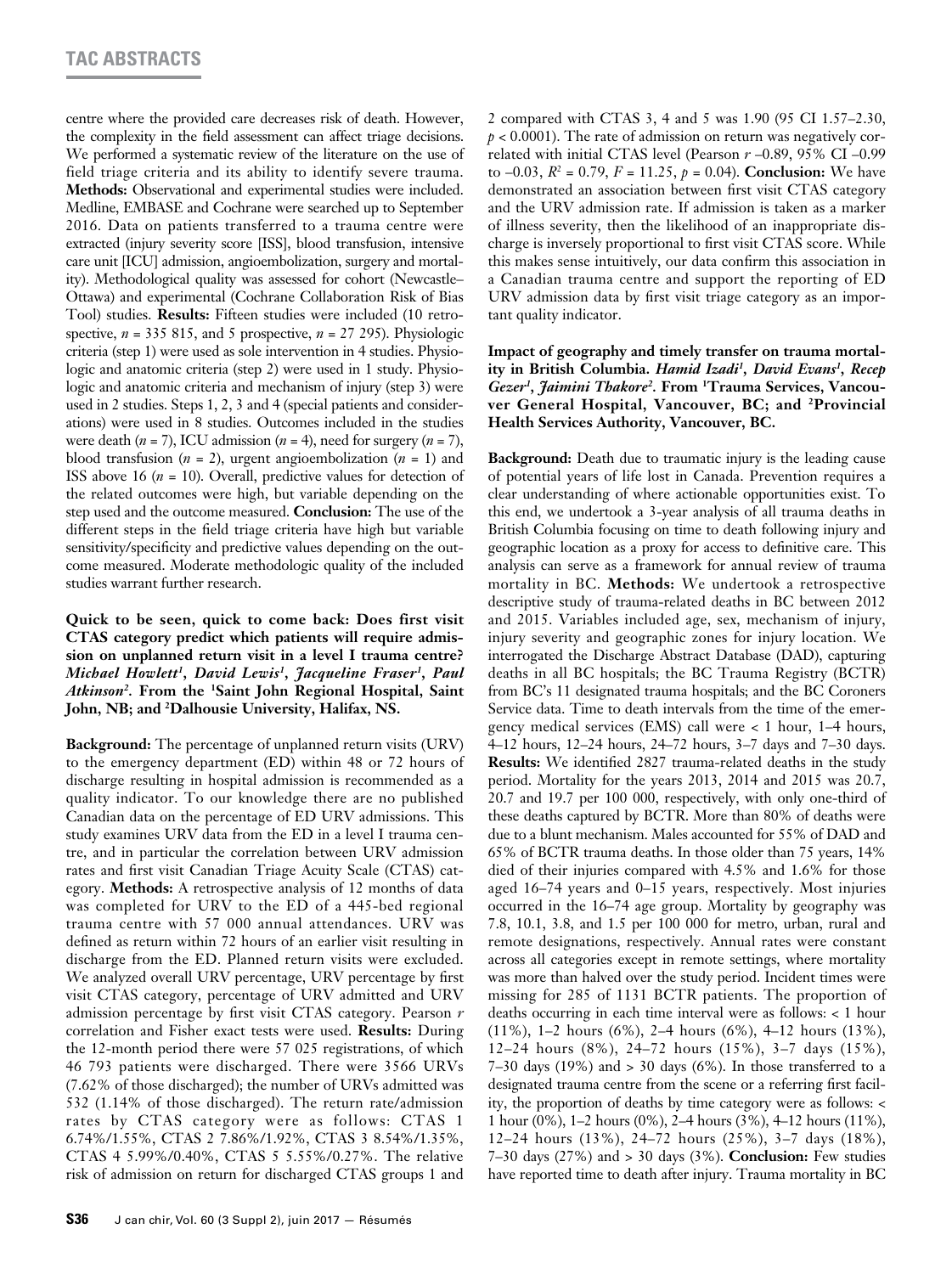for the past 3 years increased slightly. Nearly 23% of deaths occurred within 4 hours of injury, while 20% occurred 7–30 days after injury. Prevention depends on death occurrence after injury and hospitalization, which is difficult to identify in large data sets. Delineating cause of death with patient, provider, or system factors is needed to guide strategies to reduce preventable death following injury.

**E-cigarette explosions: profiling patterns of traumatic injury in North America.** *Miliana Vojvodic1, Jamie Harshman2, Alan D. Rogers3.* **From the 1University of Toronto, Toronto, Ont.; 2Halton Health Sciences, Oakville, Ont.; and the 3Ross Tilley Burn Centre, Sunnybrook Health Sciences Centre, Toronto, Ont.**

**Background:** The use of e-cigarettes has grown exponentially in North America over the past 5 years. E-cigarette battery explosions and ensuing traumatic injuries are gaining considerable media traction. While the risk of spontaneous explosions of lithium batteries have been documented, there is a paucity of medical literature on the epidemiology, injury patterns and management principles of these novel trauma cases. **Methods:** An electronic search was conducted using the MEDLINE database. Search terms included "e-cigarette" AND "injury," OR "burn," OR "explosion," OR "trauma," "vaping and burn," "vaping and injury," and "cigarette and battery and burn." A web search identified news media reports of e-cigarette explosions from 2015 to 2016 in the United States and Canada using the same terms listed above. Media and academic sources were reviewed and tabulated by date and geographic location. **Results:** A search of the medical literature yielded 4 case reports, 2 case series and 1 published abstract describing burns sustained from overheating or explosion of an e-cigarette device. All cases were published between 2015 and 2016. Two additional unpublished cases from our institution were included; one of them involved the largest burn size noted to date (total body surface area [TBSA] 10%). A search of public media reports revealed 32 burns and associated injuries related to e-cigarette explosions. Twenty-six of these cases involved cutaneous burns, and 2 others involved burns to the eyes and oropharynx. Nonburn injuries included lacerations, facial fractures, cervical spine fractures and ocular and dental trauma. The reported incidence of e-cigarette–related injuries has risen from 0–3 cases per month in 2015 to 4–9 cases per month from January to May 2016. Of patients with burns, TBSA ranged from 1% to 8%. In total, 73% of the burns were categorized as second- or third-degree, or mixed second- and third-degree. The anatomic regions with the highest burn incidence were the thighs (66%), hands (38%) and the face and/or neck (18%). Of the cases reported, 50% required surgical débridement and grafting as part of wound treatment. **Conclusion:** This review highlights e-cigarette battery explosions as an emerging etiology of blast injuries and burn traumas. Trauma and acute care physicians must become familiar with the presentation and management principles of e-cigarette explosions, including their complex thermal and nonthermal injury patterns.

**Quality assessment of a minimal tablet-based trauma registry, iTrauma, in Tanzania.** *Annie Lalande1, Respicious Boniface 2, Lawrence Museru2, David Bracco1, Dan Deckelbaum1, Tarek Razek1.* **From 1McGill University,** 

# **Montreal, Que.; and 2Mohimbili Orthopedic Institute, Dar es Salaam, Tanzania.**

**Background:** One of the main keys to decreasing injury-related morbidity and mortality is understanding its epidemiology. Over the course of a 10-year partnership between Tanzania and the Centre for Global Surgery at the McGill University Health Centre, a trauma registry has been deployed in 6 different hospitals in Tanzania. A quality assessment of the iTrauma registry use was conducted to evaluate the quality of the data and their usefulness. **Methods:** Three main components of the electronic registry were evaluated both objectively and subjectively: the quality of the data collected, the data collection process and the use of data found in the registry. This evaluation was done through a retrospective review of hospital charts and hospital logbooks, on-site evaluations and focus group discussions. **Results:** Three years ago, the hospitals transitioned to an electronic database system called iTrauma. Since then, more than 39 000 patients have been entered in the database. File completeness was on average 93.1%. iTrauma data were found to be accurate, though comparison was limited by the incompleteness of hospital records. The catch rate of iTrauma compared with hospital logbooks was on average 37.1%. Focus group discussions were highly informative and revealed many hospital-specific issues that could be addressed in a timely manner. **Conclusion:** Data quality assessment is an essential step of validating the credibility and usefulness of a trauma registry. An efficient method was developed for iTrauma and demonstrated the robustness of this registry. It also showed that iTrauma, despite collecting minimal data, provides a more reliable and complete source of patient information than hospital records.

**Subjective pain scores with the application and removal of the iTClamp in healthy volunteers.** *Jessica Mckee1, Ian Mckee, Chad Ball2, Paul McBeth3, Brad Bennett4, Dennis Filips1, Andrew Kirkpatrick3.* **From 1Innovative Trauma Care, Calgary, Alta.; the 2Departments of Surgery and Oncology, Foothills Medical Centre and University of Calgary, Calgary, Alta.; the 3Departments of Surgery and Critical Care Medicine, Foothills Medical Centre and University of Calgary, Calgary, Alta; and the 4Wilderness Medical Society, Salt Lake City, Utah.**

**Background:** Controlling hemorrhage is of the utmost importance, as bleeding is still a leading cause of preventable death. New hemorrhage control adjuncts are continually being developed. One such product is the iTClamp. The iTClamp has several publications on its ability to effectively control bleeding when applied. However, this device contains 8 small needles that anchor it to the skin, and as such one concern that is continually raised is whether the iTClamp is painful when applied. **Methods:** Innovative Trauma Care, manufacturer of the iTClamp conducted 2 training laboratories in 2014. During these training sessions, individuals curious about the pain level were offered the opportunity to have an iTClamp applied to them. Sterile prep and devices were provided, and individuals were asked to fill out a Likert style pain scale regarding the level of pain experienced with the iTClamp application/removal. **Results:** Twenty-six men asked to have a sterile iTClamp applied over the course of the 2 training sessions. Of these, 81% (*n* = 21) of the applications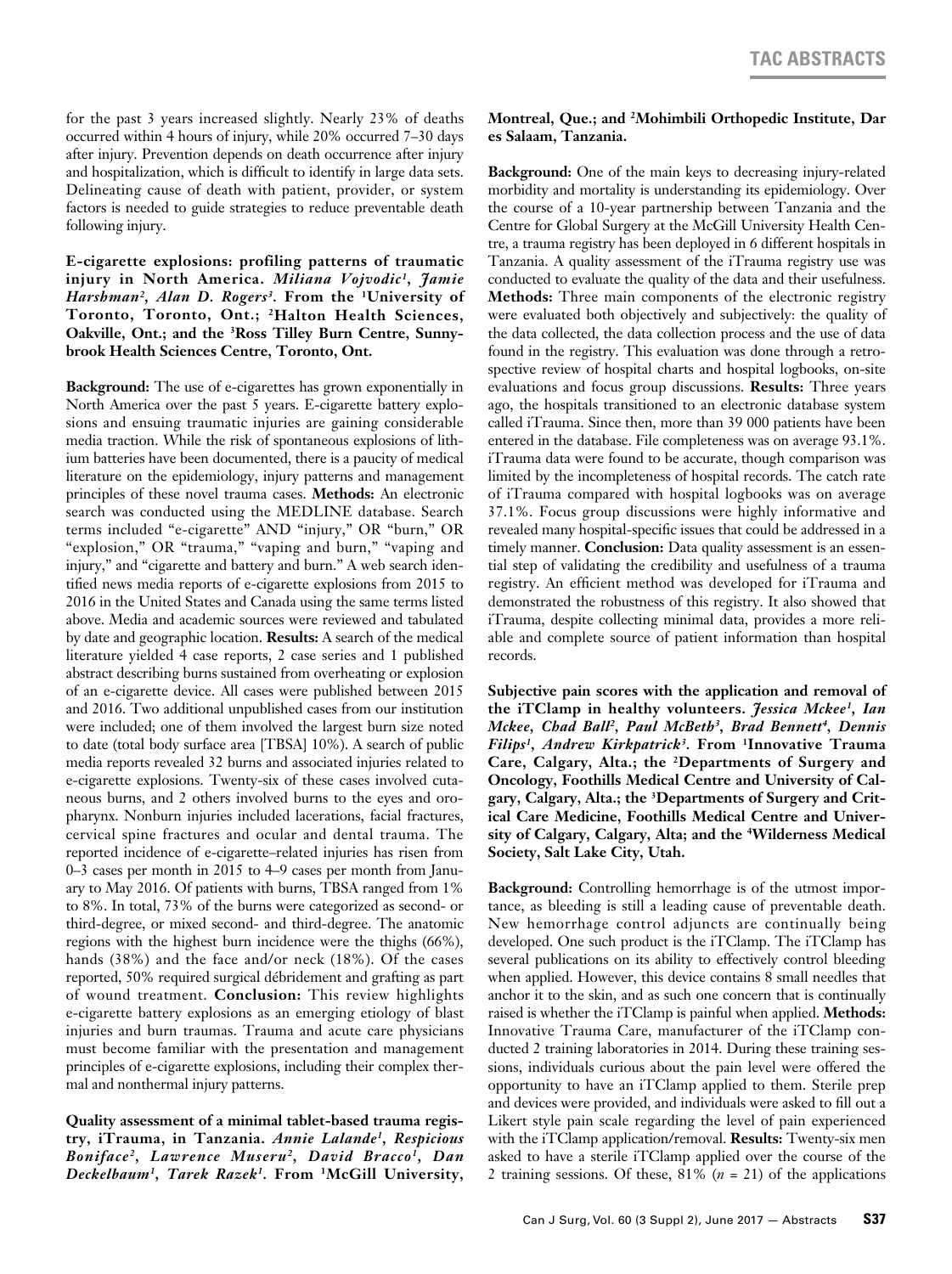were to the arm, 1 (3.5%) was to the leg, 1 (3.5%) was to the back of the hand, and for 3 (11%) the location is unknown. Among the participants, 73% (*n* = 19) had someone else apply the iTClamp, and 15%  $(n = 4)$  applied it to themselves; for 3 participants  $(11\%)$ the applicator was not reported. Of the  $73\%$  ( $n = 19$ ) who reported minor oozing blood on removal of the iTClamp, only 26% (*n* = 5) applied a bandage after device removal. Four (15%) participants reported bleeding on iTClamp removal, and 3 (75%) of them applied a bandage. Each individual rated the pain on a scale of 0–10, with 0 being no pain at all. The mean pain on application was  $2.0 \pm 1.1$ , and mean pain on removal was  $1.9 \pm 1.1$ 1.5. The maximum pain reported on application and removal were 5.0 and 7.0, respectively, with a minimum score of 0 for both. There was no difference between application and removal pain  $(p = 0.52)$ , with 2 individuals reporting that pain was less than they expected or that the pain would be inconsequential with an injury/distraction. **Conclusion:** Although the idea of having 8 needles applied to the skin is stressful to many people and they have expressed concern that the iTClamp application would be painful, we have demonstrated that the experienced pain is very mild and may in fact be a lower pain rating than previously published pain scores from other hemorrhage control devices.

**A 15-year retrospective analysis of major trauma recidivism and alcohol use in Nova Scotia.** *Mete Erdogan1, Nelofar Kureshi2, Mark Asbridge3, Robert Green1.* **From 1Trauma Nova Scotia, Halifax, NS; the 2Division of Neurosurgery, Dalhousie University/QEII Health Sciences Centre, Halifax, NS; and 3Dalhousie University, Halifax, NS.**

**Background:** Trauma recidivists are individuals who present on more than 1 occasion for different episodes of traumatic injury. The factors associated with recidivism have not been fully investigated. Alcohol may be an important factor, as its use is known to increase the risk of injury. The purpose of this study was to describe recidivism of patients with major trauma in Nova Scotia over a 15-year study period and its association with alcohol use. **Methods:** We performed a retrospective analysis of all adult (age > 17 years) major trauma patients in Nova Scotia between 2001 and 2015 using data from the Nova Scotia Trauma Registry. Alcohol-related trauma recidivists were defined as having more than 1 traumatic injury with a positive blood alcohol concentration (BAC) at any injury. Patients were grouped by BAC (negative [< 2 mmol/L], low [2–10 mmol/L], moderate [10.1–17.3 mmol/L], high [> 17.3 mmol/L]) at time of injury (nonrecidivists) or by highest BAC recorded at any injury (recidivists). **Results:** A total of 9365 trauma patients were included in the analysis; the mean age of the sample at first injury was  $52 \pm 21.5$  years, and 73% of patients were male. Of these patients, 150 (1.6%) sustained more than 1 traumatic injury during the study period (6 recidivists had more than 2 traumas). Recidivists and nonrecidivists were similar in terms of age (mean  $50 \pm 22.5$  years v.  $52 \pm 21.5$  years). A greater proportion of recidivists were male  $(83\% \text{ v. } 73\%, p = 0.008)$ . Blunt injuries were predominant in both nonrecidivists (84%) and recidivists (first injury 87%, second injury 83%). With respect to injury severity at first injury, the mean injury severity score was higher in nonrecidivists than recidivists (18.0 v. 21.9, *p* < 0.001). BAC testing was performed in 64% (96/150) of recidivists and 47% (4337/9215) of nonrecidivists. Among recidivists, 68% (65/96) had a positive BAC on at least 1 injury, whereas 46% (2010/4337) of nonrecidivists tested positive for blood alcohol at injury. Patients with a positive BAC were 2.4 times more likely to be recidivists (95% CI 1.6–3.7, *p* < 0.001). Recidivists were more likely to be severely intoxicated than nonrecidivists (OR 1.9, 95% CI 1.3–2.9, *p* = 0.001). Mortality at hospital discharge was similar (both 31%). **Conclusion:** In our study, alcohol intoxication was an important factor in trauma recidivism. Further inquiry into the impact of alcohol use on trauma recidivism is warranted.

**Tissue plasminogen activator is released early during hemorrhagic shock from multiple visceral sources, and unexpectedly decreases with duration of shock.** *Hunter Moore1, Ernest Moore2, Eduardo Gonzalez1, Michael Chapman1.* **From the 1University of Colorado, Denver, Colo.; and the 2***Journal of Trauma and Acute Care Surgery***, Denver, Colo.**

**Background:** Tissue plasminogen activator (tPA) is the driver of hyperfibrinolysis (HF) in trauma and is presumed to come from endothelium. However, it remains unclear how rapidly tPA levels rise following hemorrhagic shock and if tPA is preferentially released from specific organs. We hypothesized that tPA is released progressively during hemorrhagic shock and that multiple organs can contribute to this response. **Methods:** Swine underwent tissue injury or hemorrhagic shock. Samples were obtained at baseline, 15, 30 and 60 minutes. Additional animals underwent isolation of arterial inflow of the spleen, kidney, liver and bowel. After baseline samples from systemic venous outflow of organs, arteries were occluded. Samples were collected at 15 minutes, 30 minutes and at 45 minutes after reperfusion. Pooled samples (*n* = 5 per group) were analyzed for tPA activity and its inhibitor plasminogen activator inhibitor -1(PAI-1) and inactive complex. **Results:** tPA activity levels quadrupled between 15 and 30 minutes of shock from an activity level of 0.55 IU/mL to 2.24 IU/mL. During tissue injury the maximum tPA activity during the experiment was 0.33 IU/mL. When evaluating organ beds over time tPA activity levels were statistically different ( $p = 0.009$ ). tPA activity peaked after 15 minutes of arterial inflow with a median tPA activity of 2.0 (interquartile range 1.9–3.5). The spleen had the highest tPA activity (3.9 IU/ mL). As time progressed tPA levels dropped to a median activity range of 0.74 IU/mL at 30 minutes and 0.31 IU/mL after reperfusion. Systemic venous samples during the experiment remained stable, ranging from 0.28 IU/mL to 0.75 IU/mL. PAI-1 activity remained constant over time in the organ beds  $(p = 0.809)$ , but complex levels significantly increased over time  $(p = 0.034)$  from 10 ng/mL at baseline to 26 ng/mL at 30 minutes of arterial inflow. **Conclusion:** Hemorrhagic shock, but not tissue injury, promotes increased systemic tPA activity. All visceral organs release tPA, which peaks within 15 minutes of inflow occlusion. Interestingly, tPA activity decreases with further shock, independent of increased PAI-1 activity. These data suggest endothelial exhaust of tPA and another manifestation of endotheliopathy of trauma.

**Introduction and virtual validation of a universally applicable decision tree for the treatment of pelvic fracture– associated shock.** *Matthew Menon, Robert Petretta, Saif*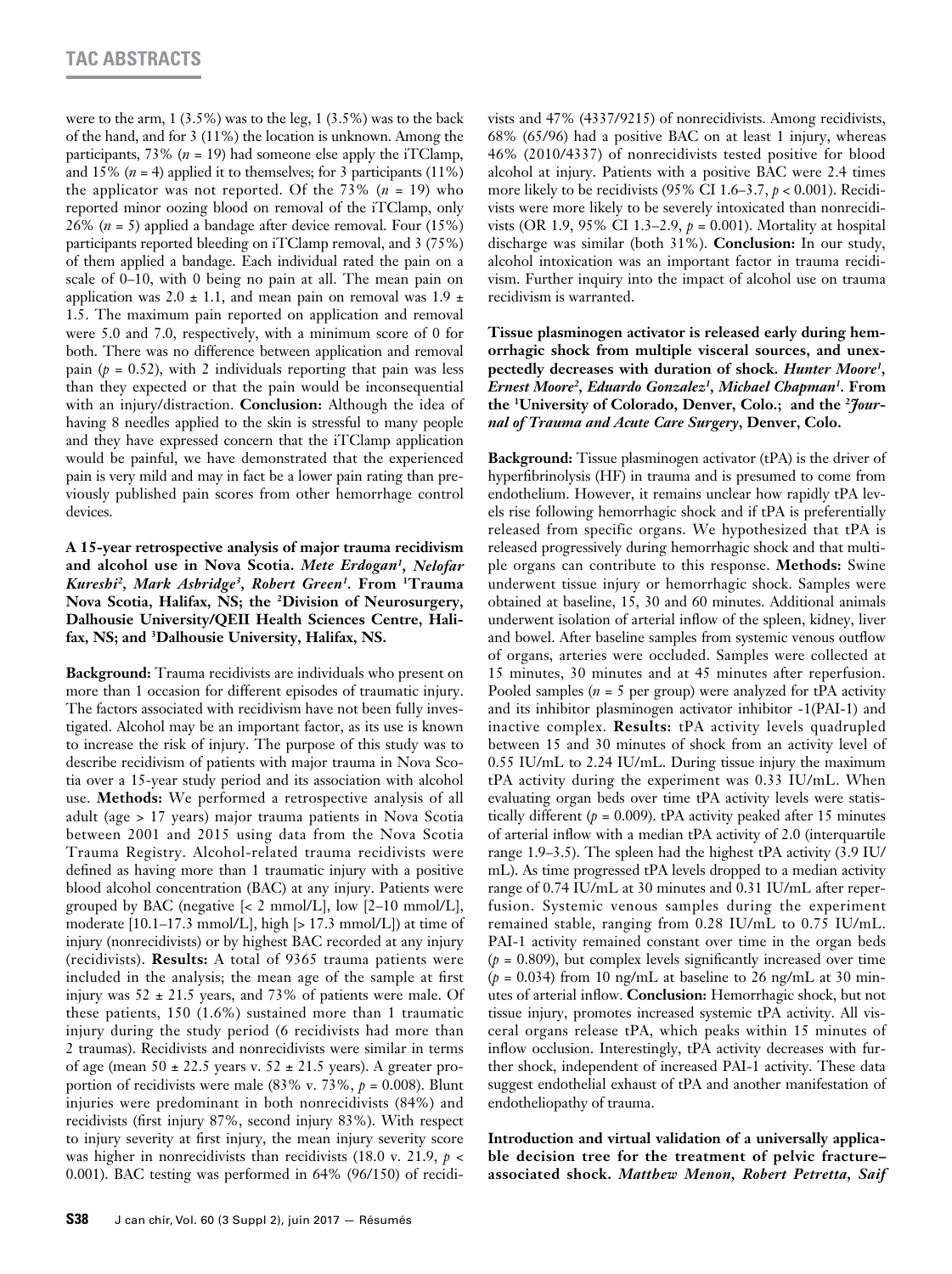#### *Aldhuhoori, Craig Domke, Lauren Beaupre.* **From the University of Alberta, Edmonton, Alta.**

**Background:** Decision trees for treating pelvis fracture– associated shock are complex and difficult to apply quickly in practice. Clinically significant pelvic hemorrhage is most often treated with preperitoneal pelvic packing or angioembolization and appropriate resuscitation. We developed a protocol for treatment of pelvis fracture–associated shock that can be quickly applied in any clinical setting. This investigation introduces and validates the use of our protocol using a virtual cohort of participants from previously published studies. **Methods:** A systematic review previously presented by the authors examining the results of preperitoneal pelvic packing versus angioembolization for pelvic fracture–associated shock was updated. Pooled results from identified studies were examined. Data regarding the clinical course of groups of participants in the identified publications were virtually fed through our universally applicable decision tree. Discrepancies between previously published protocols and our decision tree were identified and examined for interventions not captured by our protocol. **Results:** Our search strategy identified 26 applicable studies published between 1995 and 2016. All studies included patients considered to have significant bleeding associated with a pelvis fracture, although the definition of shock was inconsistent among studies. In total, 2353 patients were included in the pooled results from the identified papers. Studies contained a range of 11 to 317 participants. A total of 1409 patients underwent primary open surgical treatment. Of these, 449 patients underwent isolated primary pelvic packing according to the published data. Of the operatively treated patients, 165 (11.7%) subsequently required angioembolization. In total, 944 patients underwent primary angioembolization. Of these, 20 (2.1%) subsequently underwent open packing according to the published data. Each published decision tree was examined and found to be reducible in the final treatment decision to our simplified protocol. Our protocol did not capture the details of medical resuscitation, which were heterogeneous among published decision trees. The clinical course of each group of patients was virtually taken through our protocol. All patients' clinical courses were described by our decision tree. No definitive clinical decisions related to pelvic hemorrhage with or without hemoperitoneum were identified that were not captured by our universally applicable protocol. We were unable to identify any published clinical scenario where our protocol was not effective in retrospective examination. **Conclusion:** Our universal protocol for the treatment of pelvic fracture–associated shock performed as well as previously published protocols. Currently published protocols potentially delay definitive treatment of hemorrhage with unnecessarily complex decision trees. An advantage of our protocol is that the simplified decision tree emphasizes the definitive treatment for stopping bleeding while still allowing for ongoing resuscitation. The described protocol is applicable in all facilities and can be used worldwide.

# **Canadian hospital disaster preparedness.** *Mohammad Fakhraldeen1, Francois de Champlain2, Nisreen Maghraby1, Valerie Homier2.* **From 1McGill University, Montreal, Que.; and the 2McGill University Health Centre, Montreal, Que.**

**Background:** The objective of this study is to determine whether or not Canadian hospitals are objectively prepared to respond to a disaster. The most recent study of Canadian disaster preparedness, which provided very limited insight owing to the poor response rate (11%), was published in 2011. There have been many new natural and man-made disaster threats since then, which mandates a reassessment of preparedness to face these new disaster response challenges in Canada. **Methods:** A 12-item paper survey was distributed to a convenience sample of attendants of 3 Canadian conferences: the Trauma Association of Canada conference (May 2016), the Canadian Conference on Emergency Planning and Preparedness for Healthcare Facilities (May 2016) and the Canadian Association of Emergency Physicians conference (June 2016). Responders included emergency department (ED) chiefs/physicians, trauma surgeons/directors/fellows, emergency medical services (EMS) fellows/medical directors, ED nurse managers, and/or emergency management personnel. **Results:** The response rate was 86.1%. Most responders were from Ontario (54.4%), followed by Quebec (30.9%) and Alberta, British Columbia, New Brunswick and Nova Scotia (14.7%); there were no responders from other provinces. Most responders were from level I trauma centres (45.6%), followed by level II trauma centres (16.2%), urban nontrauma centres (20.6%), rural centres (8.8%), remote centres (4.4%) and other (4.4%). Most responders were ED physicians (38.5%), follwed by emergency managers (11.5%) and trauma directors (9.0%). In total 97.5% reported they had disaster response plans for external disasters, and 89.7% had plans for internal disasters. Regarding drills, 70.6% reported tabletop drills within the last 3 years (50% within last year), whereas 10.3% reporting never having tabletop drills 10.3%; 57.3% reported live drills within the last 3 years (33.8% within last year), whereas 19.1% reported never having live drills; and 60.3% reported involvement of other agencies (EMS, police, fire department). For communication, 63.2% reported a centralized mass notification system. The last back-up personnel call exercise occurred within the last 3 years for 61.8%, but never occurred for 16.2%. In total 45.6% reported that the regional EMS had a substitute communication mode, whereas 23.5% reported no substitute communication mode and 30.9% didn't know. The last activation for real external disaster was reported by 44.1% to be within last 3 years (22.1% within last year), 5.9% within the last 5 years, 20.6% more than 5 years ago, and 20.6% never; 8.8% didn't know when the last activation occurred. **Conclusion:** The presence of disaster plans in Canadian hospitals is high. The drill frequency is also higher than previously reported, but should be increased further to comply with most recognized international recommendations for disaster preparedness. Study limitations include recall and sampling biases, as the collected data were limited to academic settings with uneven representations of certain provinces and rural areas. Standardized assessment of hospital emergency preparedness is warranted in light of these results and disaster trends worldwide.

# **The impact of acute care surgery patients in the intensive care unit.** *Haitian He, Jeremy Grushka, Andrew Beckett, Paola Fata, Tarek Razek, Dan Deckelbaum, Liane Feldman, Kosar Khwaja.* **From McGill University, Montreal, Que.**

**Background:** Emergency general surgery patients make up an important portion of all intensive care unit (ICU) cases and have various diagnoses requiring specialized care, yet very little is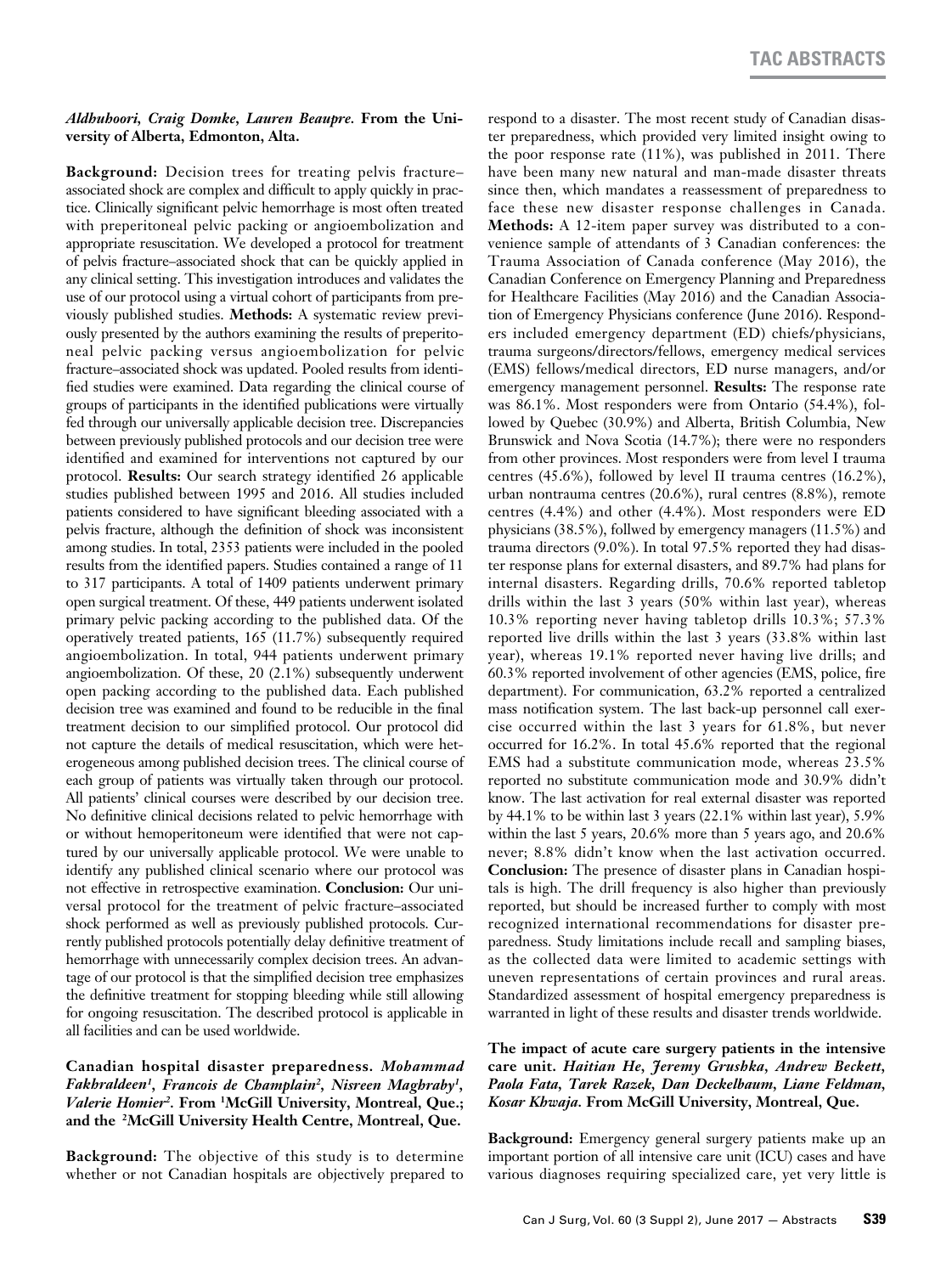known about their outcomes and demographics. With the recent implementation of acute care surgery (ACS) services to specifically handle these complex cases, we describe the characteristics and outcomes of these patients in the ICU. **Methods:** This is a retrospective study for the period 2011–2015 looking at acute care surgery patients in the ICU at 2 major hospitals within the McGill University Health Centre: the Montreal General Hospital (MGH) and the Royal Victoria Hospital (RVH). A prospectively collected database was queried for all patients admitted to the ICU with an ACS diagnosis or who developed an ACS condition while in the ICU. Data on baseline demographic characteristics, length of stay in the ICU, ventilator days, complications and ICU mortality were obtained. Fisher exact tests and multiregression analysis was conducted. **Results:** ACS admissions represented 29% (2287 of 7924) of total ICU admissions, comprising 1913 individual patients. Baseline demographics were similar between the 2 hospitals: age at admission was  $64.2 \pm 0.49$  years at MGH and  $63.9 \pm 0.59$  years at RVH, and percentage of female patients was 40.3% at MGH and 40.5% at RVH. Proportion of diagnoses was also similar. Although the length of ICU stay was similar at both sites (6.41  $\pm$  0.38 days at MGH and 6.47  $\pm$ 0.41 days at RVH), there were important differences in the rate of readmission and ICU mortality. The 3 most common diagnoses were septic shock (32.5%), upper gastrointestinal (GI) bleed (20.2%) and sepsis (16.4%). Within each diagnosis, the majority of the cases were male (61.73% combined average). Rate of readmission was between the averages from both sites (17.08%). Septic shock was associated with longer than average ICU stays (9.75 days) and a mortality of 19.92%. Upper GI bleed was associated with an ICU stay of 3.74 days and a mortality of 9.51%. Sepsis was also correlated with lower than average mortality (9.60%) and an ICU stay of 5.57 days. **Conclusion:** This study describes the ACS population in 2 large Canadian ICUs. Common diagnosis, demographics, ICU stay and mortality are described. Site-specific differences were identified particularly in the rate of readmission and ICU mortality, which necessitates a deeper dive to understand the contributing factors. It is clear that ACS patients make up an important portion of the ICU population, with major resource and economic implications. Further study is needed to understand this critically ill cohort of ACS patients.

**Predictors of primary fascial closure in trauma and acute care surgery patients with open abdominal wounds: a systematic review and meta-analysis.** *Derek Roberts1, Andrew Kirkpatrick2, Annika Reintam Blaser3, Jan De Waele3.* **From the 1Department of Surgery, University of Calgary and the Foothills Medical Centre, Calgary, Alta.; the 2Departments of Surgery and Critical Care Medicine, Foothills Medical Centre and University of Calgary, Calgary, Alta.; and the 3University of Tartu, Tartu, Estonia.**

**Background:** Primary fascial closure (fascia-to-fascia closure of the open abdomen during the index hospitalization) in adults with open abdominal wounds has been reported to be associated with improved patient-important outcomes. We conducted a systematic review to identify predictors of early primary fascial closure in trauma and acute surgery patients to guide development of an evidence-based open abdominal management pathway. **Methods:** We searched electronic databases (MEDLINE,

EMBASE, the Cochrane Library, and Web of Science) from 1950 to Sept. 1, 2016, and reference lists of included articles for observational studies reporting predictors of primary fascial closure in adult trauma and acute care surgery patients. Identified predictors were summarized with narrative synthesis methods and combined to provide summary estimates using DerSimonian and Laird random-effects models. **Results:** We included 9 studies enrolling 2344 adult trauma and acute care surgery patients in the systematic review. The studies evaluated 18 potential independent predictors of early primary fascial closure, which could be combined into 7 themes. These included the injury severity of the patient, degree of patient physiologic derangement upon presentation, presence of intra-abdominal hypertension in the intensive care unit (ICU), delayed time to first take-back or requirement for multiple take-backs, administration of a large volume of crystalloid fluids, development of an enteric fistula or intraabdominal sepsis/infectious complications, and miscellaneous. Independent predictors with evidence suggesting a decreased odds of primary fascial closure included an increased injury severity score (pooled odds ratio [OR] per unit increase 1.02, 95% CI 0.97–1.08; *n* = 2 studies) and international normalized ratio (OR 0.18, 95% CI 0.034–0.98; *n* = 1 study) upon presentation; a higher intra-abdominal pressure (IAP) in the ICU (OR per increase in IAP 0.85, 95% CI 0.76–0.95; *n* = 1 study); time to take-back greater than 48 hours (OR 0.53, 95% CI 0.29–0.98; *n* = 1 study) or an increased number of take-backs (OR per take-back 0.18, 95% CI 0.11–0.29; *n* = 1 study); administration of a large volume of crystalloid fluids (pooled OR 0.51, 95% CI 0.28–0.94; *n* = 2 studies); and development of an enteric fistula (OR 0.16, 95% CI 0.030–0.81; *n* = 1 study) or intra-abdominal abscess (OR 0.38, 95% CI 0.18–0.84; *n* = 1 study). **Conclusion:** Our findings suggest that primary fascial closure rates in trauma and acute care surgery patients may be improved by returning to the operating room earlier than 48 hours after the index laparotomy; limiting the use of crystalloid fluids perioperatively; and preventing and/ or treating intra-abdominal hypertension, enteric fistulae, and intra-abdominal collections postoperatively. These findings should be confirmed by randomized trials before they are used to inform practice.

**Successful ATLS promulgation in Kenya: a novel partnership model.** *Abdullah Saleh1, Harvey Hawes2, Daniel Ojuka1, James Kisia2, Gerry Gomez3, Clark Simons3, Andrew Baker4.* From <sup>1</sup>Innovative Canadians for Change, Edmonton, Alta.;<br><sup>2</sup>Kenya Red Cross Society, Nairobi, Kenya; <sup>3</sup>Indiana Uni**versity, Bloomington, Ind.; and the 4American College of Surgeons, Chicago, Ill.**

**Background:** Trauma is a leading cause of death worldwide. The American College of Surgeons (ACS) Advanced Trauma Life Support (ATLS) is the recognized standard of care for systematic assessment and resuscitation of injured patients, but its promulgation is lengthy, costly and requires significant organizational and administrative support. Despite previous unsuccessful promulgation attempts in sub-Saharan Africa, Kenyan doctors recognize the need for ATLS education. A novel partnership structure was developed to sustainably bring ATLS to Kenya. **Methods:** A tripartite agreement was created between the Surgical Society of Kenya, the Kenya Red Cross Society and Innovative Canadians for Change (ICChange), with a commitment to curb non-ACS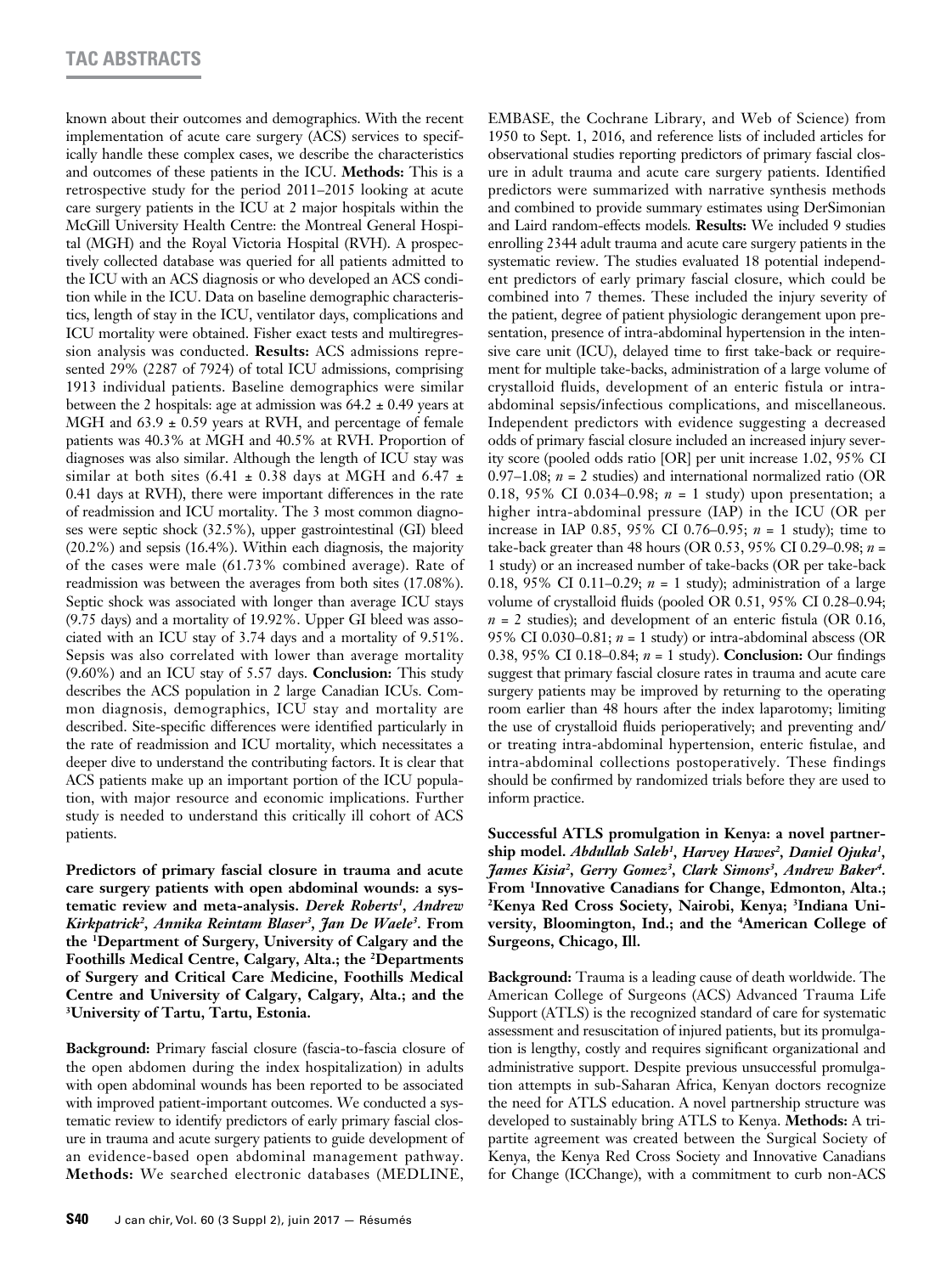approved training. In collaboration with the ACS and academic partners (Indiana, Alberta and John Hopkins universities), a site visit and demonstration course was undertaken and novel affordable simulators were introduced and their use in courses assessed. Evaluation of the trainees through pre- and post-tests was performed. **Results:** Through collaboration between the Surgical Society of Kenya, the Kenya Red Cross Society and ICChange, a novel partnership structure for supporting ATLS promulgation in Kenya was developed. An official ATLS approved training site in Nairobi was selected and equipped with affordable trauma skill simulators, and a local medical director and course coordinator were selected. Training courses, beginning with a demonstration course, started in 2015, and to date 3 ATLS Provider courses and 2 ATLS Instructor courses have been offered to a total of 67 registered trainees. Provider course candidates have passed with a success rate of 91% (42/46), with 19 (41%) providers being identified as Instructor potentials, 18 of whom went on to enroll in Instructor courses. Similar preliminary success has been shown in both Instructor courses, with an 85% (18/21) success rate. All 18 newly registered ATLS instructors are currently obtaining necessary teaching experience. **Conclusion:** ATLS is the recognized standard for trauma training worldwide but is beyond the reach of many low- and middle-income countries owing to prohibitive promulgation costs as well as expensive approved skill simulators. This partnership has demonstrated the feasibility of ACS-quality ATLS training in Kenya and the use of affordable approved simulators. It represents a successful model for wide and sustainable dissemination. Results of the promulgation have been promising thus far, and courses continue to be in demand.

# **Impact of a traumatology service at a level III trauma centre.** *Brian Baker1, Matthew Turton1, Cynthia Thurston2, Davinder Dhat3.* **From the 1University of British Columbia, Vancouver, BC; the 2Fraser Health Authority, Surrey, BC; and the 3Fraser Health Trauma Network, Surrey, BC.**

**Background:** In Canada's regionalized trauma system, level III trauma centres play a significant role in providing care to trauma patients not requiring the complex care of higher-level centres. Despite this, there is a paucity of literature surrounding traumatology services at such centres. Our study sought to determine the impact of a traumatology service on patient length of stay at a level III trauma centre. **Methods:** We conducted a retrospective review of data collected by the BC Trauma Registry (BCTR) before and after institution of a traumatology service at a level III trauma centre. We included 4199 patients between January 2008 and December 2015. The primary outcome was length of stay (LOS). Secondary outcomes included in-hospital complications and time to institution of venous thromboembolism prophylaxis. **Results:** After institution of a traumatology service there was a trend toward decreased LOS in all patients (mean  $0.55$  days,  $p =$ 0.66), reaching statistical significance for all patients with an injury severity score (ISS) less than 16 (mean 0.66 days,  $p < 0.05$ ). Combined in-hospital complications were lower among the traumatology service (10% v. 6%, *p* < 0.05) despite being increased overall (5% v. 9%*, p* < 0.05). Venous thromboembolism prophylaxis was instituted more often within 72 hours among patients admitted under traumatology than all other services combined (60.2% v. 41.8%,  $p < 0.05$ ). The overall mortality was low at about 3%, and no mortality benefit was found. **Conclusion:** The introduction of a dedicated traumatology service at our level III centre significantly decreased the average LOS for all trauma patients with an ISS less than 16, which is more than 90% of the trauma patients seen at our centre. This is relevant in an era of hospital overcrowding and increased patient complications associated with longer LOS.

# **Does the use of ultrasound during simulated trauma scenarios improve diagnostic abilities?** *Devon McLean.* **From the University of British Columbia, BC.**

**Background:** Point of care ultrasonography is a key adjunct in the management of trauma patients. Indeed, the focused assessment with sonography in trauma (FAST) scan is ubiquitously used in trauma care. Both the Royal College of Physicians and Surgeons of Canada and the College of Family Physicians of Canada recommend training in ultrasonography. This study aimed to assess the impact of an ultrasound simulator on the diagnostic capabilities of residents and attending physicians participating in simulated trauma scenarios. **Methods:** Twelve residents and 20 attending physicians participated in 114 highfidelity trauma simulations. For each simulation, participants generated 2 differential diagnosis lists consisting of up to 5 items ranked in decreasing likelihood with corresponding confidence percentages. The first list was created following a basic physical exam of a simulated patient, and the second following a simulated ultrasound scan. The 2 lists were compared in order to determine if ultrasonography improved diagnostic performance. **Results:** Participants improved significantly ( $\chi^2$ <sub>1</sub> = 37.7,  $p < 0.0001$ ) from 53 (46%, *n* = 114) correct diagnoses ranked at the top of their differential list before ultrasonography to 97 (85%) following ultrasonography. Of the 61 scenarios where an incorrect top-ranked diagnosis was given, 51 (84%) improved following ultrasonography. Participants were assigned a score based on where the correct diagnosis was ranked. If the correct diagnosis was first on the list, they received 5 points, if ranked second they received 4 points, and so on. Scores increased from 3.2 (median 4, interquartile range  $[IQR]$  2–5) to 4.7 (median 5,  $IQR$  5–5), which was a statistically significant increase ( $W = 1364$ ,  $p < 0.0001$ ). Participants were more confident in their diagnoses after using the ultrasound simulator, as shown by the increase in their mean confidence in the correct diagnosis from  $48.7\% \pm 34.0\%$  to  $83.6\% \pm 1.0\%$ 25.7%, which was statistically significant  $(t = 11.3, p < 0.0001)$ . Additionally, participants were more precise in their differential diagnosis lists following ultrasonography. Lists were reduced from 3.5 (IQR 3–4) items before ultrasonography to 2.5 (IQR 2–3) items following ultrasonography, which was a statistically significant decrease ( $W = 2875$ ,  $p < 0.0001$ ). The participant pool was also split into 2 groups: residents and attending physicians. We compared the diagnostic performance of these 2 groups for each of the above analyses both before and after ultrasonography. No differences in performance were detected. **Conclusion:** This study showed that ultrasonography in simulated trauma scenarios improved the diagnostic capabilities of residents and attending physicians. Specifically, participants improved in diagnostic accuracy, confidence and precision. These findings are in keeping with the current literature, which demonstrates the utility of ultrasonography in trauma care. Additionally, we have shown that an ultrasound simulator can be integrated into high-fidelity simulation in a way that improves diagnostic performance.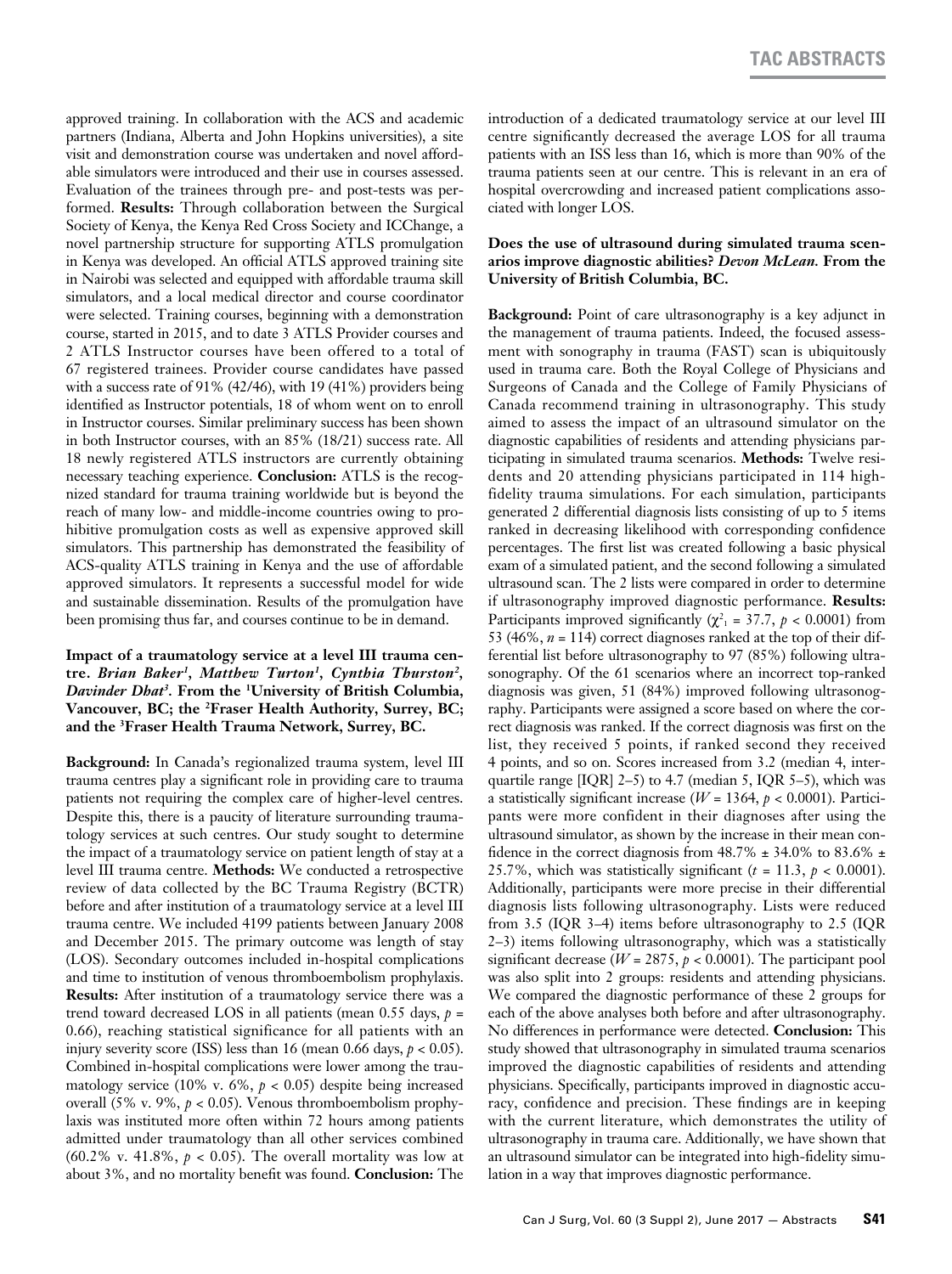**Detection of traumatic pancreatic duct disruption in the modern era.** *Morgan Schellenberg, Kenji Inaba, Jim Bardes, Vincent Cheng, Kazuhide Matsushima, Lydia Lam, Elizabeth Benjamin, Demetrios Demetriades.* **From the LAC+USC Medical Center, Los Angeles, Calif.**

**Background:** Pancreatic trauma management hinges upon the presence or absence of pancreatic duct injury. Although numerous methods for assessing the pancreatic duct in trauma have been described, it is unclear which techniques are used in modern practice and how frequently they accurately clarify the status of the duct. The aim of this study was to examine the management of pancreatic trauma and the methods used for pancreatic duct evaluation. **Methods:** Patients presenting to a level I trauma centre (January 2008 to June 2015) who sustained a pancreatic injury (American Association for the Surgery of Trauma [AAST] grades I-V) were identified from the trauma registry based on ICD-9 and ICD-10 codes. Patient demographics, injury characteristics, investigations, procedures, technique of pancreatic duct evaluation and outcomes were abstracted. Statistical analysis was performed with SPSS. **Results:** Seventy-one patients with pancreatic injuries were identified. The mean age was 35 years (range 11–87 years), and 85.9% were male. The mechanism of injury was penetrating in 71.8% and blunt in 28.2%. The AAST grade of pancreatic injuries was grade I in 25 patients (35.2%), II in 24 (33.8%), III in 19 (26.8%), IV in 2 (2.8%) and V in 1 (1.4%). Associated injuries were common (*n* = 69, 97.2%), especially injuries to the stomach (*n* = 31, 43.7%) and liver (*n* = 24, 33.8%). The mean injury severity score was 24 (range 4–75), and mortality was 19.7%. Twenty-one patients (29.6%) underwent computed tomography (CT); 16 (76.2%) scans demonstrated pancreatic injury. Ten (47.6%) of these patients then underwent laparotomy, while 6 (28.5%) were successfully managed nonoperatively. Five patients (23.8%) underwent CT showing a normal pancreas, but were brought for laparotomy for management of other injuries and were then found to have pancreatic injuries. Most patients (*n* = 50, 70.4%) underwent immediate laparotomy. Overall, 65 patients (91.5%) were managed operatively. The overwhelming majority were assessed intraoperatively for ductal injury with visual inspection alone (*n* = 63, 93.8%). Four patients (6.2%) underwent intraoperative pancreatography (1 via duodenotomy and 3 via cholecystotomy), all of which were inconclusive for duct injury. No patient underwent intraoperative endoscopic retrograde cholangiopancreatography (ERCP), early magnetic resonance cholangiopancreatography, or intraoperative ultrasonography. Patients were typically managed with drain placement ( $n = 27, 38.0\%$ ) or distal pancreatectomy (*n* = 28, 39.4%). Primary repair, local resection and trauma Whipples were infrequent (each *n* ≤ 4). Pancreatic complications (abscess, fistula, leak) occurred in 17 patients (23.9%). **Conclusion:** Patients typically sustain pancreatic injury by penetrating mechanisms and are severely injured. CT is not a sensitive test for diagnosing pancreatic injuries. Invasive, time consuming and frequently inconclusive methods of evaluation for pancreatic duct disruption, such as duodenotomy/ cholecystotomy for pancreatography or intraoperative ERCP, have no role in the management of these patients. Clinical suspicion for ductal injury based on intraoperative visual inspection alone is sufficient to guide management of pancreatic injuries.

**Initial implementation of a first-ever trauma registry in Mozambique: challenges, results and lessons learned.** *Fadi Hamadani1, Dan Deckelbaum1, Shailvi Gupta2, Ivandra Magaia3, Catarina Maguni4, Paloma Maripiha3, Ezio Massinga5, Mario Jacobe3, Prem Yonahan3, Cybil Abou-Rizk2, Tarek Razek1, Otilia Neves6.* **From the 1McGill University**  Health Centre, Montreal, Que.; the <sup>2</sup>Centre for Global Sur**gery, McGill University, Montreal, Que.; 3Central Maputo Hospital, Maputo, Mozambique; 4Mavalene General Hospital, Maputo, Mozambique; 5Jose Macamo Hospital, Maputo, Mozambique; and the 6Ministry of Health, Maputo, Mozambique.**

**Background:** Mozambique has had no policy-driven trauma system and no hospital-based trauma registries, and injury was not a public health priority. In other low-income countries, trauma system implementation and trauma registries have helped to reduce mortality from injury by up to 35%. In 2014, we introduced a trauma registry in 4 hospitals in Maputo, Mozambique, serving 18 000 patients yearly. The project has since expanded nationally. This study summarizes the challenges, results and lessons learned from this large national undertaking. **Methods:** Between October 2014 and September 2015, we implemented a trauma registry at 4 hospitals in Maputo. In October 2015 the project began to be expanded nationally. Physicians and allied health professionals at each hospital were trained to implement the registry, and each identified and trained data collectors. We conducted semistructured interviews with the key stakeholders of this project to identify the challenges, results and creative solutions implemented for the success of this project. **Results:**  The majority of participants identified the importance of having a trauma registry and its usefulness in identifying gaps in trauma care. The registry identified that less than 5% of injured patients arrived by ambulance, which served as evidence for the need for a prehospital system, which the Ministry of Health began implementing. Participants also highlighted how the registry has allowed for a structured clinical approach to patients, ensuring that severely injured patients are identified early. Challenges reported included the high rates of missing data, the difficulty in establishing a streamlined flow of trauma patients within each hospital, and the bureaucratic challenges faced when attempting to improve capacity for trauma care at each hospital by introducing a trauma bay and new technologies. Participants identified the need to improve data completeness, to disseminate the results of the project nationally and internationally, to improve interdivisional cooperation and to continue educating health providers on the importance of registries. Participants also identified political instabilities in the region as a potential source of challenge in expanding the project nationally; they also identified the lack of uniform resource allocation and low personnel in many areas, especially rural areas, as a major burden that would need to be overcome. **Conclusion:** Introduction of a trauma registry system in Mozambique is feasible and necessary. Initial findings provide insight into the nature of traumas seen in Maputo hospitals, but also underscore future challenges, especially in minimizing missing data, using data to develop evidence-based trauma prevention policies, and ensuring the sustainability of these efforts by ensuring continued governmental support, education and resource allocation. Many of these measures are being undertaken.